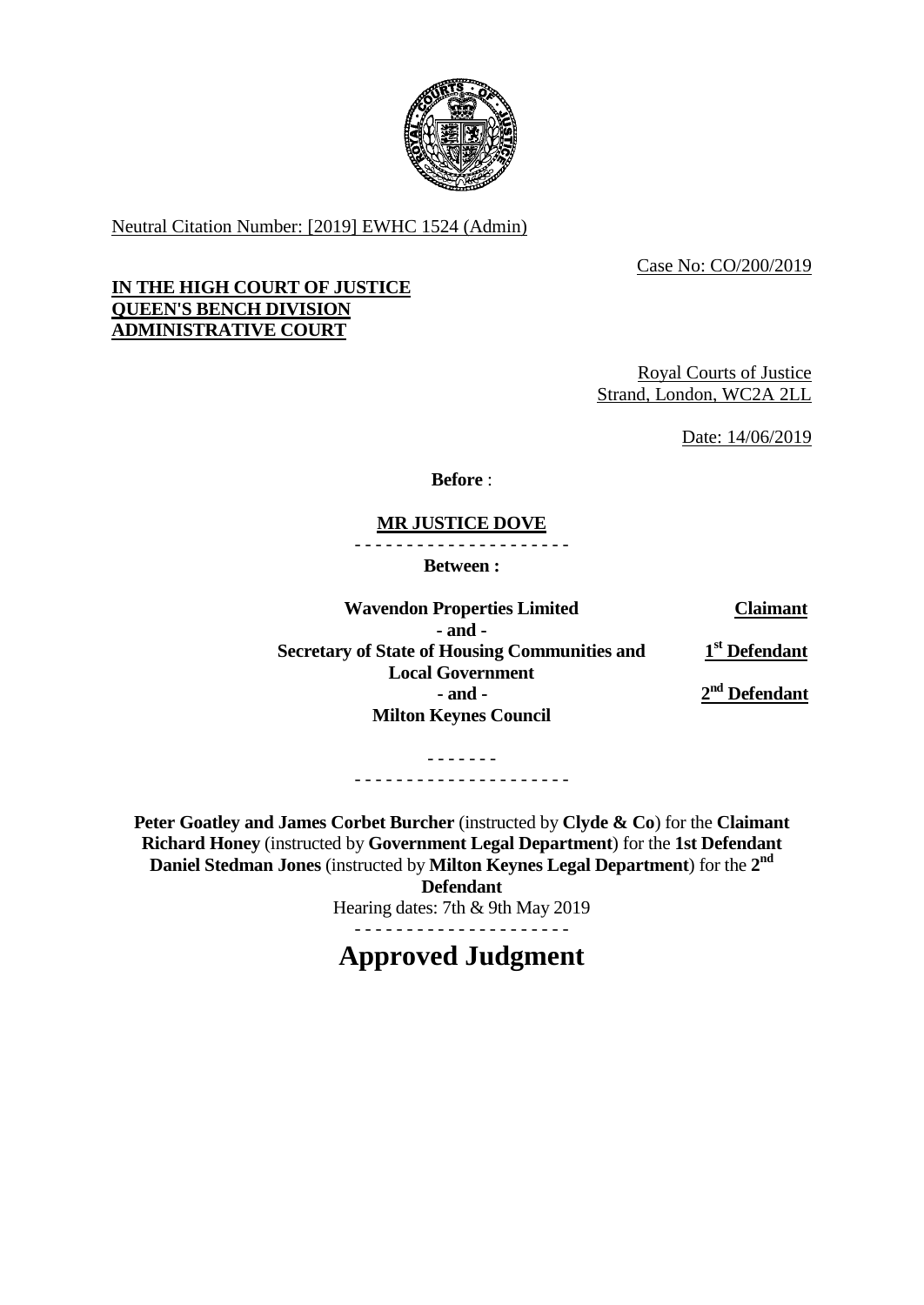### **Mr Justice Dove :**

The Facts

1. On the  $20<sup>th</sup>$  July 2016 the Claimant submitted an application in outline for development of up to 203 dwellings together with other ancillary infrastructure. The application was reported to the Second Defendant's planning committee and, contrary to the officer's recommendation that development should be approved, it was refused on the 5<sup>th</sup> December 2016. The reasons for refusal were as follows:

> "1. The Committee resolved to refuse planning permission on the basis that any such development of this site would result in the loss of future development and infrastructure options, causing significant and demonstrable harm and is therefore not sustainable development in accordance with Resolution 24/187 of the United Nations General Assembly definition of sustainable development and the National Planning Policy Framework (NPPF) in respect of future generations. The development would also therefore be contrary to paragraphs 14 and 19 of the National Planning Policy Framework, Saved Policy D1 of the adopted Milton Keynes Local Plan 2001-2011 (adopted 2005) and policy WS5 of the Woburn Sands Neighbourhood Plan 2014-2026 (adopted 2014). This does not constitute sustainable development in terms of paragraph 14 of the National Planning Policy Framework.

> 2. Furthermore the low density of this proposed development would not be considered sustainable given the current objectives of central government and this Council to both optimise use of land and to build both quickly and strategically."

Subsequently, by way of the Second Defendant's Statement of Case the first reason for refusal was effectively amended to read:

> "1. The development would be contrary to policy WS5 of the Woburn Sands Neighbourhood Plan 2014-2016 ([sic] adopted 2014). This does not constitute sustainable development in terms of paragraph 14 of the National Planning Policy Framework."

- 2. The Claimant appealed and a public inquiry was held in July 2017. Following the close of the inquiry requests were made to the First Defendant that the appeal should be recovered for his own determination in August 2017 which were declined. Subsequently further representations were made in September 2017 by the local Member of Parliament following which, on the  $31<sup>st</sup>$  October 2017, the First Defendant recovered the appeal for his own determination.
- 3. The Inspector's Report to the First Defendant in relation to the appeal was produced on the 2<sup>nd</sup> February 2018. It remained confidential until it was published alongside the First Defendant's decision on the  $5<sup>th</sup>$  December 2018. In between the receipt of the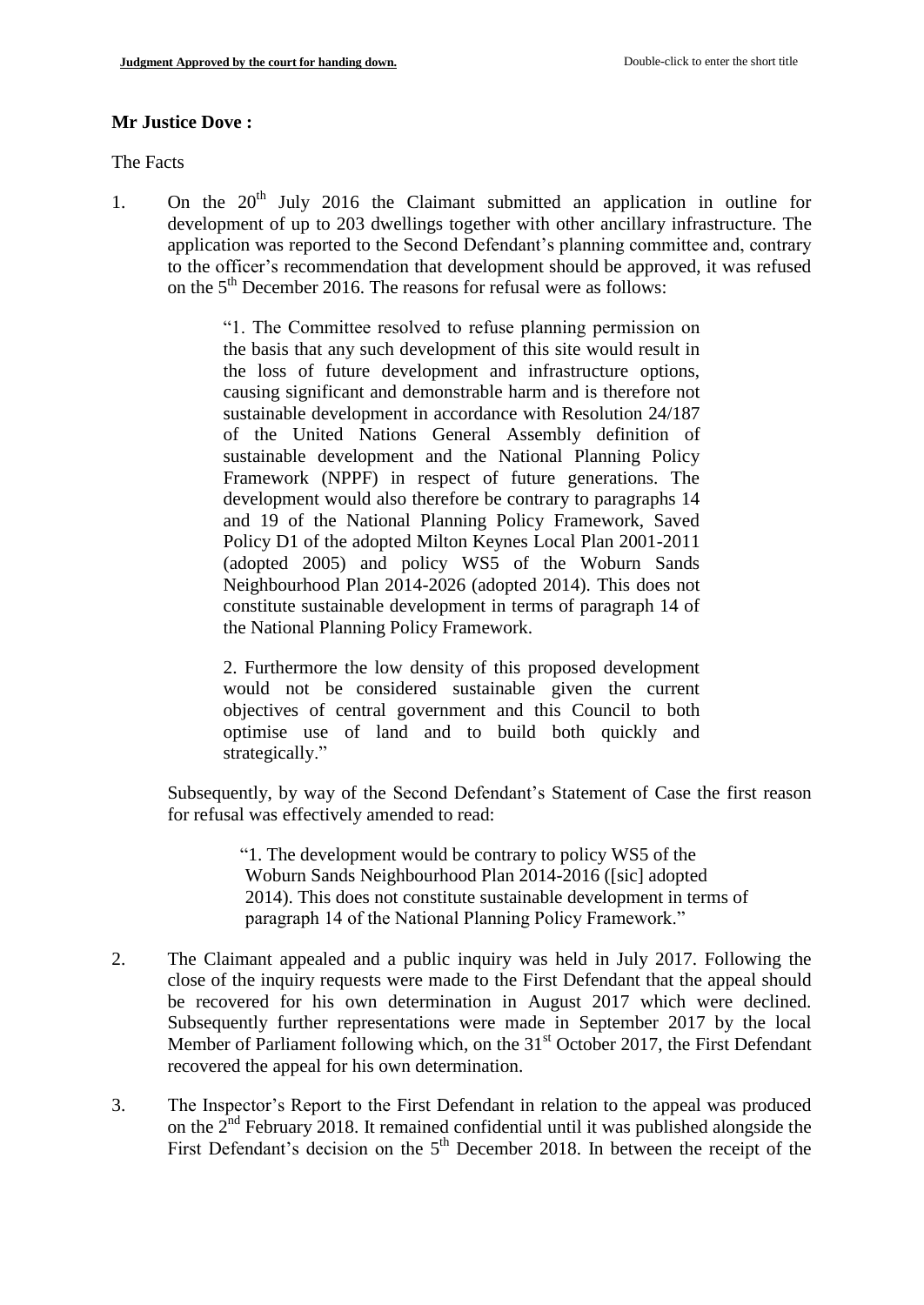Inspector's Report and the First Defendant's decision there were a number of further representations submitted to the First Defendant.

4. Firstly, on the  $6<sup>th</sup>$  April 2018, the Claimant's planning consultant wrote to the First Defendant pointing out that in two recent appeal decisions within the Second Defendant's administrative area the conclusion had been reached that the Second Defendant could not demonstrate a five year housing land supply. On the  $23<sup>rd</sup>$  July, the Claimant's solicitors wrote to the First Defendant expressing their concern at the amount of time that had passed since the close of the inquiry, and including a recent briefing note which had been issued by the Second Defendant's Chief Planning Officer to its relevant cabinet member confirming that the council could not demonstrate a five year housing land supply, whether applying the (then current) Liverpool or the Sedgefield method of addressing undersupply in previous years. The briefing note confirmed that if the Liverpool method was used (which was the Second Defendant's preferred position) a land supply of 4.66 years arose, and if the Sedgefield method was deployed the land supply was 4.16 years. In the papers before

|                                                         | <b>Liverpool Method Total</b> | <b>Sedgefield Method total</b> |
|---------------------------------------------------------|-------------------------------|--------------------------------|
| Overall requirement 2016-2021                           | 13,096                        | 14,653                         |
| Overall supply of deliverable sites                     | 12,920                        | 12,920                         |
| Overall supply with 10% discount<br>to applicable sites | 12,195                        | 12,195                         |
| Overall supply compared to<br>requirement               | $-901$                        | $-2458$                        |
| Overall years supply                                    | 4.66 years                    | 4.16 years                     |

the court a copy of a document produced by the Second Defendant in July 2018 which underpinned the observations in the briefing note has been produced in which the following table sets out the figures leading to these overall calculations as follows:

- 5. As part of this document (albeit not before the First Defendant) a housing supply trajectory was produced setting out in the form of a schedule each of the sites relied upon by the Second Defendant as forming part of the supply taken into account for the coming five years. In response to the Claimant's letter of the 29<sup>th</sup> April 2018 the First Defendant wrote to the Second Defendant seeking observations upon the letter referring to other appeal decisions. In response the Second Defendant sent in a briefing note detailing five recent appeal decisions, and in the four which had been decided it was concluded that the Second Defendant did not have a five year housing land supply, albeit that in two cases the appeals were dismissed.
- 6. On the  $26<sup>th</sup>$  July 2018 the First Defendant wrote to the Claimant and the Second Defendant seeking observations in relation to the newly published revised National Planning Policy Framework ("the Framework", which unless it appears otherwise, is the version published in July 2018), and the emergence of the Milton Keynes Site Allocations Plan. The Second Defendant responded on the  $1<sup>st</sup>$  August 2018 noting that the Milton Keynes Site Allocation Plan had been adopted to address any shortfall in five year housing land supply and that the site concerned in the appeal had not been allocated. The objections to the appeal were maintained. The Claimant's solicitors responded by contending that there was nothing in the new Framework which was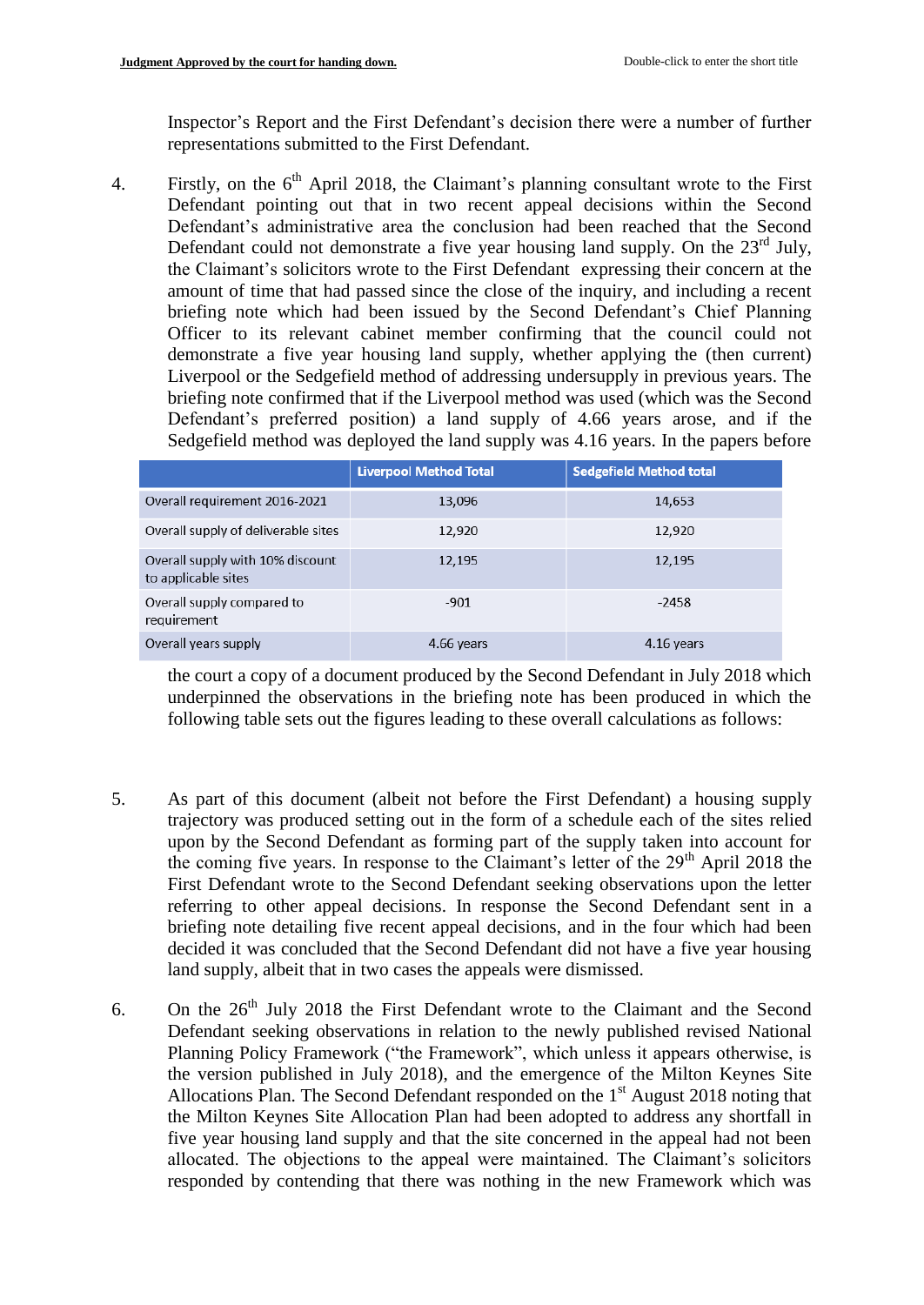adverse to the Claimant's case put at the inquiry, and that there remained a shortfall in the Second Defendant's five year housing land supply.

- 7. On the 27<sup>th</sup> September 2018 the First Defendant wrote to the Claimant and the Second Defendant seeking views in relation to a number of further developments since the previous correspondence. First, on the 13<sup>th</sup> September 2018, revised guidance had been issued in relation to how local planning authorities should assess their housing needs. Secondly, new household projections for England had been published by the Office of National Statistics on the  $20<sup>th</sup>$  September 2018 and, thirdly, interim findings had been issued in relation to the emerging Milton Keynes Local Plan.
- 8. At paragraph 5 of the letter the First Defendant sought views on the following issue:

"5. The Secretary of State particularly seeks parties' views on the applicability of paragraph 73 of the new Framework to this case, and if applicable, any implications for housing land supply. He further seeks views on the consistency of Local Plan Policy H8 (Housing Density) with the new Framework."

- 9. On the  $5<sup>th</sup>$  October 2018 the Claimant responded to the letter of the  $27<sup>th</sup>$  September from the First Defendant. In the letter the Claimant's planning consultant addressed issues in relation to the consistency of policy H8 with the new Framework. He contended that policy H8 remained consistent with the Framework in particular in seeking a flexible approach to the density of new residential development which responded to the character and appearance of the surrounding area. Accompanying the letter was material from the Strategic Planning Research Unit of DLP Planning, addressing issues associated with the five year housing land supply (the "SPRU Report"). The SPRU Report noted that the most recent document published by the Second Defendant on housing land supply issues accepted that the Second Defendant could not demonstrate a five year housing land supply. The SPRU Report then went on to address issues arising from the new policy contained within the revised Framework. The SPRU report noted that as the housing requirement in the Second Defendant's development plan was more than five years old paragraph 73 of the Framework required the decision-taker to undertake a calculation of local housing need using the standard methodology. That calculation produced a figure for the housing requirement of 1,604 dwellings per annum.
- 10. Having reached conclusions as to the appropriate requirement the SPRU Report then went on to consider the calculation of the available housing land supply, applying the definition of "deliverable" provided in the Framework, and using the housing land trajectory which had been published alongside the Second Defendant's most recent assessment of their housing land supply. The SPRU Report contained some key tables which are appended to this judgment and which contain the following information. Table 10 was an analysis of extant housing allocations which the SPRU Report contended should not be counted within the housing land supply for the purposes of calculating the five year housing land supply. As a consequence of the analysis in Table 10, 1,156 units were removed from the supply. Table 11 in the SPRU Report addressed sites which had outline planning permission only, and identified from that category of site those which should not be counted as deliverable for the purposes of the five year housing land supply calculation. This analysis led to a reduction of 4,101 from the housing land supply. Table 12 contained an analysis of sites which had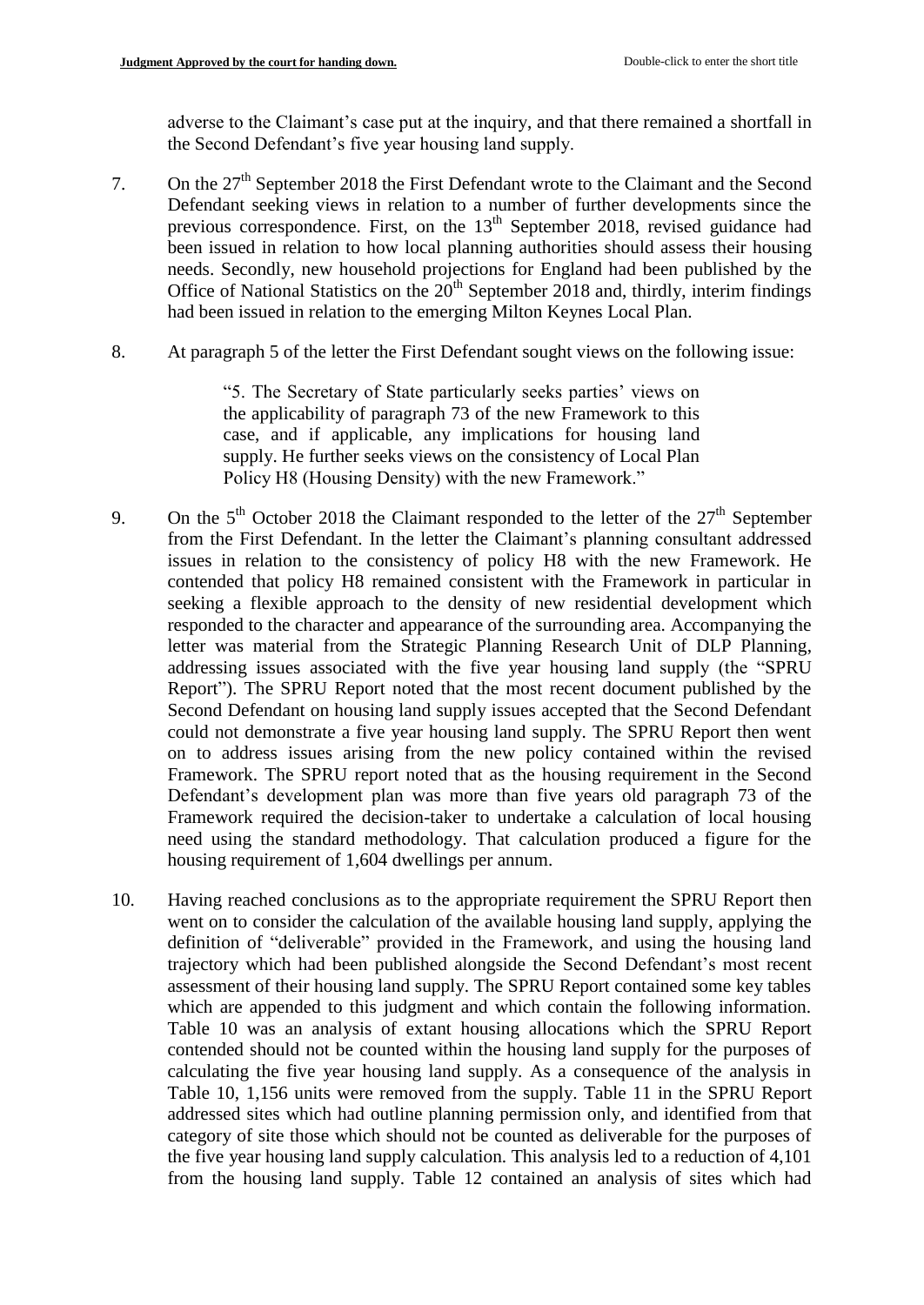detailed planning permission, and provided for an adjustment in the applicable build out rates leading to a further reduction in the deliverable supply for the purposes of calculating the five year housing land requirement. Finally, Tables 13 and 14 provided two alternative calculations of five year housing land supply incorporating the adjustments to the supply from the Second Defendant's figure to reflect the SPRU Report's analysis of whether or not that supply was deliverable, coupled with the alternative requirements of the local housing needs requirement calculated using the standard methodology and a calculation using the housing requirement from the emerging local plan. All of this analysis demonstrated that, in addition to the Second Defendant's most recent published analysis showing there was no five year land supply there was, equally, a failure to demonstrate the existence of a five year housing land supply on the basis of the SPRU Report's analysis.

11. The Second Defendant did not provide any response either to the correspondence from the First Defendant or the SPRU Report and its analysis. All of this material, alongside the Inspector's report and the documentation accompanying the inquiry, was before the First Defendant for the purposes of reaching a decision. It should be noted that the appeal was supported by an obligation under section 106 of the Town and Country Planning Act 1990 providing covenants as follows:

"The Owners covenant as follows:

1. That, subject to paragraph 2 below, the Owners will use Reasonable Endeavours to build out the Development with 5 (five) years of the Council approving the last Reserved Matters application.

2. In the event that, prior to the Development being built out, there are more than 4 (four) successive quarters of negative growth in GDP paragraph 1 shall not apply and the Owners will issue a revised date to the Council by reference to the date that the Council approves the last Reserved Matters application and use Reasonable Endeavours to build out the Development by that date."

## Planning Policy

12. There were a number of development plan and national policies which were considered in the decision-taking process. Starting with the development plan, policies from the Milton Keynes Core Strategy (the "Core Strategy") adopted in July 2013 which particularly featured in the decision were policies S10 and H8. Policy S10 provided as follows:

> "The open countryside is defined as all land outside the development boundaries defined on the Proposals Map. In the open countryside, planning permission will only be given for development that is essential for agriculture, forestry, countryside recreation or other development which is wholly appropriate to a rural area and cannot be located within a settlement."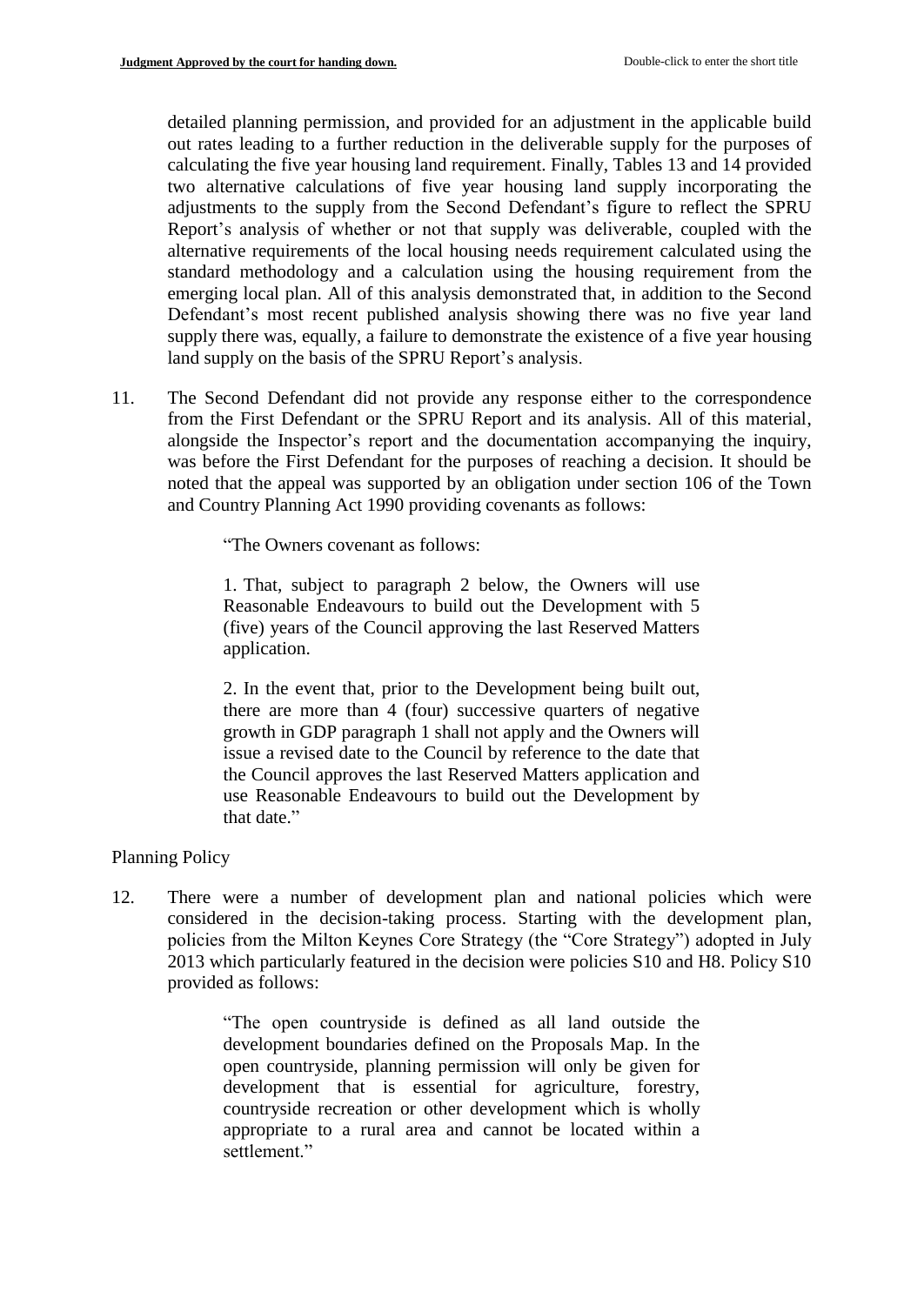13. Policy H8 and relevant parts of its explanatory text provided as follows:

"Housing density

Objectives of policy:

- To encourage high densities in locations well served by pubic transport
- To ensure land for housing is used efficiently
	- …

9.53 PPG3 advocates that low density development (at less than 30 dwellings per hectare) should be avoided and puts forward minimum densities of 30-50 dwellings per hectare. However, while aiming to secure higher densities in future, Policy H8 recognises the unique character of the Boroughparticularly its diverse character- and seeks realistic increases in density in the appropriate locations. Well designed development can facilitate higher densities and will be crucial in ensuring the new development is successfully integrated into the Borough.

9.54 The policy promotes lower densities in the smaller rural settlements outside the City so that new development will be more compatible with their character and also to allow choice and diversity in the type of residential development that is available within the Borough.

### HOUSING DENSITY

### POLICY H8

The density of new housing development should be well related to the character and appearance of development in the surrounding area.

The Council will seek the average new densities set out below for development within each zone as defined on the accompanying plan:

Zone 1: CMK (including Campbell Park) 100 dws/ha

Zone 2: Adjoining grid squares north and south of CMK, Bletchley, Kingston, Stony Stratford, Westcroft and Wolverton: 40 dws/ha

Zone 3: The rest of the City, City Expansion Areas, Newport Pagnell, Olney and Woburn Sands 35 dws/ha

Zone 4: The rest of the Borough 30 dws/ha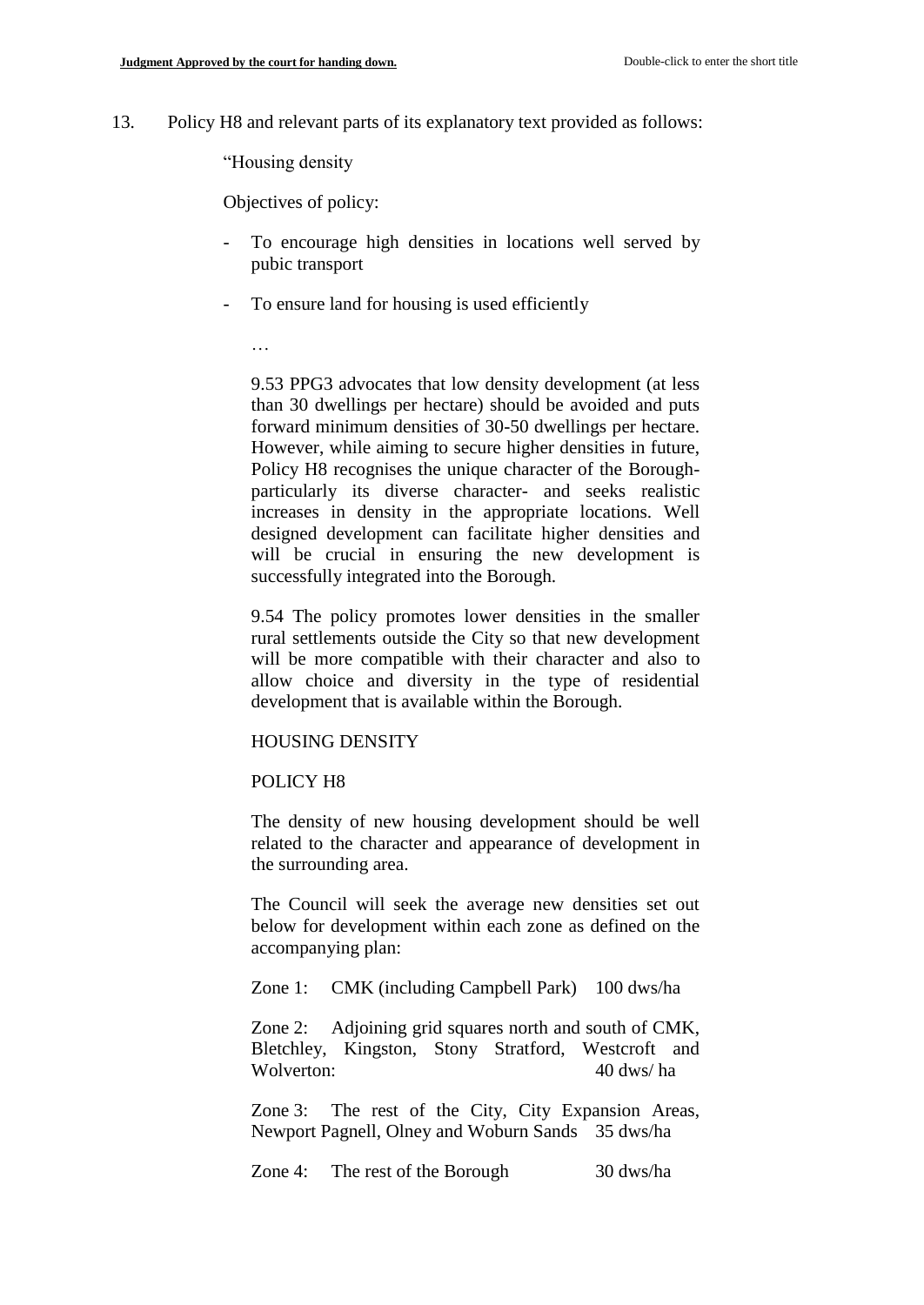Developments with an average net density of less than 30 dwellings per hectare will not be permitted."

14. The development plan also included the Woburn Sands Neighbourhood Plan 2014- 2026 (the "Neighbourhood Plan") which contained policy WS5. That policy and the relevant explanatory text provides as follows:

"Development Boundary

6.5 The attractiveness of the wider Woburn Sands area depends to a very significant extent upon the preservation of the existing countryside both within the Woburn Sands parish and neighbouring parishes. It is essential for the health and wellbeing of the population that the current network of public footpaths and links through the wider area be maintained and this would not be possible if development encroaches on the countryside around Woburn Sands. This is the unanimous view of all the Parish Councils and residents in the area.

…

6.14 There is therefore no support for the extension of the current development boundary. However it is recognised that the future work on the preparation of the Core Strategy Review (PlanMK) may propose that the boundaries be amended in the future.

Policy WS5 The preservation of the countryside setting, existing woodland and footpath links into the countryside is key to the future of Woburn Sands. Accordingly no extension to the current Woburn Sands Development Boundary will be permitted other than in the following exceptional circumstances:

- Plan MK identified a specific need for an amendment to the Development Boundary, and
- Any proposed amendment is brought forward following full consultation with, and agreement by, Woburn Sands Town Council and
- The implications of any revised Development Boundary has been assessed in terms of the need to protect and maintain the character of the countryside setting of Woburn Sands."
- 15. A feature of both the superceded 2012 and 2018 editions of the Framework is the presumption in favour of sustainable development. As articulated in the 2012 edition of the Framework the presumption was set out in paragraph 14 in relation to decision taking as follows: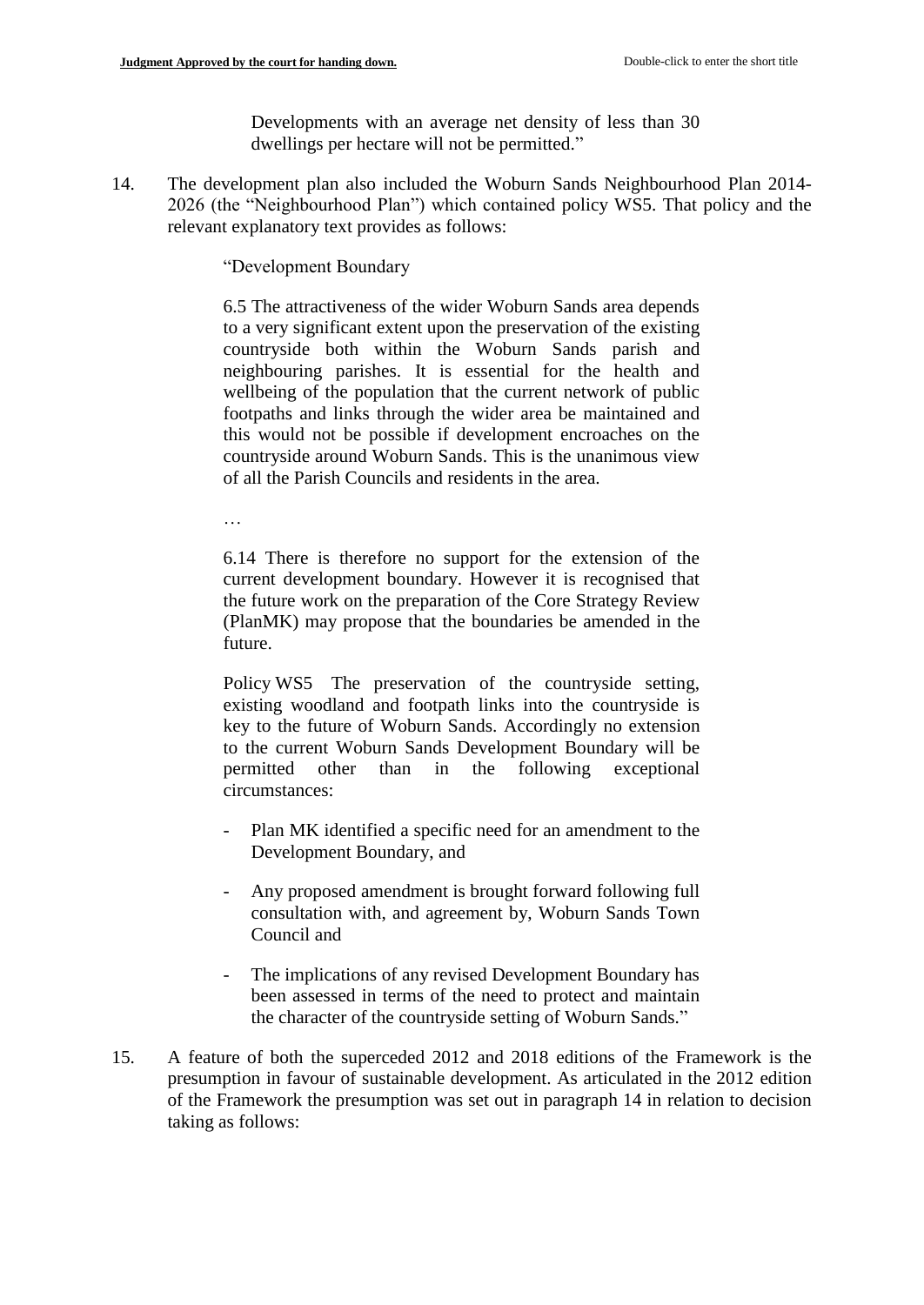"14. At the heart of the National Planning Policy Framework is a presumption in favour of sustainable development, which should be seen as a golden thread running through both planmaking and decision-taking.

…

For decision-taking this means:

- Approving development proposals that accord with the development plan without delay; and
- Where the development plan is absent, silent or relevant policies are out-of-date, granting permission unless:

i) any adverse impacts of doing so would significantly and demonstrably outweigh the benefits, when assessed against the policies in this Framework taken as a whole or;

ii) specific policies in this Framework indicate development should be restricted"

16. The revised text of the presumption in favour of sustainable development contained in the 2018 Framework provided as follows in decision taking:

> "11. Plans and decisions should apply a presumption in favour of sustainable development.

…

For **decision-taking** this means:

c) approving development proposals that accord with an up-todate development plan without delay; or

d) where there are no relevant development plan policies, or the policies which are most important for determining the application are out-of-date7, granting permission unless:

i. the application of policies in this Framework that protect areas or assets of particular importance provides a clear reason for refusing the development proposed6; or

ii. any adverse impacts of doing so would significantly and demonstrably outweigh the benefits, when assessed against the policies in this Framework taken as a whole. "

17. Footnote 7 pertaining to paragraph 11 of the 2018 Framework provides as follows:

" This includes, for applications involving the provision of housing, situations where the local planning authority cannot demonstrate a five year supply of deliverable housing sites (with the appropriate buffer, as set out in paragraph 73); or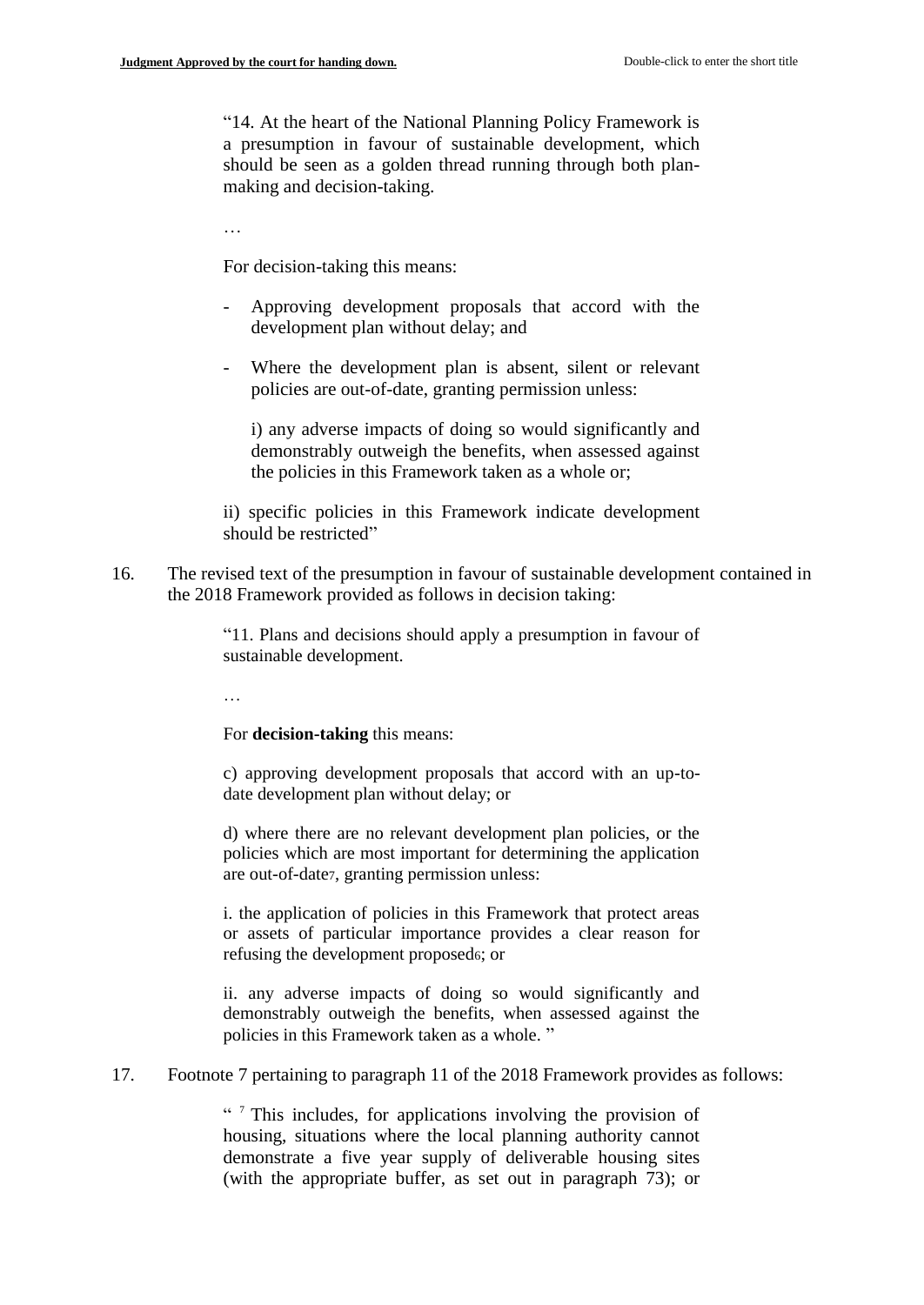where the Housing Delivery Test indicates that the delivery of housing was substantially below (less than 75% of) the housing requirement over the previous three years. Transitional arrangements for the Housing Delivery Test are set out in Annex 1."

18. Footnote 7 cross-refers to the requirement to demonstrate a five year supply of deliverable housing sites (together with an appropriate buffer) from paragraph 73 of the Framework. Paragraph 73 provides as follows:

> "73. Strategic policies should include a trajectory illustrating the expected rate of housing delivery over the plan period, and all plans should consider whether it is appropriate to set out the anticipated rate of development for specific sites. Local planning authorities should identify and update annually a supply of specific deliverable sites sufficient to provide a minimum of five years' worth of housing against their housing requirement set out in adopted strategic policies, or against their local housing need where the strategic policies are more than five years old. The supply of specific deliverable sites should in addition include a buffer (moved forward from later in the plan period) of:

 a) 5% to ensure choice and competition in the market for land; or 10% where the local planning authority wishes to demonstrate a five year supply of deliverable sites through an annual position statement or recently adopted plan, to account for any fluctuations in the market during that year;or

b) 20% where there has been significant under delivery of housing over the previous three years, to improve the prospect of achieving the plannedsupply"

19. Paragraphs 212 and 213 of the 2018 Framework address the question of the assessment of whether or not existing policies should be considered to be out-of-date. The paragraphs provide as follows:

> "212. The policies in this Framework are material considerations which should be taken into account in dealing with applications from the day of its publication. Plans may also need to be revised to reflect policy changes which this replacement Framework has made. This should be progressed as quickly as possible, either through a partial revision or by preparing a new plan.

> 213. However, existing policies should not be considered outof-date simply because they were adopted or made prior to the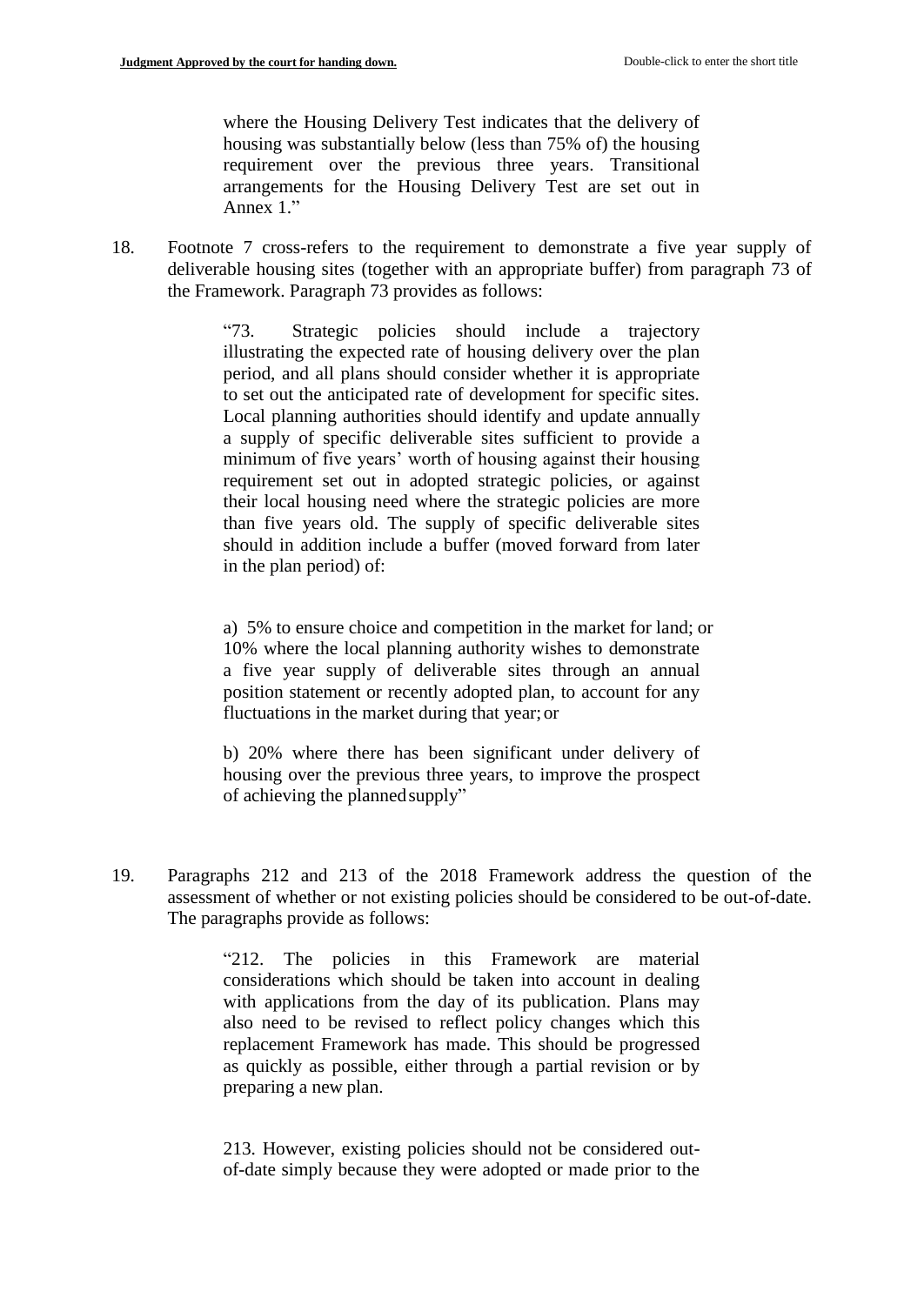publication of this Framework. Due weight should be given to them, according to their degree of consistency with this Framework (the closer the policies in the plan to the policies in the Framework, the greater the weight that may be given)."

20. The 2018 Framework contains a glossary identifying the definition of various terms which are used during the course of its text. In particular so far as is pertinent to the present case it contains a definition of the term "deliverable" which is used in the context of paragraph 73. The definition provides as follows:

> "Deliverable: To be considered deliverable, sites for housing should be available now, offer a suitable location for development now, and be achievable with a realistic prospect that housing will be delivered on the site within five years. Sites that are not major development, and sites with detailed planning permission, should be considered deliverable until permission expires, unless there is clear evidence that homes will not be delivered within five years (e.g. they are no longer viable, there is no longer a demand for the type of units or sites have long term phasing plans). Sites with outline planning permission, permission in principle, allocated in the development plan or identified on a brownfield register should only be considered deliverable where there is clear evidence that housing completions will begin on site within five years."

21. The Claimant notes that further assistance is provided in relation to the concept of a deliverable site, and the evidence required in relation to it, in the following material from paragraph 3-063-20180913 of the Planning Practice Guidance (the "PPG") and paragraph 3-047-20180913 in relation to the annual review of the five year land supply:

> "What constitutes as a deliverable site in the context of housing policy?

> Annex 2 of the National Planning Policy Framework defines a deliverable site in terms of an assessment of the timescale for delivery and the planning status of the site. For sites with outline planning permission, permission in principle, allocated in a development plan or identified on a brownfield register, where clear evidence is required to demonstrate that housing completions will begin on site within 5 years, this evidence may include:

- Any progress being made towards the submission of an application;
- Any progress with site assessment work; and
- Any relevant information about site viability, ownership constraints or infrastructure provision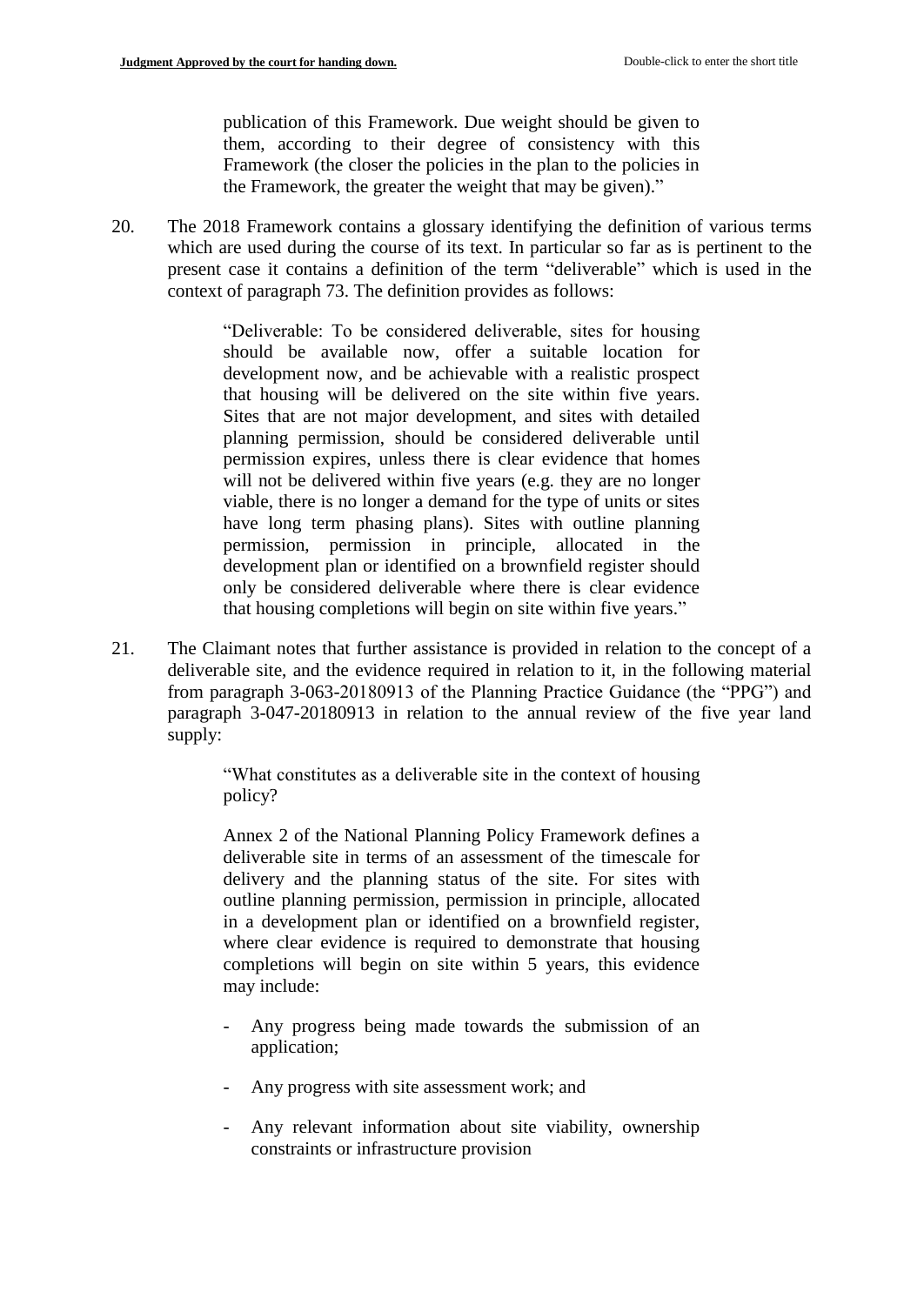For example:

- A statement of common ground between the local planning authority and that site developer(s) which confirms the developers' delivery intentions and anticipated start and build-out rates.
- A hybrid planning permission for large sites which links to a planning performance agreement that sets out the timetable for conclusion of reserved matters applications and discharge of conditions."
- 22. The 2018 Framework provides policies in relation to achieving appropriate densities in paragraphs 122 and 123. These paragraphs provide as follows on this topic:

"122. Planning policies and decisions should support development that makes efficient use of land, taking into account:

a) the identified need for different types of housing and other forms of development, and the availability of land suitable for accommodating it;

b) local market conditions and viability;

c) the availability and capacity of infrastructure and services both existing and proposed as well as their potential for further improvement and the scope to promote sustainable travel modes that limit future car use;

d) the desirability of maintaining an area's prevailing character and setting (including residential gardens), or of promoting regeneration and change; and

e) the importance of securing well-designed, attractive and healthy places.

123. Where there is an existing or anticipated shortage of land for meeting identified housing needs, it is especially important that planning policies and decisions avoid homes being built at low densities, and ensure that developments make optimal use of the potential of each site. In these circumstances:

a) plans should contain policies to optimise the use of land in their area and meet as much of the identified need for housing as possible. This will be tested robustly at examination, and should include the use of minimum density standards for city and town centres and other locations that are well served by public transport. These standards should seek a significant uplift in the average density of residential development within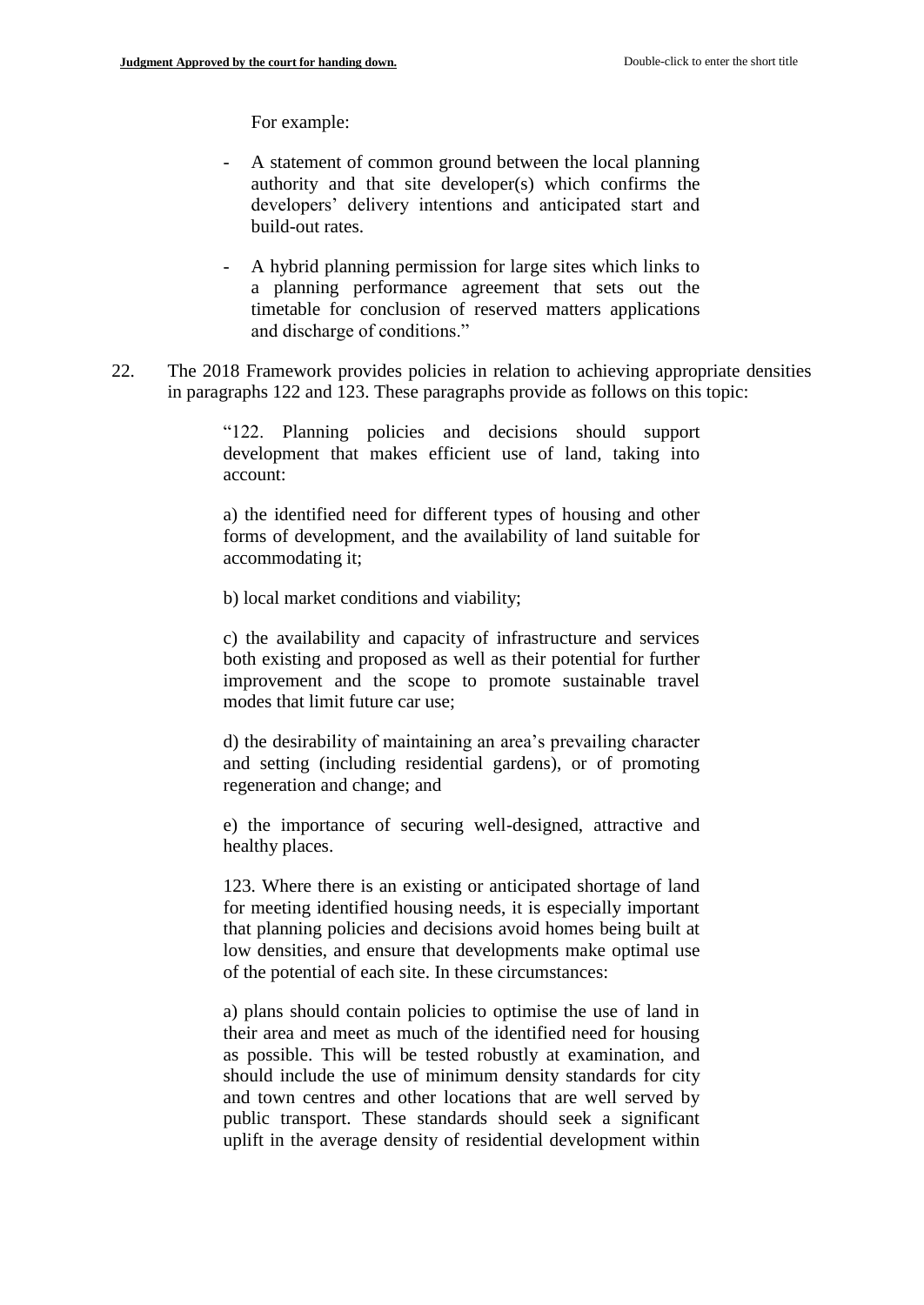these areas, unless it can be shown that there are strong reasons why this would be inappropriate;

b) the use of minimum density standards should also be considered for other parts of the plan area. It may be appropriate to set out a range of densities that reflect the accessibility and potential of different areas, rather than one broad density range;

and

c) local planning authorities should refuse applications which they consider fail to make efficient use of land, taking into account the policies in this Framework. In this context, when considering applications for housing, authorities should take a flexible approach in applying policies or guidance relating to daylight and sunlight, where they would otherwise inhibit making efficient use of a site (as long as the resulting scheme would provide acceptable living standards). "

23. The earlier provisions of the 2012 Framework required local planning authorities to "set out their own approach to housing density to reflect local circumstances" as recorded by the Inspector in paragraph 9.43 of his report (see below).

#### The decision

24. The essential backdrop to the decision reached by the First Defendant was the report provided to him by the Inspector following the public inquiry into the appeal. At the public inquiry the Second Defendant had contended that it was able to demonstrate an almost 5.2 year supply of deliverable housing sites. The Claimant's case was that in truth the supply was barely 3 years. One of the key issues which the Inspector had to resolve, therefore, was the question of whether or not the Second Defendant was able to demonstrate a five year supply of housing. In his conclusions the Inspector identified a number of key issues governing the difference between the alternative analyses of the five year housing land supply position. He set out these key distinctions and disagreements as follows:

> "9.5 So, how do the Council now convince themselves that a 5-year supply of housing land can be demonstrated? First, the shortfall is distributed over the rest of the Plan period rather than just over the next 5 years (the Liverpool rather than the Sedgefield approach); using the latter in place of the former would be enough to reduce the provision to well below 5 years. Second, an odd optimism is imputed to the delivery of dwellings so that everything forecast to be built within the first 4 years is deemed to materialise and a 10% nonimplementation allowance only applied to dwellings expected to materialise later; numerically this amounts to a 5% reduction (roughly) to reflect the uncertainties inherent in forecasts of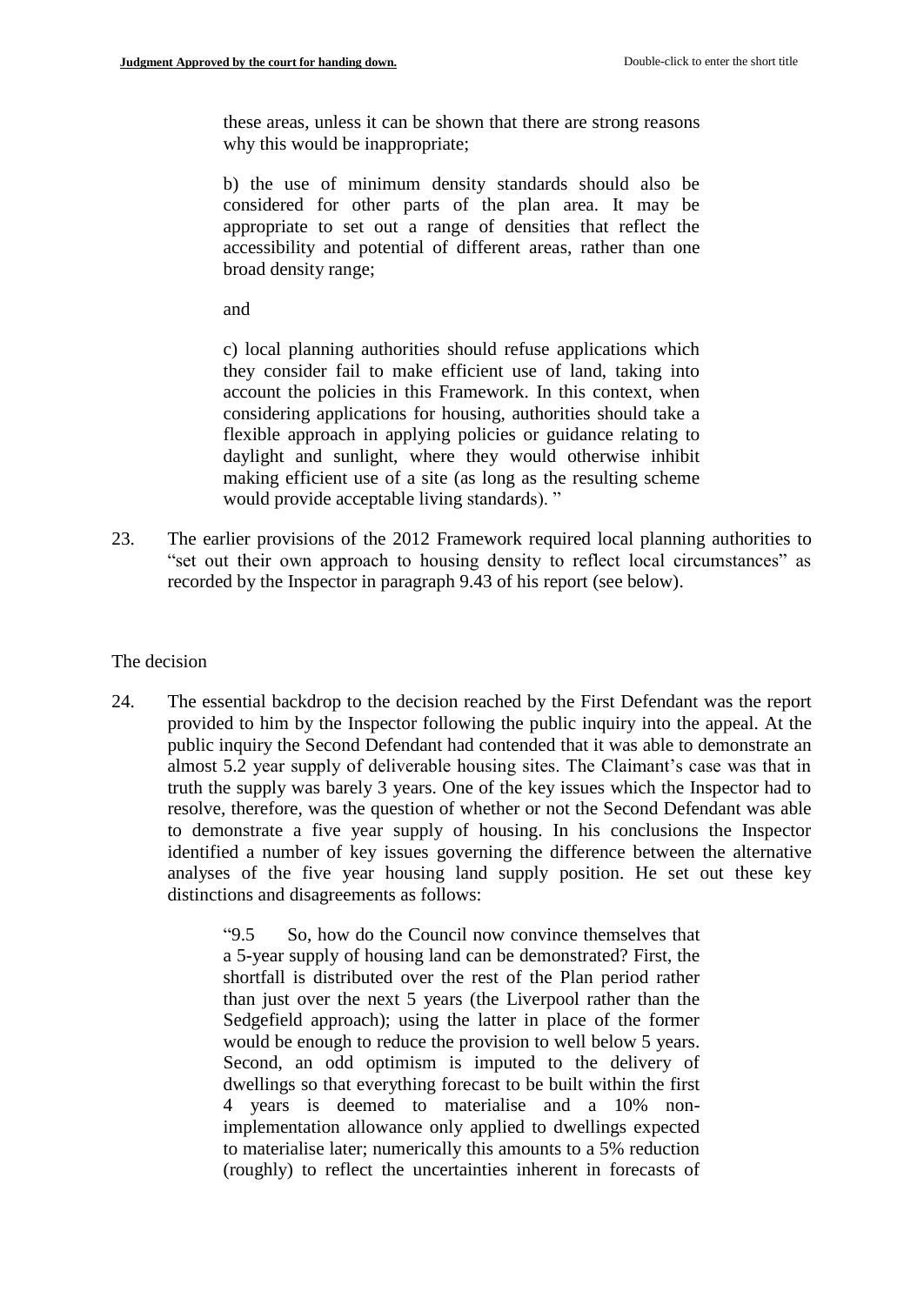housing delivery which, even if it captures the effects of nonimplementation may not allow for 'slippage'. This contrasts with a 10% reduction (quite common elsewhere) that would be sufficient on its own to reduce the provision available to below 5 years in any of the methods outlined in table 2. Third, the imputed cumulative rate of delivery and the delivery implied on some sites, appears to become unrealistically high. For example, the current trajectory (in the 2017 monitoring report) anticipates a rate of delivery increasing to over 3,500 dwellings per annum, a figure not even achieved within the last decade of the Development Corporation, about twice the average annualised requirement of the Core Strategy and close to 3 times the level recently achieved. Doubts about this inform the scale of adjustments applied to the estimates of provision; a reduction of about 670-700 dwellings for the Council and a reduction of nearly 5,000 units for the appellants (see table 2). I examine each of those disagreements below."

25. In respect of the first of the issues the Inspector concluded that there was no reason why the Sedgefield approach should not be applied in the present case. He then went on to deal with the issues in relation to uncertainty slippage and failure in forecasts of housing delivery and reached the following conclusion at paragraph 9.9 of his report:

> "9.9 An odd optimism inflates the forecasts of housing delivery. One expression of this is that past forecasts of housing delivery over successive 5-year periods from 2007/8 to 2012/13 have (apart from one year in the era of the Milton Keynes Partnership Committee) always over-estimated the delivery anticipated. That is in spite of the forecasts being based on surveys of builders and developers, thereby asking those directly involved in the industry how they anticipate development proceeding. On average, the delivery achieved has been about 25% below the delivery forecast, though the 'failure' varies from roughly 20% to 37%. It may be that these flawed forecasts have served to provide a false sense of security masking the real need to take appropriate action. But, whether or not that is so, the result is that the Core Strategy trajectory has simply not been met and subsequent monitoring has not galvanised effective measures to get the trajectory 'back on track', a good reason not to adhere to it now. Moreover, these results demonstrate that the current effective 5% reduction to reflect uncertainty is well wide of the mark. Indeed, even a reduction of 10% (common elsewhere) might not be sufficient, albeit that it would reduce the estimated supply closer to 4 years rather than 5. And, although I think that the 'windfall' allowance estimated by the Council is legitimate, the difference between the parties (less than 0.3% of the 5-year housing requirement) is too small to make any material difference. In my view, therefore, the current method of factoring in uncertainty, slippage or failure in the forecasts of housing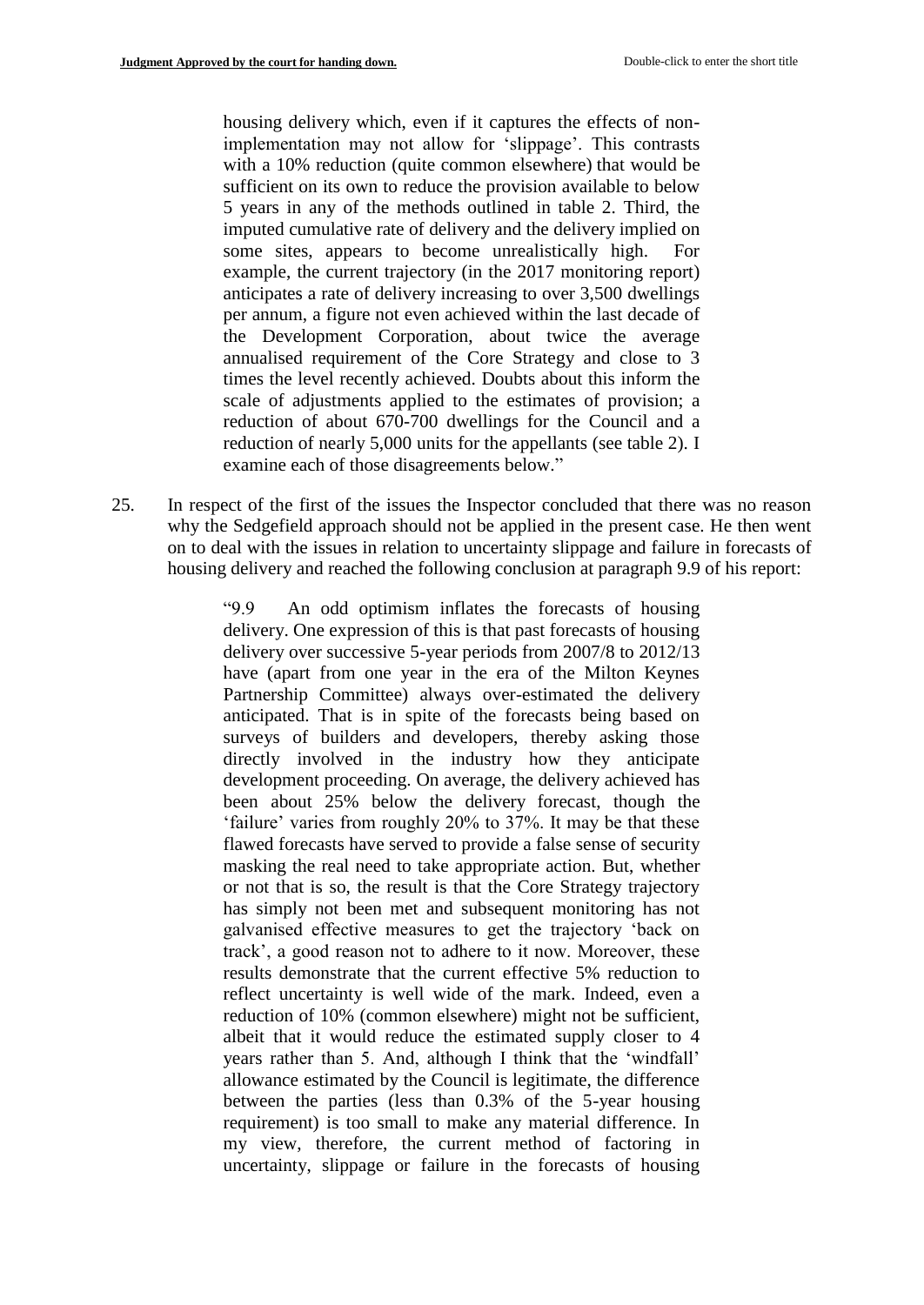…

delivery fails to adequately reflect reality; reasonable adjustments would clearly reduce the result to less than 5 years."

26. Having made this assessment of this area of disagreement, he moved to consider the rival contentions in relation to delivery on large sites, and sites in the Site Allocations Plan. His conclusions were as follows:

> "9.11 It is hard to see what special circumstance might occur because, although delivery on some sites in Milton Keynes has been spectacular in the past, the current forecasts entail even greater feats in the future. As an example, the 'eastern expansion area' (consisting of sites at Broughton Gate and Brooklands) achieved the second highest average delivery rate in the country recorded in the NLP research into the delivery of dwellings on 'large' sites; an average of 268 dwellings were delivered annually over the 5 year period between 2008/9 to 2013/14. That was achieved because serviced parcels of land were delivered to the market, allowing several builders to commence building houses almost immediately; and, it partly occurred before the MK Partnership Committee was disbanded in 2011. But the current forecasts for the remaining sites at Brooklands are about 16% higher, entailing an average of about 310 dwellings per annum over the 5 years from 2017/18 to 2021/22 with peaks of around 400 dwellings delivered within 2 of those years. Moreover, the forecast delivery on 4 of the 'outlets' on the parcels that make up this site are substantially higher than might be expected from much of the research undertaken, including that by Savills, the HBF and NLP. Similar findings apply to several, though not all, of the other strategic sites. The implication is clear. The delivery rates implied by the forecasts used to demonstrate a 5-year provision of housing land seem unlikely to be achievable.

> 9.13 There is some agreement that not all the dwellings on sites identified in the Site Allocations Plan are likely to materialise, due to outstanding objections to the Plan and other reasons outlined by the parties. However, all the doubtful sites identified by the appellants would accommodate only some 236 dwellings (about 3% of the 5- year requirement), so that the contribution from these sites would be insufficient to affect the existence, or otherwise, of the 5-year housing land supply."

27. The Inspector's overall conclusions in relation to the housing land supply issues were set out in paragraph 9.18 of his report as follows:

> "9.18 Applying any one of the indicated 'corrections' to the estimation of the housing land supply would be sufficient to reduce it to less than 5 years. Applying them all (the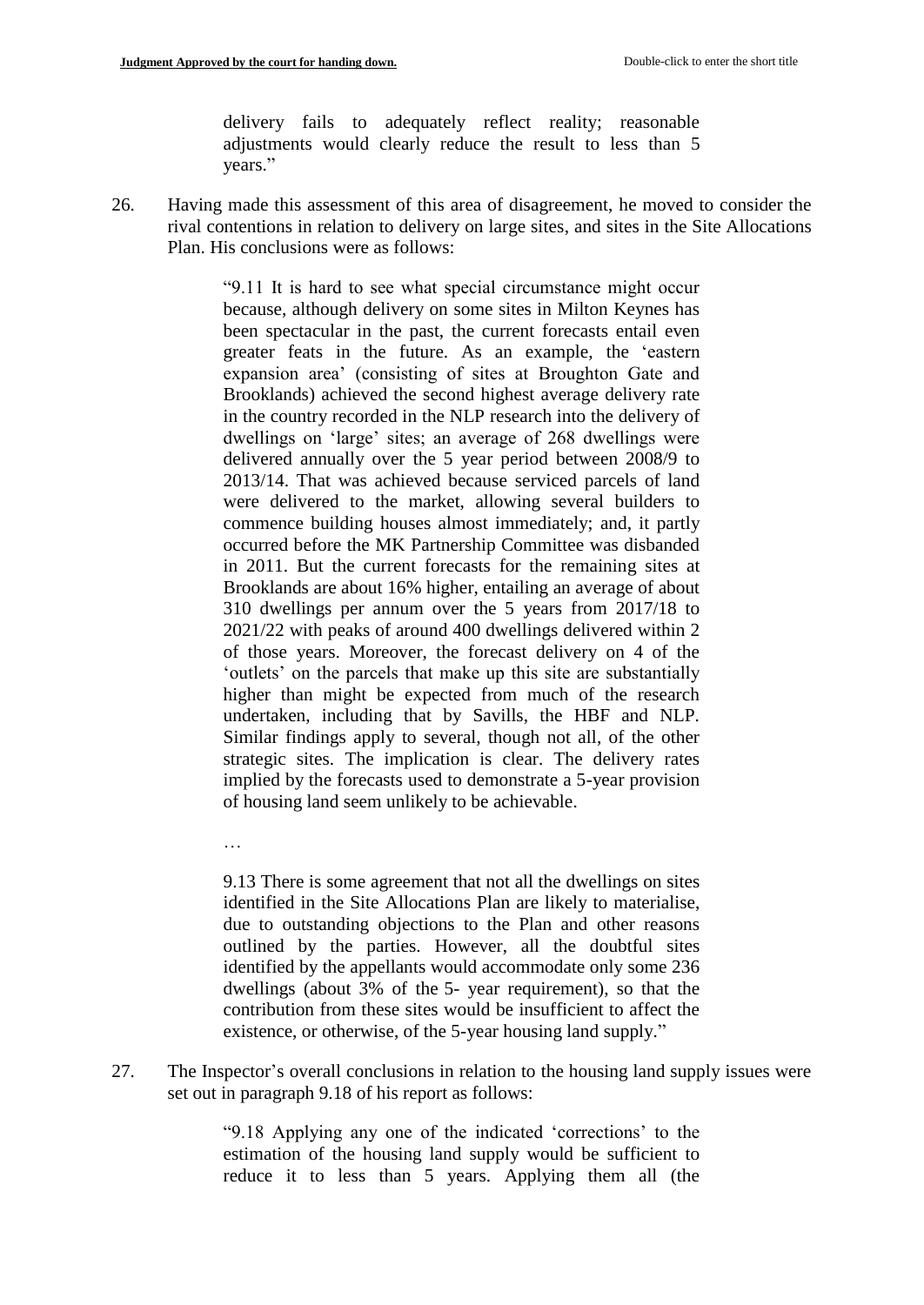'Sedgefield' approach, a reasonable reduction to reflect nonimplementation and slippage and realistic estimates of delivery on some of the strategic sites) would reduce the estimated supply of housing land to 4 years or less. Allowing for sites that might not materialise at all, including those in the Site Allocations Plan subject to objections or still in some other productive use, would reduce the provision still further. Hence, I consider that a 5-year supply of housing land cannot be demonstrated now and, worse still, that the mechanisms specifically intended to boost the supply of housing significantly here are not in place. In those circumstances it is necessary to set the statutory requirements of the Development Plan against the important material consideration (as espoused in the Framework) derived from the absence of a 5-year supply of housing."

28. A further issue which the Inspector had to address was the question of whether or not the scheme was at an unsustainably low density. His conclusions in that connection were as follows:

> "9.43 'Saved' policy H8 seeks an average net density of 35dph here, over twice the 16dph actually proposed, and it insists that projects achieving less than 30dph should be prevented. But the guidance advocating such minimum densities has long since been revoked and the Framework now advises that Local Planning Authorities should devise their own approach to density in order to reflect local circumstances, taking account of neighbouring buildings and the local area. The Core Strategy is consistent with that approach for, although it does not contain a specific density policy, it does require that a scheme should be of an 'appropriate density for the area in which it is located', a theme echoed in the Residential Design Guide SPD and policy WS1 in the Neighbourhood Plan requiring all new development to 'respect the existing distinct vernacular character of the settlement'. The proposal is intended to be a direct response to the constraints of the site and to reflect the characteristics of the surrounding housing. It also responds to comments received at the public consultation event, at which local people repeatedly referred to a recent scheme as incorporating too high a density. Indeed, as the Framework indicates, a measure of good design (a key aspect of achieving sustainable development) entails responding 'to local character and history, and reflecting the identity of local surroundings and materials, while not preventing or discouraging appropriate innovation'. The low density of the appeal proposal is commensurate with the low density of the nearby housing.

…

9.46 In order to explore the consequences of building a scheme at a higher density, a subsequent planning application for up to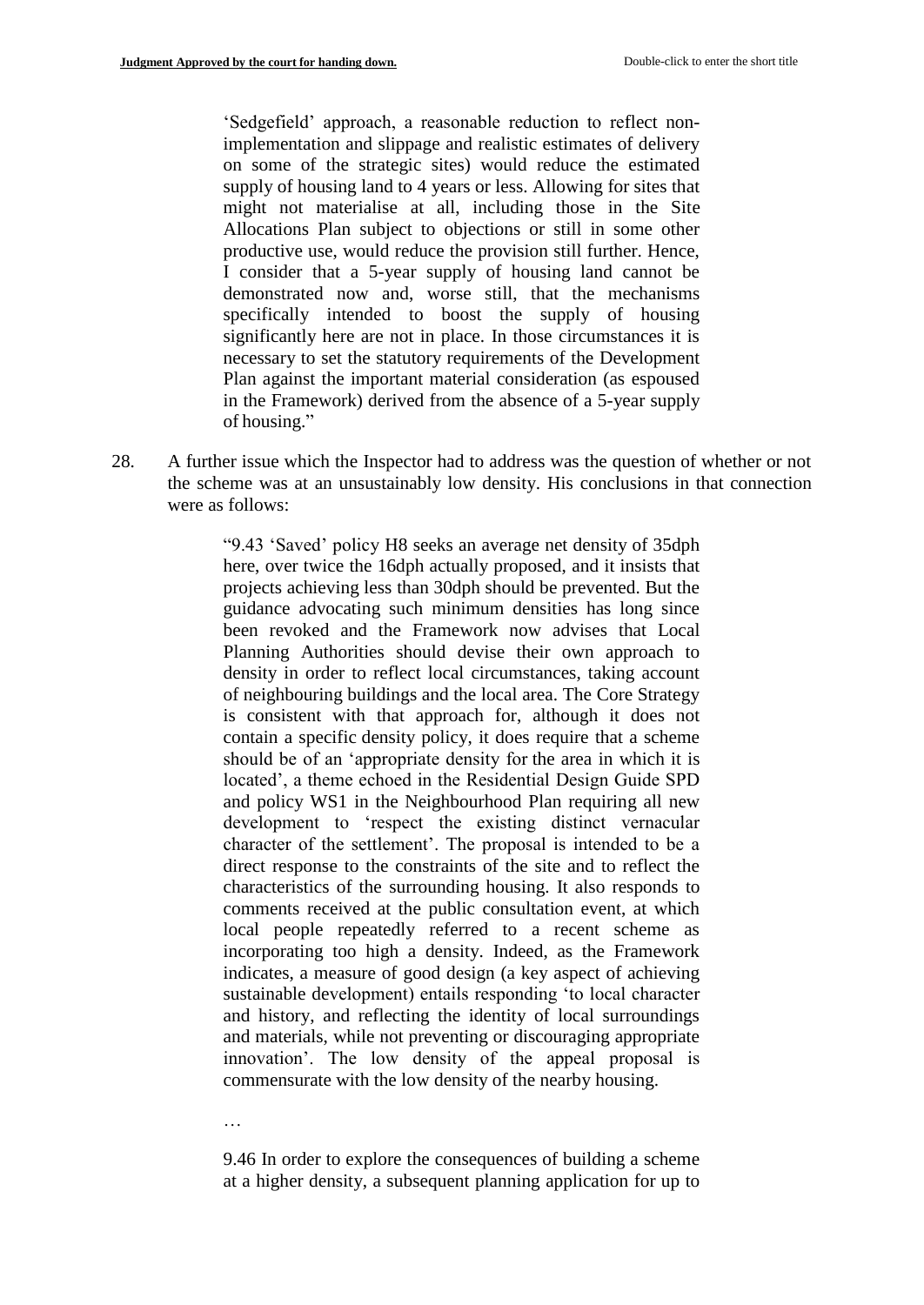303 dwellings, at a net density of 26dph, was submitted to the Council. This entailed the loss of several pieces of public open space, more development towards the settlement edge and closer to the boundaries, providing smaller back-to-back distances and smaller gardens, reducing the landscape and planting and increasing the number of flats and car parking courts. This is not a scheme that the appellants wish to pursue and it would not reflect the character and appearance of the rural surroundings or nearby dwellings to the same extent as the appeal scheme.

9.47 For all those reasons, although the proposed development would be a relatively low density scheme, I do not consider that it would be unsustainable nor contrary to the tests advocated in Government guidance or operative planning policy."

29. The ultimate conclusions leading the Inspector to recommend to the First Defendant that planning permission should be granted were set out in the following paragraphs in which the Inspector struck the planning balance:

> "9.48 A 5-year supply of housing land cannot be demonstrated and, worse still, the mechanisms intended to boost the supply of housing significantly here are not in place. In those circumstances it is necessary to set the statutory requirements of the Development Plan against the important material consideration that a 5-year supply of housing land does not exist. The Development Plan pulls both ways. The scheme would be contrary to 'saved' policy S10 and policy WS5, although both would undermine the aim to boost significantly the supply of housing and frustrate the provision of further housing land to address the shortfall identified. However, the scheme would accord with the aims and some specific policies of the Core Strategy and, given the characteristics and explicit designation of Woburn Sands as a 'key settlement', be in a sustainable location.

> 9.49 Are there material considerations that would constitute serious impediments to the grant of planning permission? The proposal would radically alter the character and appearance of the site and one or two adjoining fields. But, the significant visual and landscape effects would be largely confined to that area alone. Beyond those immediate surroundings, the effects would be very limited, the scheme being contained behind existing housing and topography to the west and south and filtered through existing and proposed vegetation to the north and east. The new homes would marginally affect the setting of the Listed farmhouse, but the minimal harm identified would not warrant preventing a scheme to provide much needed market and affordable housing. The scheme would provide safe and convenient highway arrangements and offer a benefit in reducing the potential use of an awkward junction. It would not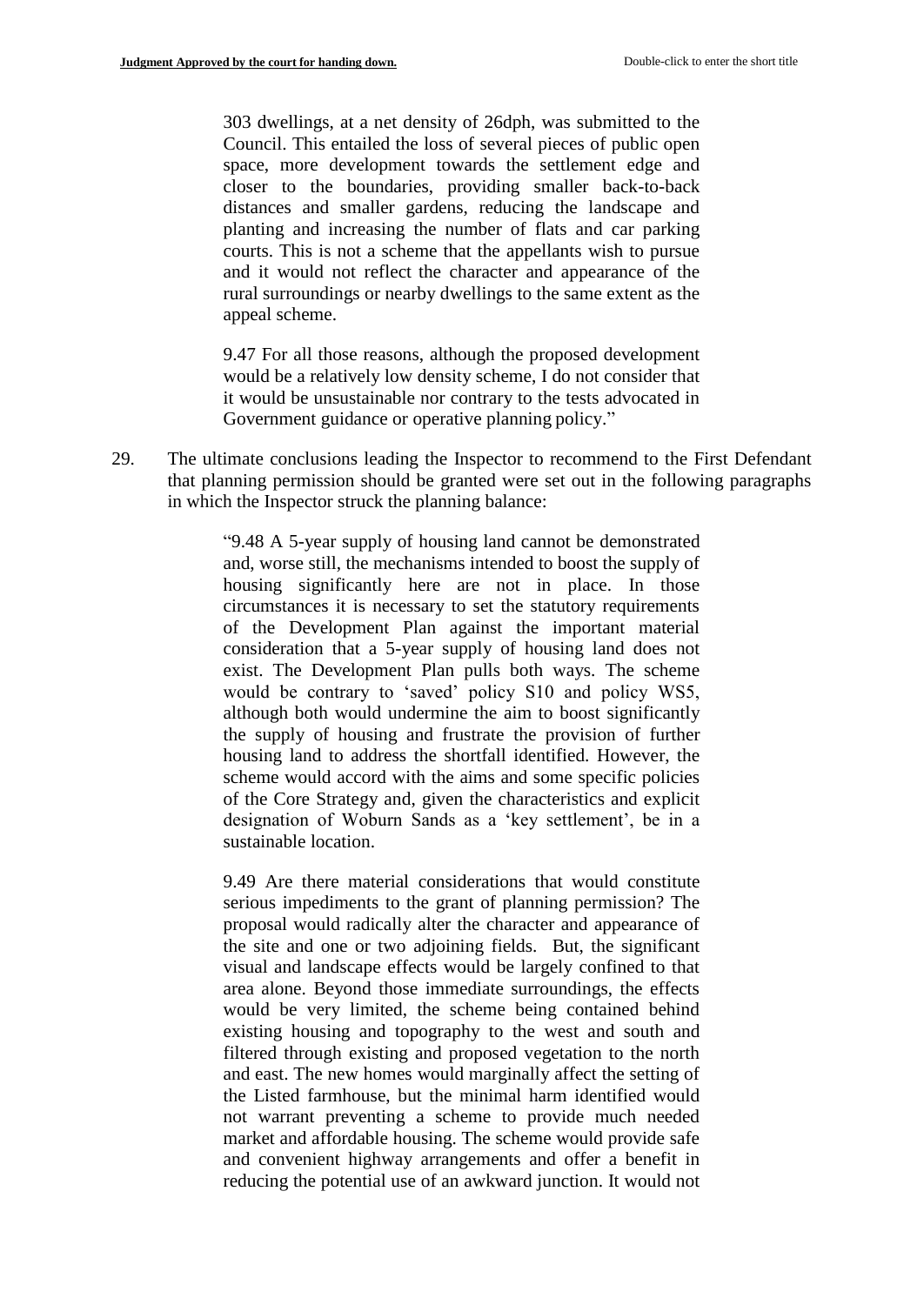interfere with the eventual construction of the east-west expressway nor, in the absence of evidence to the contrary, unacceptably increase the competition for parking spaces in the town. Provision would also be made for any additional educational and medical facilities required. Although the proposal would entail building at a relatively low density, it would reflect the character of the surroundings and safeguard the amenities of those nearby; the density could not be regarded as unsustainable, as it would reflect the tests advocated in Government guidance and operative planning policy. Adequate measures would be in place to appropriately attenuate surface water run-off from the site and although the development would affect the local flora and fauna, mitigation measures would prevent damage and, potentially, contribute to some enhancement.

9.50 Hence, the potential impediments identified here would not be sufficient to prevent a sustainable housing development from proceeding, especially in the absence of a 5- year supply of housing land. As the Framework advises, housing applications should be considered in the context of the presumption in favour of sustainable development and, in the absence of an up-to-date Development Plan, receive planning permission unless adverse impacts of the scheme significantly and demonstrably outweigh the benefits (as assessed against the Framework as a whole), or specific policies in the Framework indicate otherwise. No specific policies in the Framework have been identified that would indicate that the scheme should be prevented.

9.51 In this case, there would be other benefits associated with the scheme. It is recognised (in the Ministerial Statement of November 2014 and in the White Paper) that the supply of housing can be 'boosted' by involving a greater range of developers in local housing markets and encouraging smaller house builders, thereby utilising sites of differing sizes, appealing to different sub-markets and offering distinct products. This scheme could potentially provide a product not typically available elsewhere, due to the low density proposed and the intention to create an 'outstanding development of exceptional quality'. Moreover, the aim is to deliver the scheme within 5 years, an aim backed by a legal commitment to do so. And, although that cannot be guaranteed, for the reasons already outlined, it reflects one suggestion made in the recent White Paper.

9.52 Of course, this development would entail economic benefits. There would be temporary construction employment, both on and off-site: the range of homes to be provided would be suitable for a wide cross-section of working people: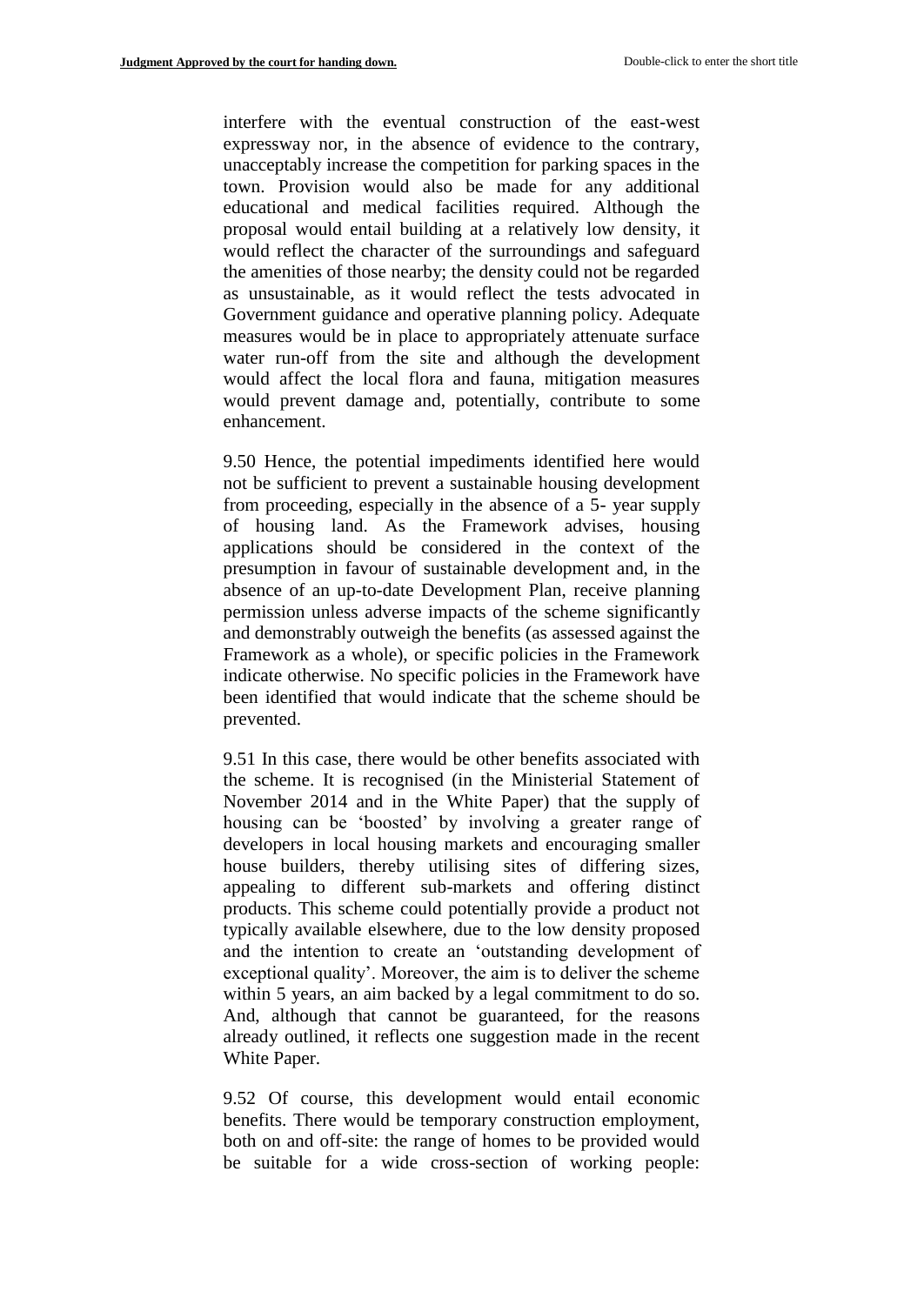secondary employment would be generated through increased spending in the local area by prospective residents (estimated to amount to some £5m, with £3.9m spent within the Borough): a 'new homes bonus' would be paid and additional Council Tax would accrue.

9.53 The scheme would also offer social benefits. Most importantly, it would provide 60 (or possibly 63) affordable dwellings in accordance with Council policy. This would contribute to meeting a substantial current need for such accommodation (estimated as almost 1,600 households in need of an affordable home) and meet a proportion (albeit modest) of the estimated annual future requirement for some 540 affordable dwellings. And, in providing some of the market housing needed, the scheme could contribute to improving the balance between employment and housing, reducing the need to live beyond the Borough and commute for work. Provision would also be made for any additional educational and medical facilities required.

9.54 Environmentally, the proposal would result in the loss of greenfield land. But, the visual effects would be confined and the landscape, although pleasant, is not protected or obviously 'special'. Sufficient space could be made available to mitigate the impact of the new homes on the Listed farmhouse. The new road through the site could reduce the potential use of an awkward junction. The low density would reflect the character of the surroundings and safeguard the amenities of those nearby. Adequate measures would be in place to appropriately attenuate surface water run-off and overcome some inadequacies in existing drainage arrangements. And, although the development would affect the local flora and fauna, mitigation measures would prevent damage and, potentially, contribute to some enhancement.

9.55 Taking all those matters into account, I consider that the planning balance in this case is firmly in favour of the scheme. The benefits of this sustainable housing proposal would significantly and demonstrably outweigh the adverse impacts elicited."

30. The decision reached by the First Defendant was to disagree with the Inspector's recommendation. The First Defendant commenced by addressing the contents of the development plan, which he noted were as follows:

> "10. In this case the development plan consists of the saved policies of the Milton Keynes Local Plan (LP) 2001-2011 (adopted in 2005), the Core Strategy (CS) 2010-2026 (adopted in 2013), the Milton Keynes Site Allocations Plan (SAP) (adopted on 18 July 2018) and the Woburn Sands Neighbourhood Plan (NP) 2014-2026 (made in 2014). The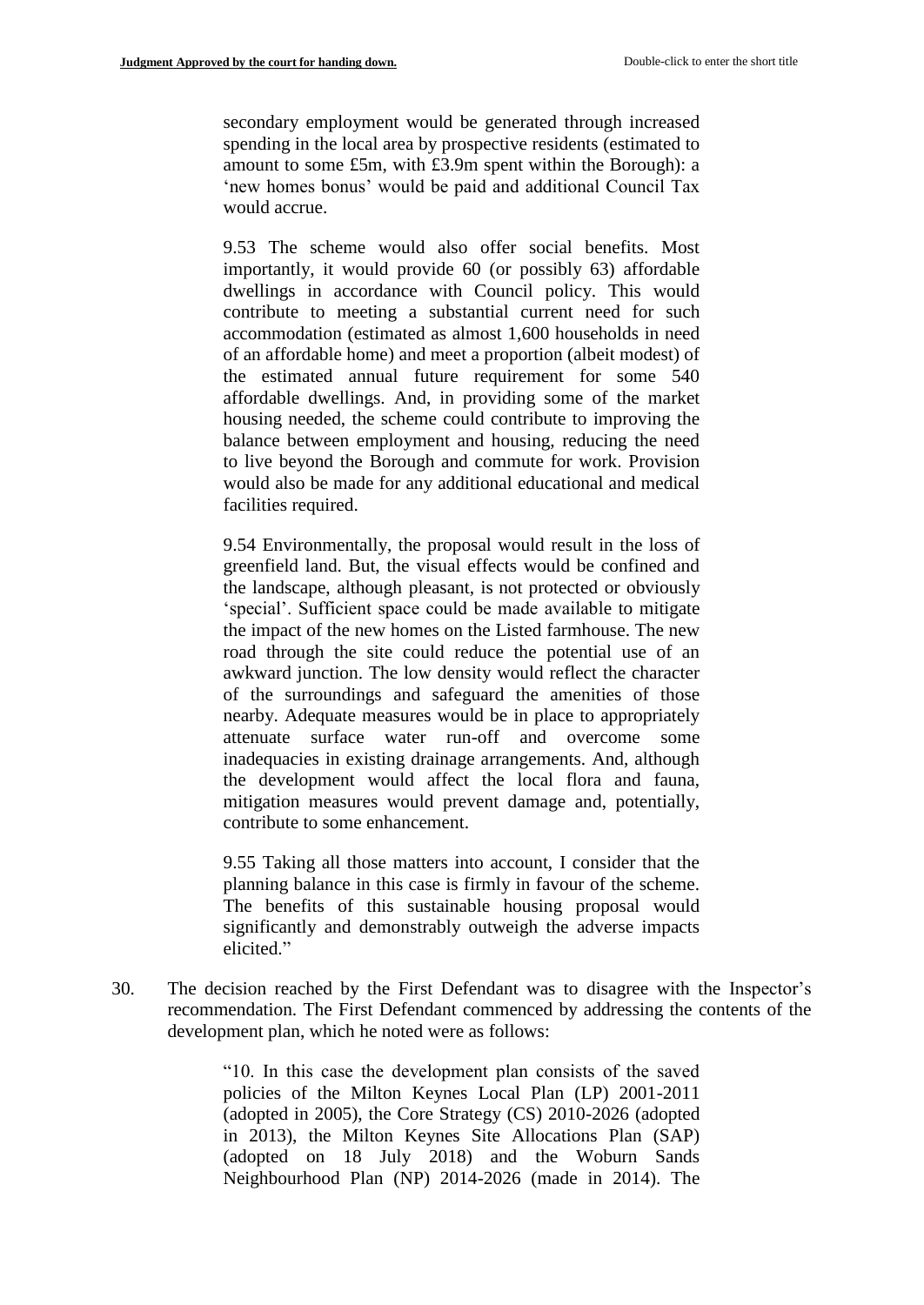Secretary of State considers that the development plan policies of most relevance to this case are those set out at IR4.2-4.9. The appeal site is not allocated as one of the non-strategic sites in the SAP."

The policies quoted in paragraph 4.2-4.9 of the Inspector's report were policies CS1 and CS9 of the Core Strategy; policies S10 and D1 of the Local Plan and policy WS5 of the Neighbourhood plan.

31. The First Defendant's conclusions in relation to the five year housing land supply, the relationship between the proposals and policies S10 and WS5, and the issues associated with housing density were addressed in the following paragraphs of the decision letter:

> "15. The Secretary of State has considered the Inspector's assessment of housing land supply at IR9.4-9.18, and has also taken into account the revised Framework, and material put forward by parties as part of the reference back processes.

> 16. As the Core Strategy was adopted in July 2013, the adopted housing requirement figure is more than 5 years old. Paragraph 73 of the Framework indicates that in that scenario, unless these strategic policies have been reviewed and found not to require updating, local housing need should be applied. The Secretary of State has therefore calculated the local housing need figure, using the standard method. He considers that local housing need is 1,604. The agent in their representation of 5 October 2018 has considered the question of the buffer to be added at paragraph 4.12-4.15. The Secretary of State considers that their proposed approach is appropriate, and agrees that for the purposes of this decision, a 5% buffer should be added. This gives a figure of 1,684.

> 17. The Secretary of State has also considered the deliverable supply and has taken into account both the Inspector's analysis and the material put forward by the agent in their representation of 5 October 2018 which deals with local market evidence on past delivery, and potential delivery rates. For the reasons given at IR9.9 he agrees with the Inspector that the current method of factoring in uncertainty, slippage or failure in the forecasts of housing delivery fails to adequately reflect reality. For the reasons given in IR9.10-9.13, he further agrees with the Inspector that the delivery rates implied by the forecasts used by the Council to demonstrate a 5-year provision of housing land seem unlikely to be achievable (IR9.11).

> 18. The Secretary of State has further taken into account the change to the definition of 'deliverable' in the revised Framework, the Council's position put forward in their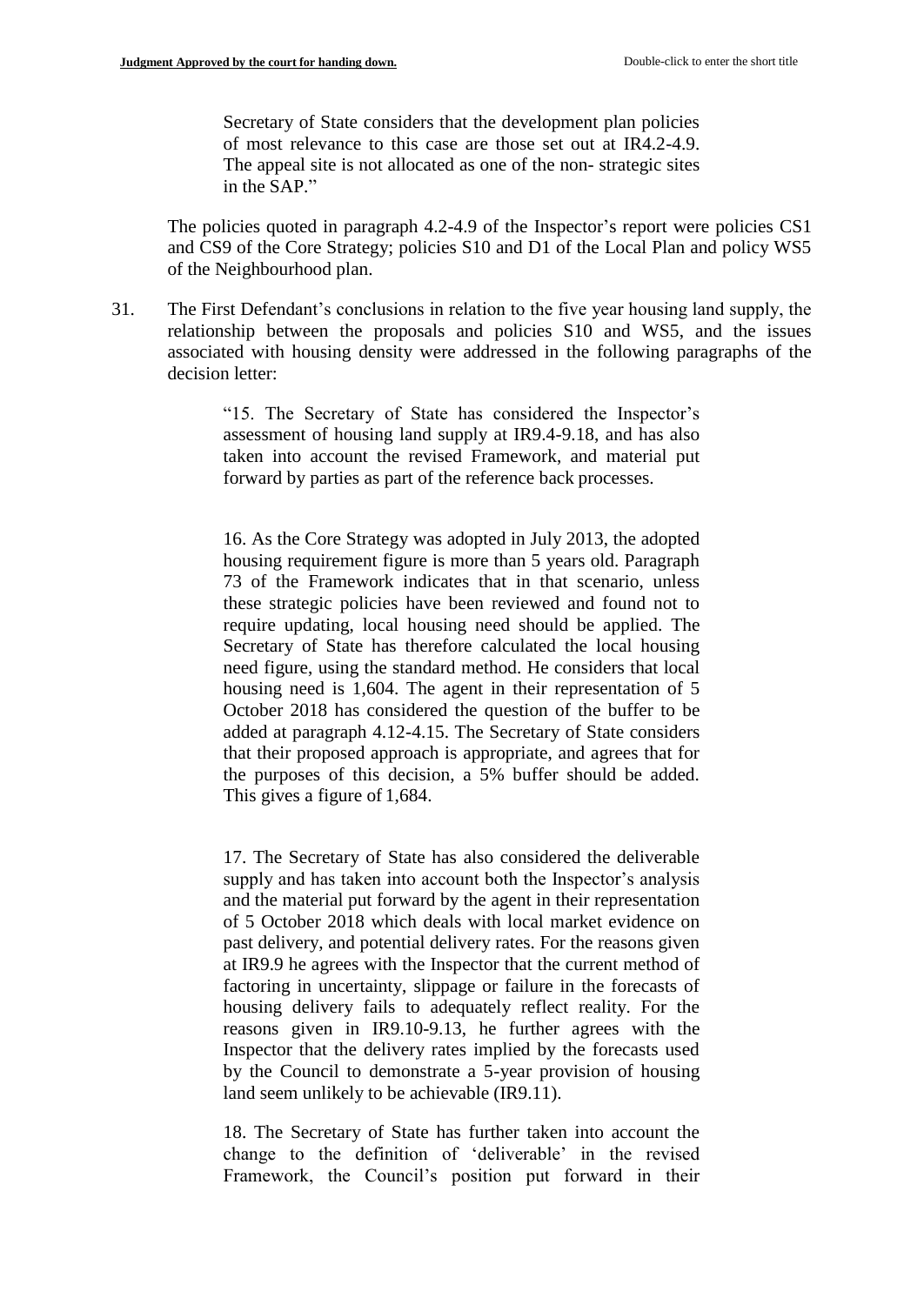Updated Housing Land Supply Position 2018-19 (referred to in paragraph 7.2 of the agent's representation of 5 October), and the evidence on progress which is set out in the summary of site assessments put forward by the agent in that representation. Taking all these factors into consideration, he considers that on the basis of the evidence put forward at this inquiry, estimated deliverable supply is roughly in the region of 10,000– 10,500. The Secretary of State therefore considers that the housing land supply is approximately 5.9–6.2 years. He notes that on this basis, even if the emerging plan figure of 1,766 were used (1,854 with a 5% buffer added), as the agent proposes, there would still be an estimated deliverable housing land supply of over 5 years.

#### *Location of site*

19. The Secretary of State agrees with the Inspector at IR9.19 and IR9.20 that as the appeal site is beyond the development boundary of Woburn Sands and is in open countryside, it is contrary to saved LP policy S10 and NP policy WS5. He further agrees that the boundary is tightly drawn, and is defined in a Local Plan intended to guide development only up to 2011. For these reasons the Secretary of State considers that policies S10 and WS5 are out of date, and that only moderate weight attaches to them.

…

22. The Secretary of State agrees with the Inspector's analysis at IR9.21-9.22 and with his conclusion at IR9.48 that the scheme would accord with the aims and some specific policies of the Core Strategy, and given the characteristics and explicit designation of Woburn Sands as a 'key settlement', would be in a sustainable location.

23. Overall the Secretary of State considers that the conflicts with current and emerging policy arising from the appeal site's location in unallocated open countryside outside the development boundary of Woburn Sands carry moderate weight.

### *Housing density*

24. The Secretary of State has carefully considered the Inspector's assessment of the density of the appeal scheme (IR9.42-9.47). He has also taken into account paragraphs 122- 123 of the revised Framework and the agent's representation of 5 October 2018. He considers that policy H8 is consistent with the revised Framework, both in its requirement that the density of new housing development should be well related to the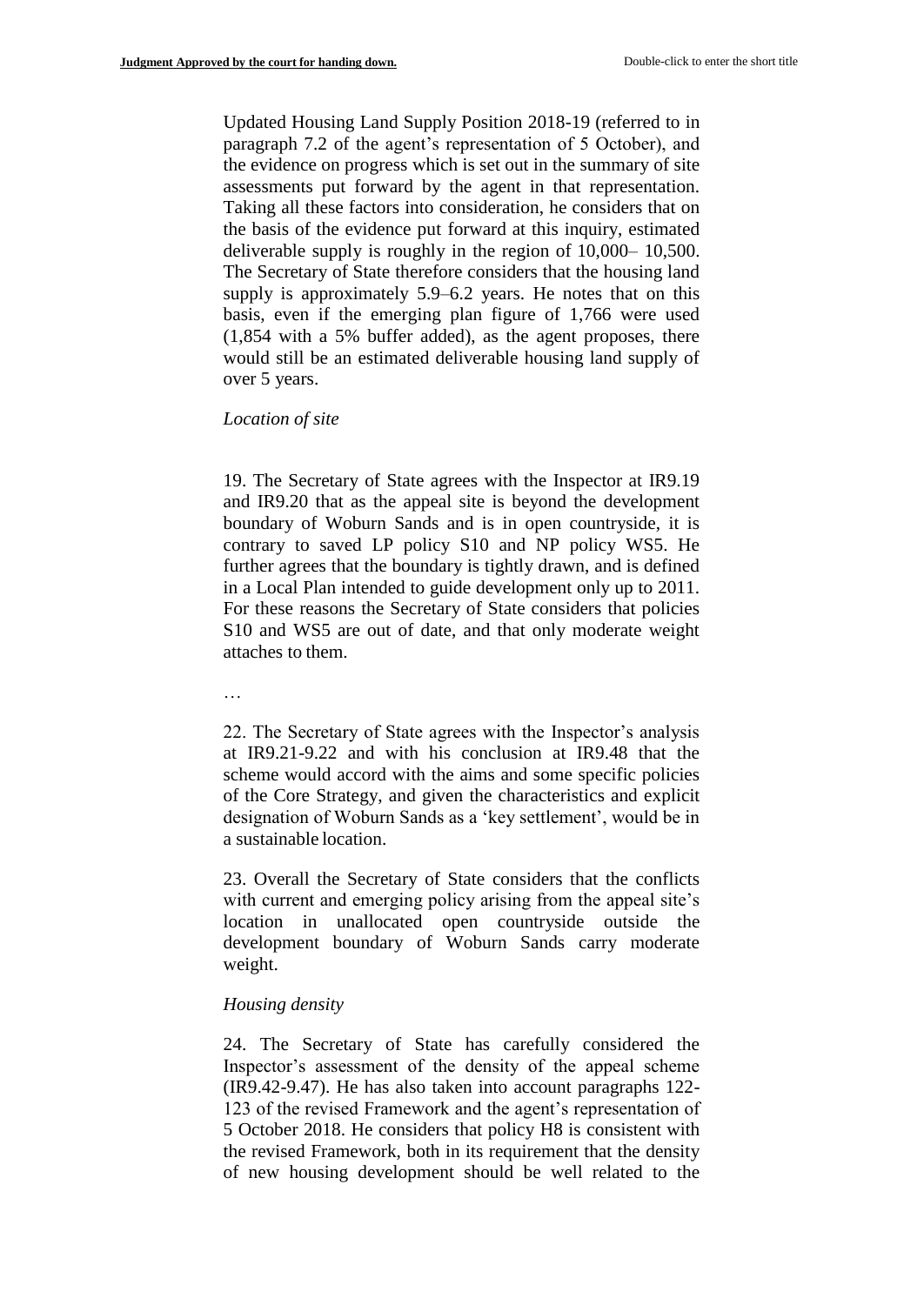character and appearance of development in the surrounding area, and in its use of a range of average net densities. His conclusion on this is not altered by the fact, as pointed out by the agent in their representation of 5 October, that the policies of the 2005 Local Plan 'were required to accord with government policy of the time…[and] PPG3 set out a requirement for a minimum density of 30 dwellings per hectare'.

25. He has taken into account that policy H8 also requires the density of new housing development to be well related to the character and appearance of development in the surrounding area, and that the Core Strategy and NP echo these themes (IR9.43). He has also taken into account, as set out in the agent's representation of 5 October 2018, that the draft Plan:MK does not contain a policy which sets out a minimum density, and that a higher-density scheme was put forward by the appellant (IR9.46).

26. The Secretary of State notes that policy H8 seeks an average net density of 35dph in this location, and that this is over twice the density of 16dph actually proposed (IR9.43). He considers that the proposed density is a very significant departure from policy. Even taking into account the matters set out above, the desirability of maintaining the area's prevailing character and setting, and the rest of the factors set out at paragraph 122 of the Framework, he does not consider that such a significant departure from policy is justified. He therefore considers that the proposed development is in conflict with policy H8, and he gives this conflict significant weight."

32. In contrast to the approach of the Inspector, the First Defendant did not consider that the section 106 obligation pertaining to the building out of the site within five years could properly amount to a material consideration. His conclusion in respect of the materiality of the obligation was as follows:

> "33. … The Obligation sets out that 'the owners will use reasonable endeavours to build out the development within 5 years of the Council approving the last reserved matters application'. The Secretary of State considers that in the circumstances of the case there has not been an adequate demonstration of the planning harm which this Obligation addresses, and there has not been an adequate demonstration that the Obligation is necessary to make the development acceptable in planning terms. It therefore does not pass the tests set out in the Framework and the CIL Regulations and the Secretary of State has not taken it into account in reaching his conclusion on this case."

33. The planning balance and overall conclusion of the First Defendant was articulated as follows: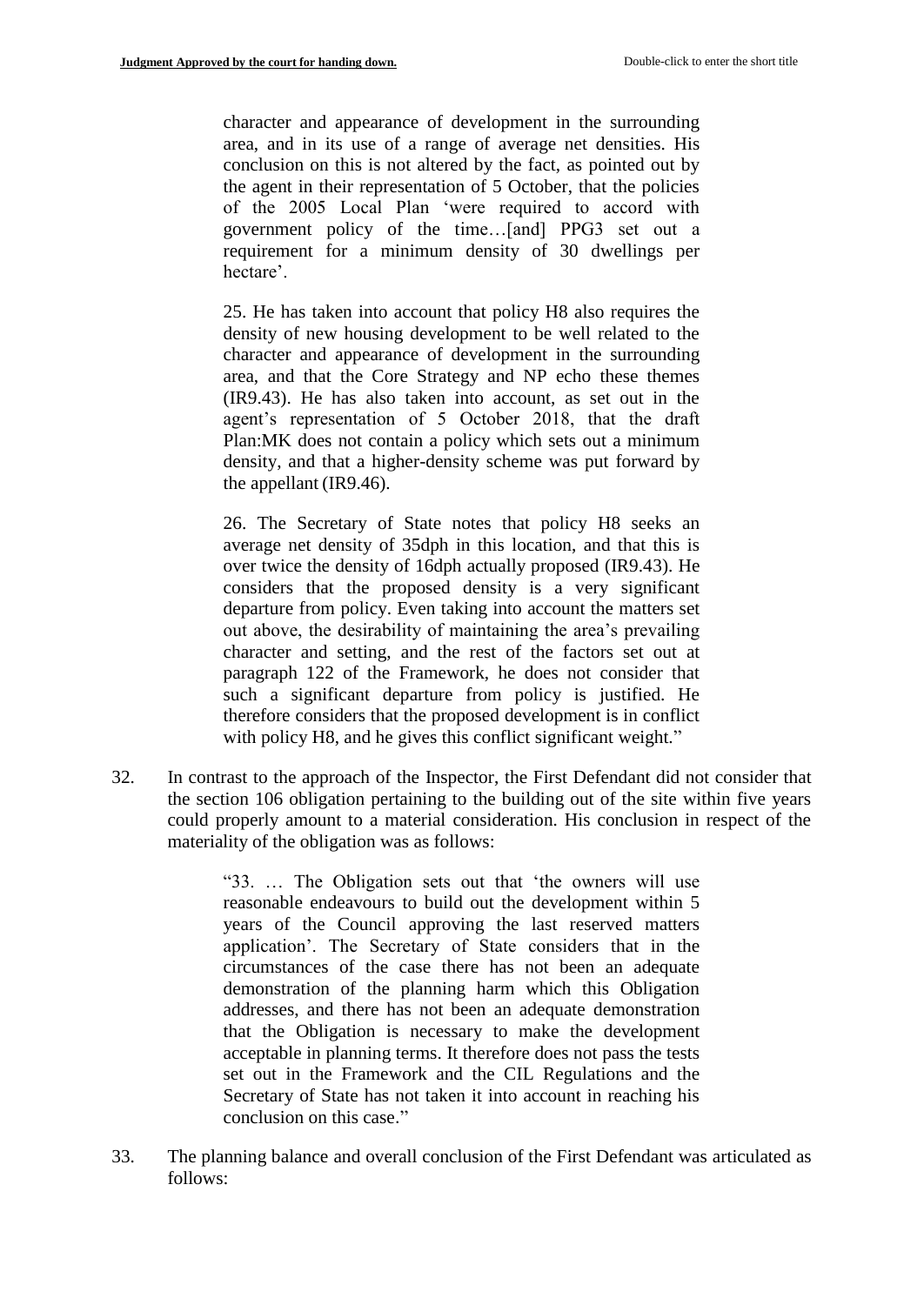"34. For the reasons given above, the Secretary of State considers that the appeal scheme conflicts with development plan policies relating to development outside settlement boundaries and density. He further considers that it is in conflict with the development plan as a whole. The Secretary of State has gone on to consider whether there are material considerations which indicate that the proposal should be determined other in accordance with the development plan.

35. The Secretary of State considers that the housing benefits of the scheme carry significant weight and the economic benefits carry moderate weight in favour of the proposal.

36. The Secretary of State considers that the low density of the appeal proposal carries significant weight against the proposal, while the location in unallocated open countryside outside the development boundary of Woburn Sands carries moderate weight, and the impact on the character of the area carries limited weight. He further considers that the minimal harm to the listed building carries little weight and that the public benefits of the scheme outbalance this 'less than substantial' harm. The heritage test under paragraph 196 of the Framework is therefore favourable to the proposal.

37. The Secretary of State considers that there are no material considerations which indicate the proposal should be determined other than in accordance with the development plan. He therefore concludes that the appeal should be dismissed, and planning permission should be refused."

34. As a consequence of these conclusions the First Defendant dismissed the Claimant's appeal and thereafter the Claimant brought this challenge pursuant to section 288 of the 1990 Act.

### The Grounds

- 35. The Claimant pursues this application on the basis of five grounds for which permission was granted on the  $18<sup>th</sup>$  February 2019. The sixth ground was refused permission and permission to apply was renewed at the substantive hearing.
- 36. Ground 1 of the claim is that the First Defendant failed to recognise that the presumption in favour of sustainable development applied to the appeal by virtue of the conclusion which he had reached at paragraph 19 of the decision letter that policy S10 of the Local Plan and policy WS5 of the Neighbourhood Plan were out-of-date. Having reached that conclusion in respect of the policies which were the "most important for determining the application", paragraph 11(d) of the Framework and the tilted balance for decision taking ought to have been applied to reach the decision in this case. On behalf of the Claimant, Mr Peter Goatley submitted that the proper interpretation of the Framework required that once a policy which was important for determining the application had been found to be out-of-date then the tilted balance under paragraph 11(d)(ii) was engaged. It followed that the First Defendant had erred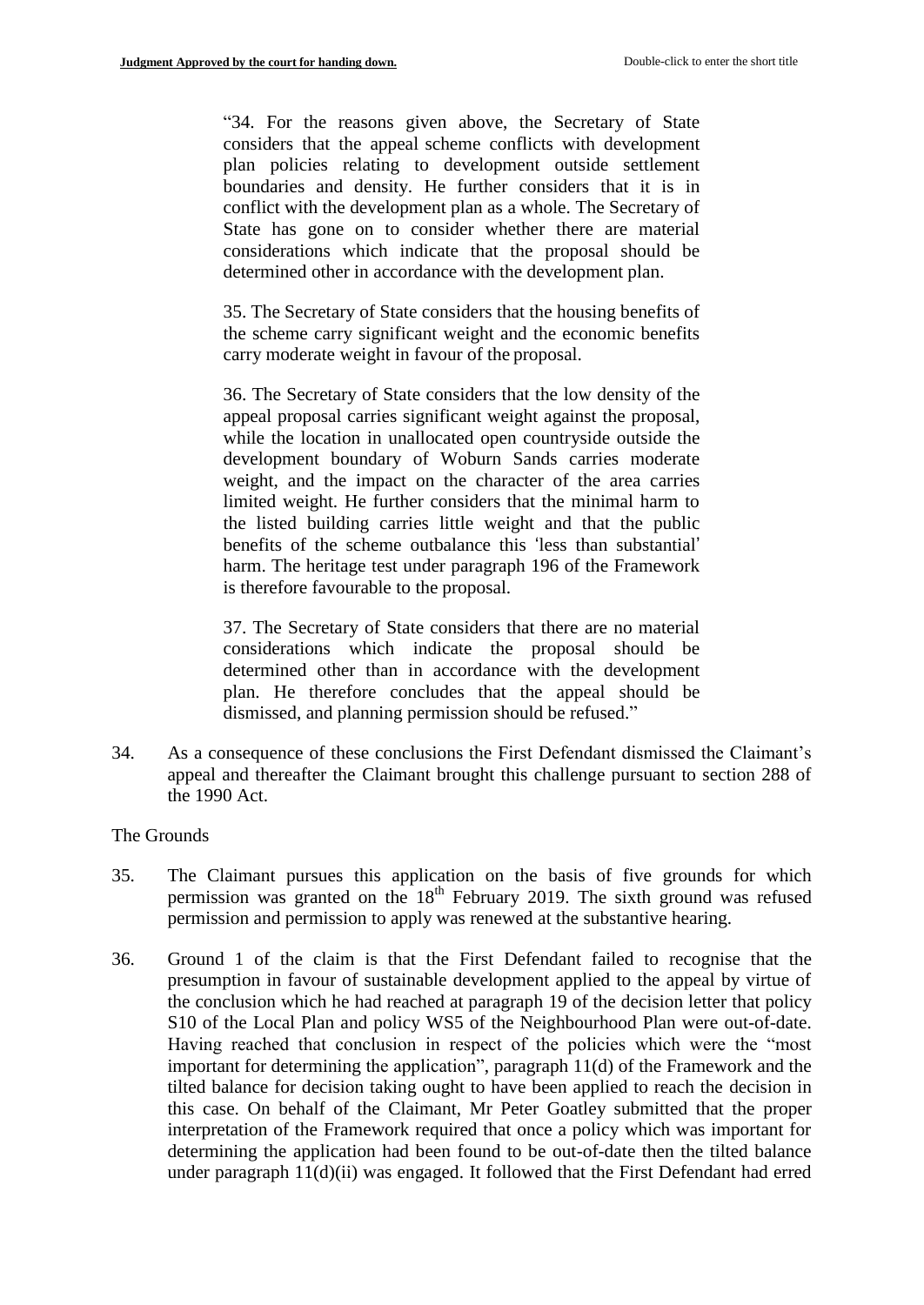in law in interpreting his own policy in failing to apply the tilted balance when reaching his overall conclusions in respect of the merits of the appeal. Alternatively, there was a failure to provide any reasons in relation to why paragraph 11(d)(ii) did not apply, in circumstances where the conclusion had been reached in paragraph 19 of the decision letter that two of the policies bearing upon the determination of the appeal were out-of-date.

- 37. Grounds 2 and 3 relate to the first Defendant's conclusion on housing land supply that it was "in the region of 10,000-10,500". The Claimant's contentions in respect of this conclusion are, firstly, that the First Defendant failed to correctly interpret paragraph 73 of the Framework and the glossary definition of deliverable and the relevant provisions of the PPG.
- 38. The Claimant contends that the First Defendant failed to properly interpret this policy material in that he failed to identify any findings on deliverability in relation to the specific sites review in the analysis of the SPRU Report (which had not been gainsaid by anything submitted by the Second Defendant). Given the requirement in the policy material for clear evidence on deliverability, the First Defendant had signally failed to correctly interpret the policy and identify any findings in respect of deliverability. Alternatively, the Claimant contends that the finding in relation to housing land supply standing at 10,000-10,500 dwellings is entirely unexplained and no reasons are provided as to why, bearing in mind the acceptance of the Inspector's conclusions in respect of the factors over which there was disagreement at the inquiry, and the appearance that the First Defendant had taken account of the evidence on progress put forward in the SPRU report, his figure for supply had been arrived at.
- 39. Ground 4 relates to the issue concerning density. Again, the Claimant contends that the First Defendant failed to properly interpret policy H8 in that he interpreted it as requiring a strict application of the numerical thresholds contained within it. The Claimant draws attention to the reference in the policy to the need for density to be "well related to the character and appearance of the area" and the Inspector's findings that the proposal was appropriate to the character of its surroundings. It is contended by the Claimant that the question of whether the density was well related to the character and appearance of the area was simply never addressed by the First Defendant, and no adequate reasons were provided for the departure from the approach of the Inspector. Furthermore, there were no adequate reasons to explain this beyond a bare assertion that the policy was inconsistent with the 2012 Framework but consistent with the 2018 Framework.
- 40. Ground 5 relates to regulation 17(5) of the Town and Country Planning (Inquiries Procedure) (England) Rules 2000. The statutory framework is addressed in detail below, but the essence of Ground 5 is that the Claimant contends that the First Defendant differed from the Inspector in relation to three matters of fact which required the First Defendant to afford the Claimant the opportunity to make further representations pursuant to regulation 17(5). Those matters are, firstly, the specific sites that were considered deliverable by the First Defendant; secondly the factual basis for finding that a numerical threshold only should apply for the purposes of applying policy H8; and thirdly the basis for concluding that the presumption in favour of sustainable development under paragraph 11(d)(ii) did not apply to the decision-taking process.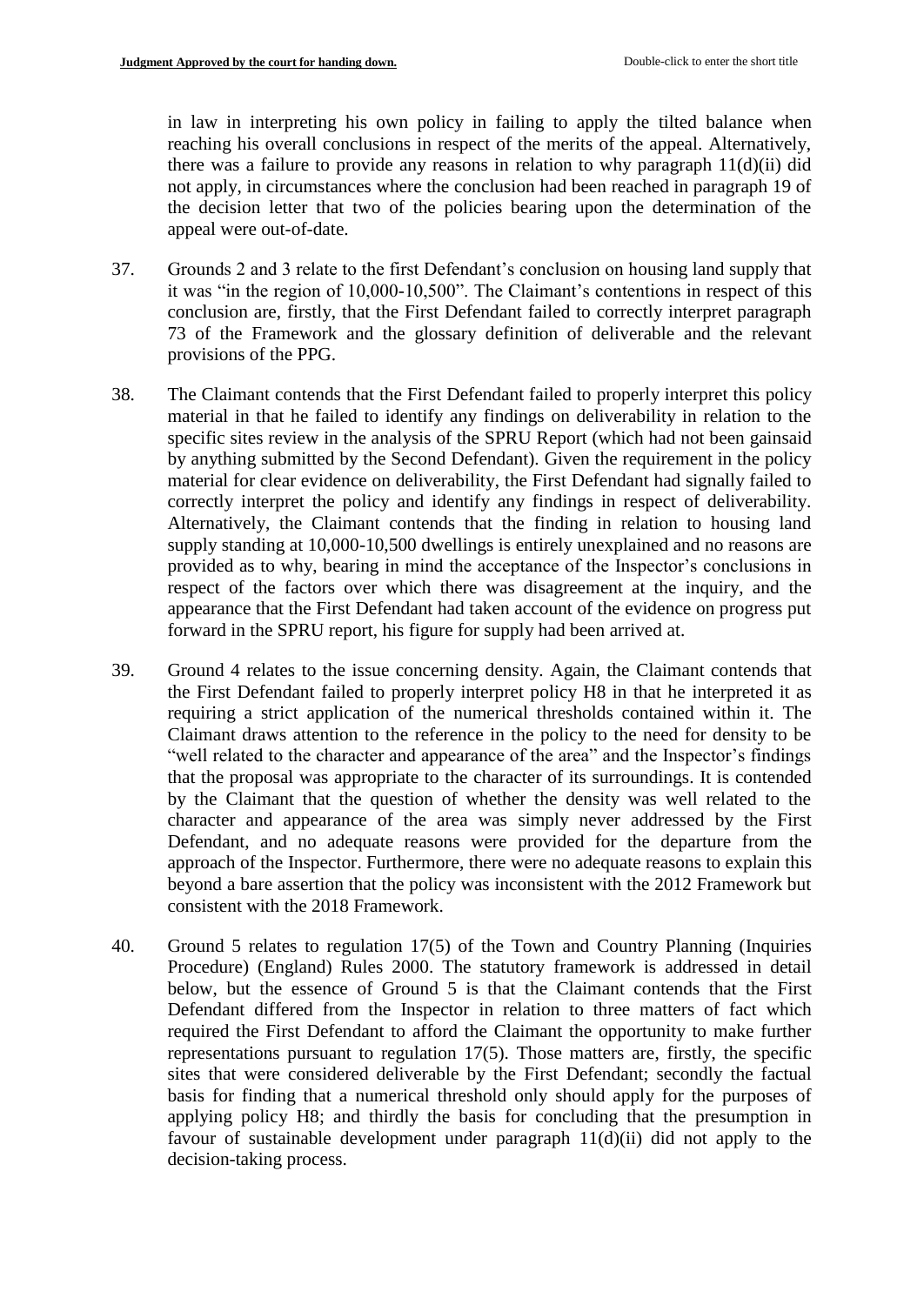41. Ground 6, for which permission does not exist, but which the Claimant contends its arguable, is the contention that the First Defendant left out of account a material consideration when he refused to take account of the planning benefits secured by the section 106 obligation. The obligation was compliant with the provisions of regulation 122 of the Community Infrastructure Regulations 2010 and should have been taken into account in reaching the First Defendant's conclusions.

The Law

- 42. When determining an application for planning permission the decision-taker is required by section 70(2) of the 1990 Act to have regard to the provisions of the development plan so far as the material to that application. Section 38(6) of the Planning and Compulsory Purchase Act 2004 requires that a determination "must be in accordance with the plan unless material considerations indicate otherwise". The Framework (which was current at the time of the present decision and which has been subsequently superseded by a 2019 version of the Framework) is a material consideration to which regard must be had within the statutory decision-taking regime.
- 43. The jurisdiction of the court in relation to a statutory challenge under section 288 of the 1990 Act is an error of law jurisdiction. Since the decision in Tesco Stores Limited v Dundee City Council [2012] UKSC 13; [2012] PTSR 983 the question of the textual interpretation of planning policy is a question of law for the court to determine. As I observed in the case of Canterbury City Council v SSCLG and Gladman Developments Limited [2018] EWHC 1611 (Admin) questions of interpretations of planning policy are to be resolved applying the following principles which emerge from the authorities:

"i) The question of the interpretation of the planning policy is a question of law for the court, and it is solely a question of interpretation of the terms of the policy. Questions of the value or weight which is to be attached to that policy for instance in resolving the question of whether or not development is in accordance with the Development Plan for the purposes of section 38(6) of the 2004 Act are matters of judgment for the decision-maker.

ii) The task of interpretation of the meaning of the planning policy should not be undertaken as if the planning policy were a statute or a contract. The approach has to recognise that planning policies will contain broad statements of policy which may, superficially, conflict and require to be balanced in ultimately reaching a decision (see Tesco Stores at paragraph 19 and Hopkins Homes at paragraph 25). Planning policies are designed to shape practical decision-taking, and should be interpreted with that practical purpose clearly in mind. It should also be taken into account in that connection that they have to be applied and understood by planning professionals and the public for whose benefit they exist, and that they are primarily addressed to that audience.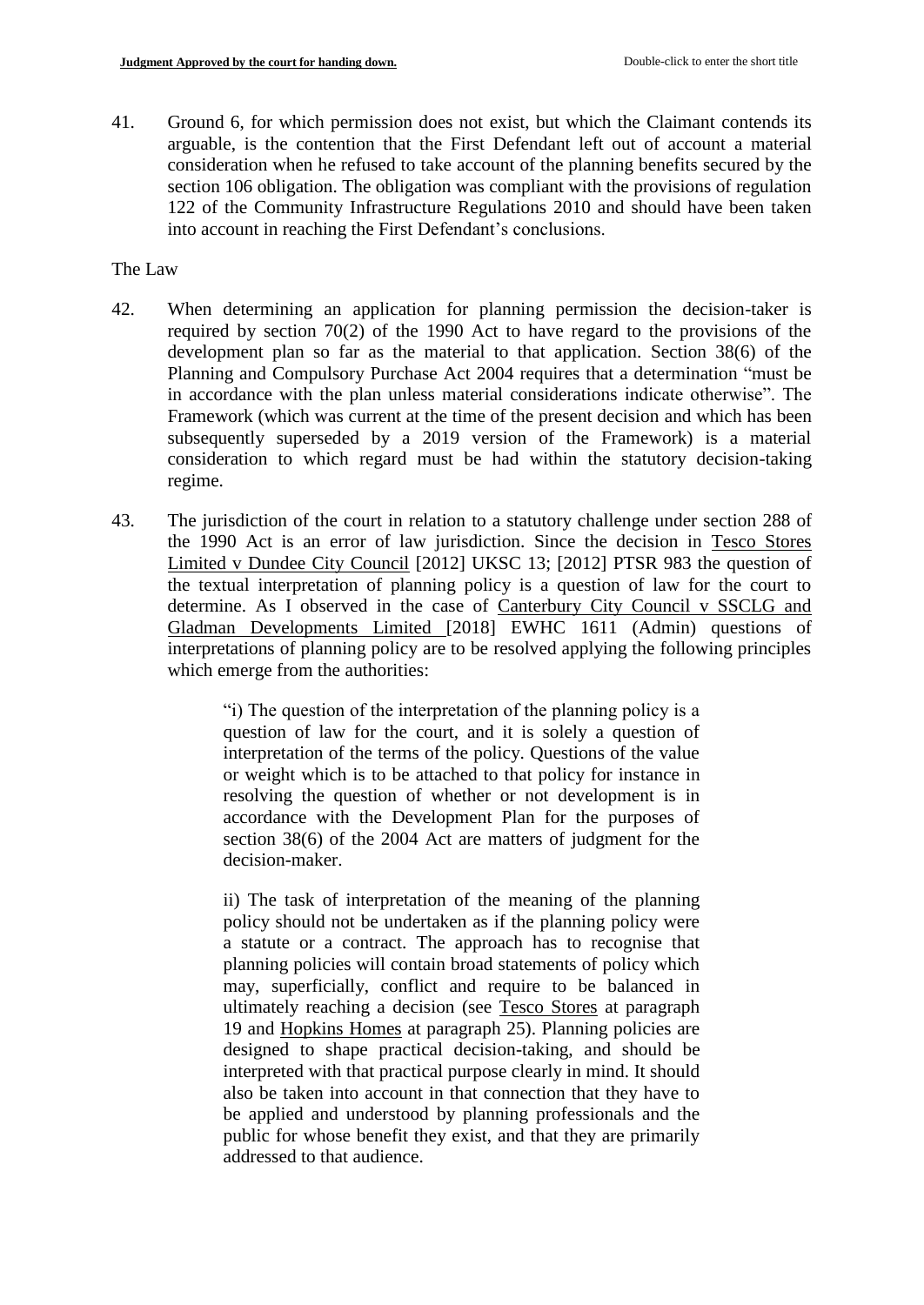iii) For the purposes of interpreting the meaning of the policy it is necessary for the policy to be read in context: (see Tesco Stores at paragraphs 18 and 21). The context of the policy will include its subject matter and also the planning objectives which it seeks to achieve and serve. The context will also be comprised by the wider policy framework within which the policy sits and to which it relates. This framework will include, for instance, the overarching strategy within which the policy sits.

iv) As set out above, policies will very often call for the exercise of judgment in considering how they apply in the particular factual circumstances of the decision to be taken (see Tesco Stores at paragraphs 19 and 21). It is of vital importance to distinguish between the interpretation of policy (which requires judicial analysis of the meaning of the words comprised in the policy) and the application of the policy which requires an exercise of judgment within the factual context of the decision by the decision-taker (see Hopkins Homes at paragraph 26)."

44. The decision in relation to the determination of appeals or applications which are called in for the First Defendant's determination are governed by the Town and County Planning (Inquiries Procedure) (England) Rules 2000. Rule 17 has the following relevant provisions for the purposes of the present case:

"17. Procedure after inquiry

(1) After the close of an inquiry, the inspector shall make a report in writing to the Secretary of State which shall include his conclusions and his recommendations or his reasons for not making any recommendations.

(5) If, after the close of an inquiry, the Secretary of State-

(a) differs from the inspector on any matter of fact mentioned in, or appearing to him to be material to, a conclusion reached by the inspector; or

(b) takes into consideration any new evidence or new matter of fact (not being a matter of government policy),

and is for that reason disposed to disagree with a recommendation made by the inspector, he shall not come to a decision which is at variance with the recommendation without first notifying in writing the persons entitled to appear at the inquiry who appeared at it of his disagreement and the reasons for it; and affording them an opportunity of making written representations to him or (if the Secretary of State has taken into consideration any new evidence or matter or fact, not being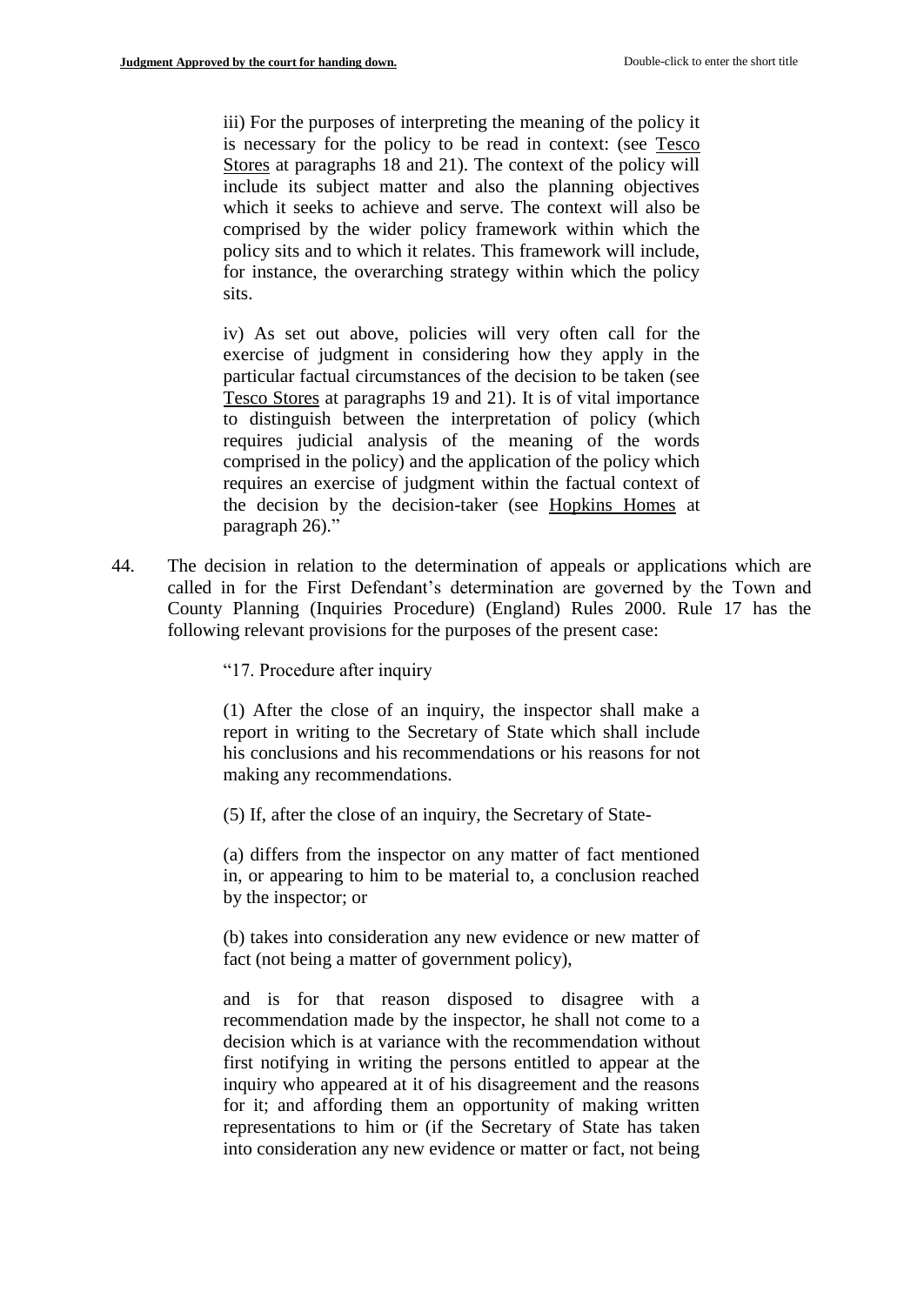a matter of government policy) of asking for the reopening of the inquiry."

45. In addition, rule 18 provides as follows:

"Notification of decision

18(1) The Secretary of State shall, as soon as practicable, notify his decision on an application or appeal, and his reasons for it in writing to- (a) all persons entitled to appear at the inquiry who did appear, and (b) any other person who, having appeal at the inquiry, has asked to be notified of the decision."

46. It follows from Rule 18 of the 2000 Rules that in reaching his decision the First Defendant is under a duty to provide reasons for the decision. The question which arises is as to whether or not those reasons are legally adequate. There are two dimensions to the consideration of that issue, and I am grateful to all counsel in the case who helpfully identified agreed legal propositions which assist both as to the correct approach to section 288 challenges, and also the allied question of whether or not the reasons provided in the decision are legally adequate. So far as the approach to challenges under section 288 of the 1990 Act is concerned, Lindblom LJ in St Modwen v SSCLG [2017] EWCA Civ 1643 summarised 7 principles to be applied in considering such cases, at paragraph 19 of his judgment as follows:

> "19. The relevant law is not controversial. It comprises seven familiar principles:

> 1) Decisions of the Secretary of State and his inspectors in appeals against the refusal of planning permission are to be construed in a reasonably flexible way. Decision letters are written principally for parities who know what the issues between them are and what evidence and argument has been deployed on those issues. An inspector does not need to "rehearse every argument relating to each matter in every paragraph"

> 2) The reasons for an appeal decision must be intelligible and adequate, enabling one to understand why the appeal was decided as it was and what conclusions were reached on the "principle important controversial issues". An inspector's reasoning must not give rise to a substantial doubt as to whether he went wrong in law, for example by misunderstanding a relevant policy or by failing to reach a rational decision on relevant grounds. But the reasons need refer only to the main issue in the dispute, not to every material consideration.

> 3) The weight to be attached to any material consideration and all matters of planning judgment are within the exclusive jurisdiction of the decision-maker. They are not for the court. A local planning authority determining an application for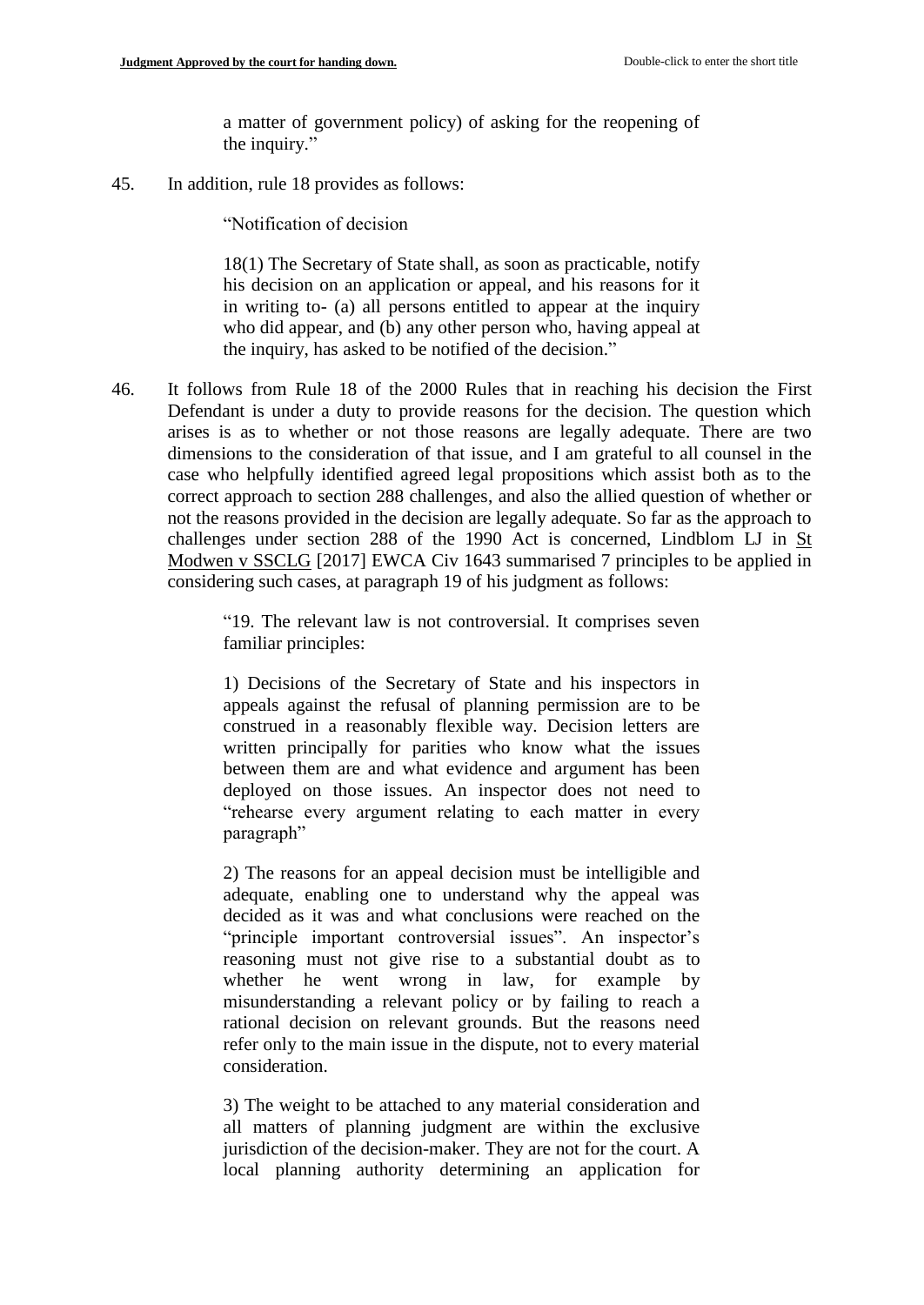planning permission is free, "provided that it does not lapse into Wednesbury irrationality" to give material considerations "whatever weight [it] thinks fit or no weight at all"

4) Planning policies are not statutory or contractual provisions and should not be construed as if they were. The proper interpretation of planning policy is ultimately a matter of law for the court. The application of relevant policy is for the decision-maker. But statements of policy are to be interpreted objectively by the court in accordance with the language used and in its proper context. A failure to properly understand and apply relevant policy will constitute a failure to have regard to a material consideration, or will amount to having regard to an immaterial consideration.

5) When it is suggested that an inspector has failed to grasp a relevant policy one must look at what he thought the important planning issues were and decide whether it appears from the way he dealt with them that he must have misunderstood the policy in question.

6) Because it is reasonable to assume that national planning policy is familiar to the Secretary of State and his inspectors, the fact that a particular policy is not mentioned in the decision letter does not necessarily mean that it has been ignored.

7) Consistency in decision-making is important both to developers and local planning authorities, because it serves to maintain public confidence in the operation of the development control system. But it is not a principle of law that like cases must always be decided alike. An inspector must exercise his own judgment on this question, if it arises. "

47. So far as the test for the adequacy for reasons is concerned it is an agreed proposition that the principles are set out (albeit not necessarily exhaustively) in the speech of Lord Brown in South Bucks v Porter (No.2) [2004] 1 WLR 1953 at paragraph 36 (which cross refers to the second principle from St Modwen) in which he provided as follows:

> "36. The reasons for a decision must be intelligible and they must be adequate. They must enable the reader to understand why the matter was decided as it was and what conclusions were reached on the principle important controversial issues, disclosing how any issue of law or fact was resolved. Reasons can be briefly stated, the degree of particularity required depending entirely on the nature of the issues falling for decision. The reasoning must not give rise to a substantial doubt as to whether the decision-maker erred in law, for example by misunderstanding some relevant policy or some other important matter or by failing to reach a rational decision on relevant grounds. But such adverse inference will not readily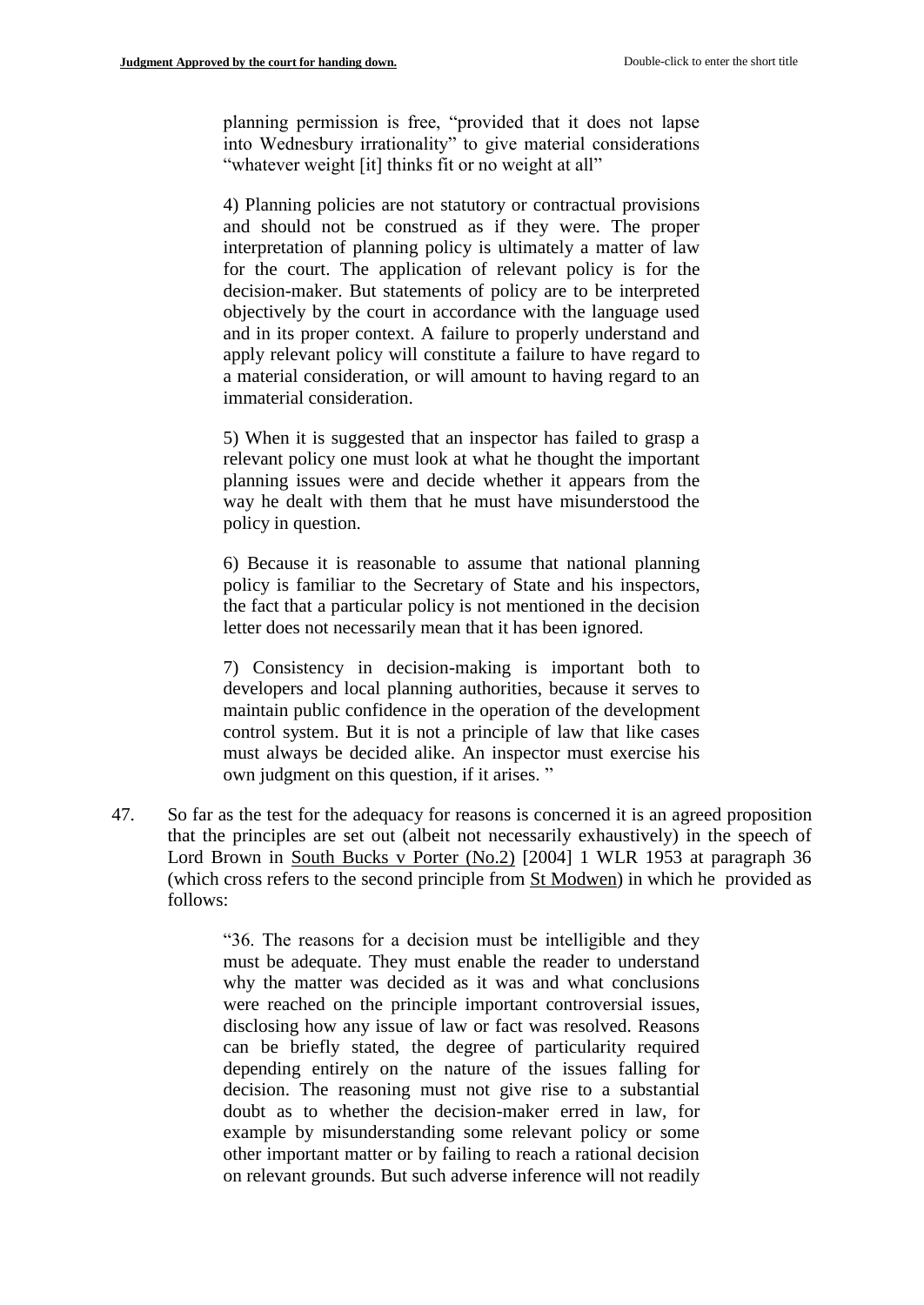be drawn. The reasons need refer not to the main issues in the dispute, not to every material consideration. They should enable disappointed developers to assess their prospects of obtaining some alternative development permission, or, as the case may be, their unsuccessful opponents to understand how the policy or approach underlying the grant of permission may impact upon such future application. Decision letters must be read in a straightforward manner, recognising that they are addressed to parties well aware of the issues involved and the arguments advanced. A reasons challenge will only succeed if the party aggrieved can satisfy the court that he has genuinely been substantially prejudiced by the failure to provide an adequately reasoned decision."

48. The question of the meaning of "out-of-date" in the context of paragraph 14 of the 2012 Framework was considered by Lindblom J (as he then was) in the case of Bloor Homes Limited v Secretary of State for Communities and Local Government [2014] EWHC 754 (Admin); [2017] PTSR 1283 at paragraph 45 of the judgment as follows:

> "45 These ["absence", "silence" and "out-of-date"] are three distinct concepts. A development plan will be "absent" if none has been adopted for the relevant area and the relevant period. If there is such a plan, it may be "silent" because it lacks policy relevant to the project under consideration. And if the plan does have relevant policies these may have been overtaken by things that have happened since it was adopted, either on the ground or in some change in national policy, or for some other reason, so that they are now "out-of-date". Absence will be a matter of fact. Silence will be either a matter of fact or a matter of construction, or both. And the question of whether relevant policies are no longer up-to-date will be either a matter of fact or perhaps a matter of both fact and judgment."

- 49. It was uncontroversial that the approach taken by the court in Bloor was of equal application to the phrase "out-of-date" in paragraph 11 of the version of the Framework pertinent to the present case and published in 2018.
- 50. The Court of Appeal have relatively recently considered the provisions of the 2012 Framework in relation to the five year housing land supply in Hallam Land Management Limited v SSCLG & Eastleigh Borough Council [2018] EWCA Civ 1808; [2019] JPL 63. The facts of that case were that the appeal in question had been recovered by the First Defendant for his own consideration. There was a dispute as to the extent of the five year housing land supply. At the inquiry the Appellant contended that it was 2.9 years or 1.78 years, and the local planning authority conceded that it could not demonstrate a five year housing land supply. Further representations were made after the close of the inquiry, in particular by the local planning authority, who contended they had a 4.93 year supply. This was contested by the Appellant. Prior to the determination of the appeal under challenge, two further appeal decisions were issued, one at Bubb Lane where the Inspector found there to be a significant shortfall in housing supply, and another at Botley Road in which, again, an Inspector concluded there was a significant shortfall of housing in the local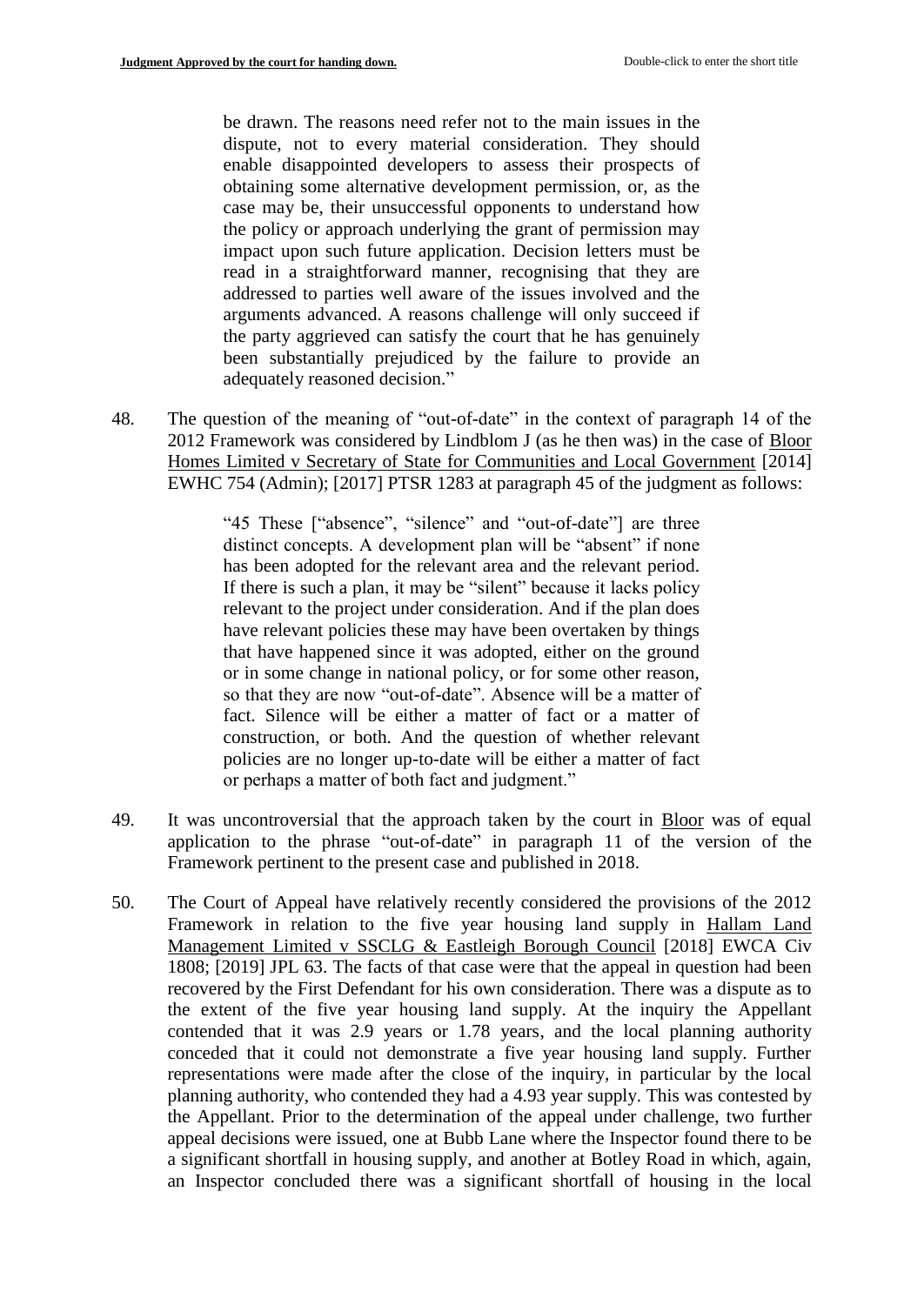planning authority's area. In giving the principal judgment of the Court of Appeal, Lindblom LJ characterised the issue in the appeal in the following terms:

"1. In deciding an appeal against the refusal of planning permission for housing development, how far does the decision-maker have to go in calculating the extent of any shortfall in the five-year supply of housing land? That is the central question in this appeal."

51. Having considered a variety of first instance decisions Lindblom LJ concluded that there were three main points to emerge from the extant authority and they were as follows:

> "50. First, the relationship between housing need and housing supply in planning decision-making is ultimately a matter of planning judgment, exercised in the light of the material presented to the decision-maker, and in accordance with the policies in paragraphs 47 and 49 of the NPPF and the corresponding guidance in the Planning Practice Guidance ("the PPG"). The Government has chosen to express its policy in the way that it has – sometimes broadly, sometimes with more elaboration, sometimes with the aid of definitions or footnotes, sometimes not (see *Oadby and Wigston Borough Council v Secretary of State for Communities and Local Government* [2016] EWCA Civ 1040, at paragraph 33; *Jelson Ltd.*, at paragraphs 24 and 25; and *St Modwen Developments Ltd. v Secretary of State for Communities and Local Government* [2017] EWCA Civ 1643, at paragraphs 36 and 37). It is not the role of the court to add to or refine the policies of the NPPF, but only to interpret them when called upon to do so, to supervise their application within the constraints of lawfulness, and thus to ensure that unlawfully taken decisions do not survive challenge.

> 51. Secondly, the policies in paragraphs 14 and 49 of the NPPF do not specify the weight to be given to the benefit, in a particular proposal, of reducing or overcoming a shortfall against the requirement for a five-year supply of housing land. This is a matter for the decision-maker's planning judgment, and the court will not interfere with that planning judgment except on public law grounds. But the weight given to the benefits of new housing development in an area where a shortfall in housing land supply has arisen is likely to depend on factors such as the broad magnitude of the shortfall, how long it is likely to persist, what the local planning authority is doing to reduce it, and how much of it the development will meet.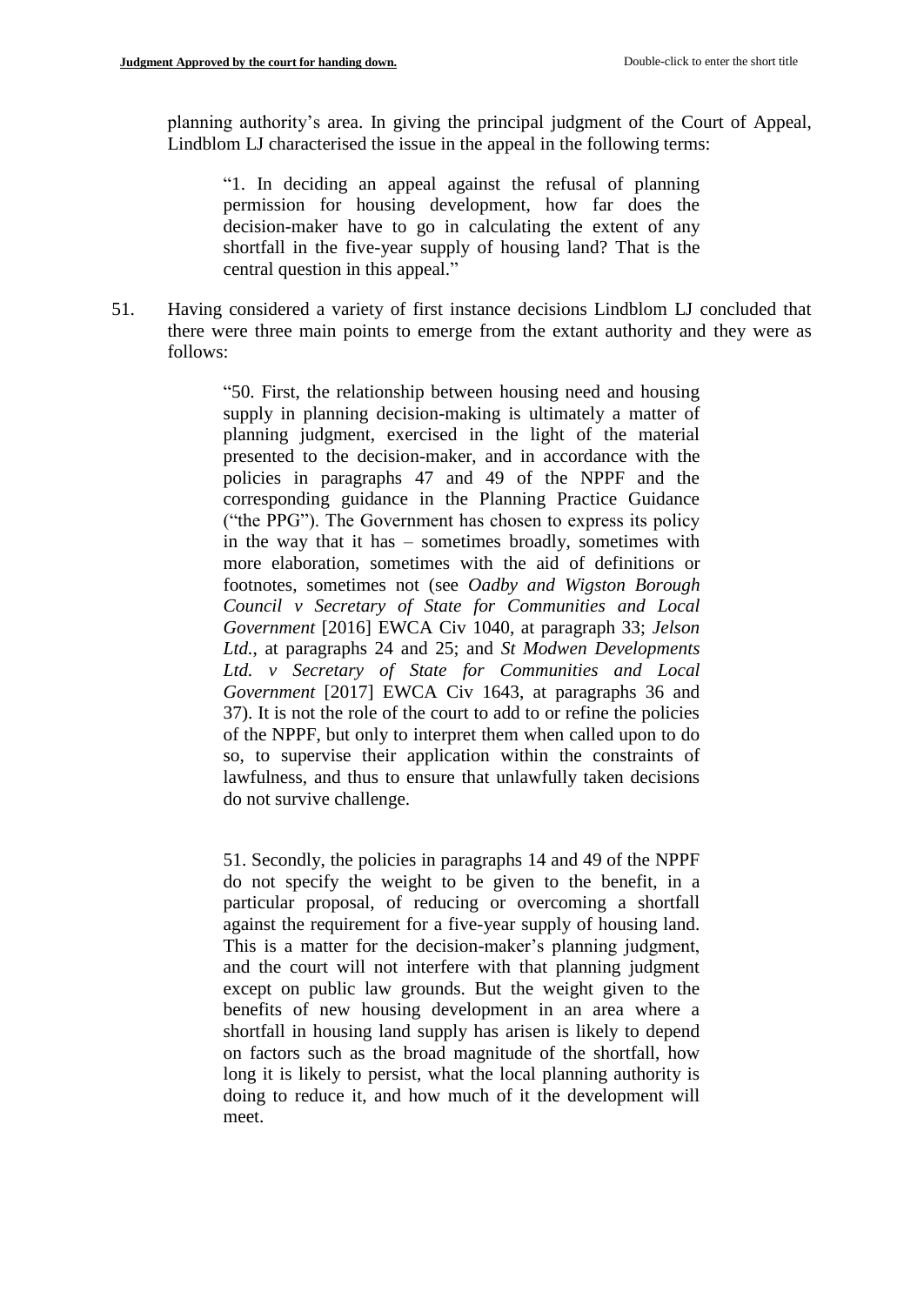52. Thirdly, the NPPF does not stipulate the degree of precision required in calculating the supply of housing land when an application or appeal is being determined. This too is left to the decision-maker. It will not be the same in every case. The parties will sometimes be able to agree whether or not there is a five-year supply, and if there is a shortfall, what that shortfall actually is. Often there will be disagreement, which the decision-maker will have to resolve with as much certainty as the decision requires. In some cases the parties will not be able to agree whether there is a shortfall. And in others it will be agreed that a shortfall exists, but its extent will be in dispute. Typically, however, the question for the decision-maker will not be simply whether or not a five-year supply of housing land has been demonstrated. If there is a shortfall, he will generally have to gauge, at least in broad terms, how large it is. No hard and fast rule applies. But it seems implicit in the policies in paragraphs 47, 49 and 14 of the NPPF that the decision-maker, doing the best he can with the material before him, must be able to judge what weight should be given both to the benefits of housing development that will reduce a shortfall in the fiveyear supply and to any conflict with relevant "non-housing policies" in the development plan that impede the supply. Otherwise, he will not be able to perform the task referred to by Lord Carnwath in *Hopkins Homes Ltd.*. It is for this reason that he will normally have to identify at least the broad magnitude of any shortfall in the supply of housing land.

53. With those three points in mind, I do not think that in this case the Secretary of State could fairly be criticized, in principle, for not having expressed a conclusion on the shortfall in the supply of housing land with great arithmetical precision. He was entitled to confine himself to an approximate figure or range – if that is what he did. Government policy in the NPPF did not require him to do more than that. There was nothing in the circumstances of this case that made it unreasonable for him in the "Wednesbury" sense, or otherwise unlawful, not to establish a mathematically exact figure for the shortfall. It would not have been an error of law or inappropriate for him to do so, but if, as a matter of planning judgment, he chose not to do it there was nothing legally wrong with that."

52. Lindblom LJ went on to conclude that whilst it was lawful for the Secretary of State to have concluded that the level of housing land supply fell "within a clearly identified range below the requisite five years" there was a fatal defect in the decision in the First Defendant's failure to deal with the recent decision at Bubb Lane and Botley Road. He expressed his conclusions in this connection as follows:

> "61. At least by the time the parties in this appeal were given the opportunity to make further representations, an important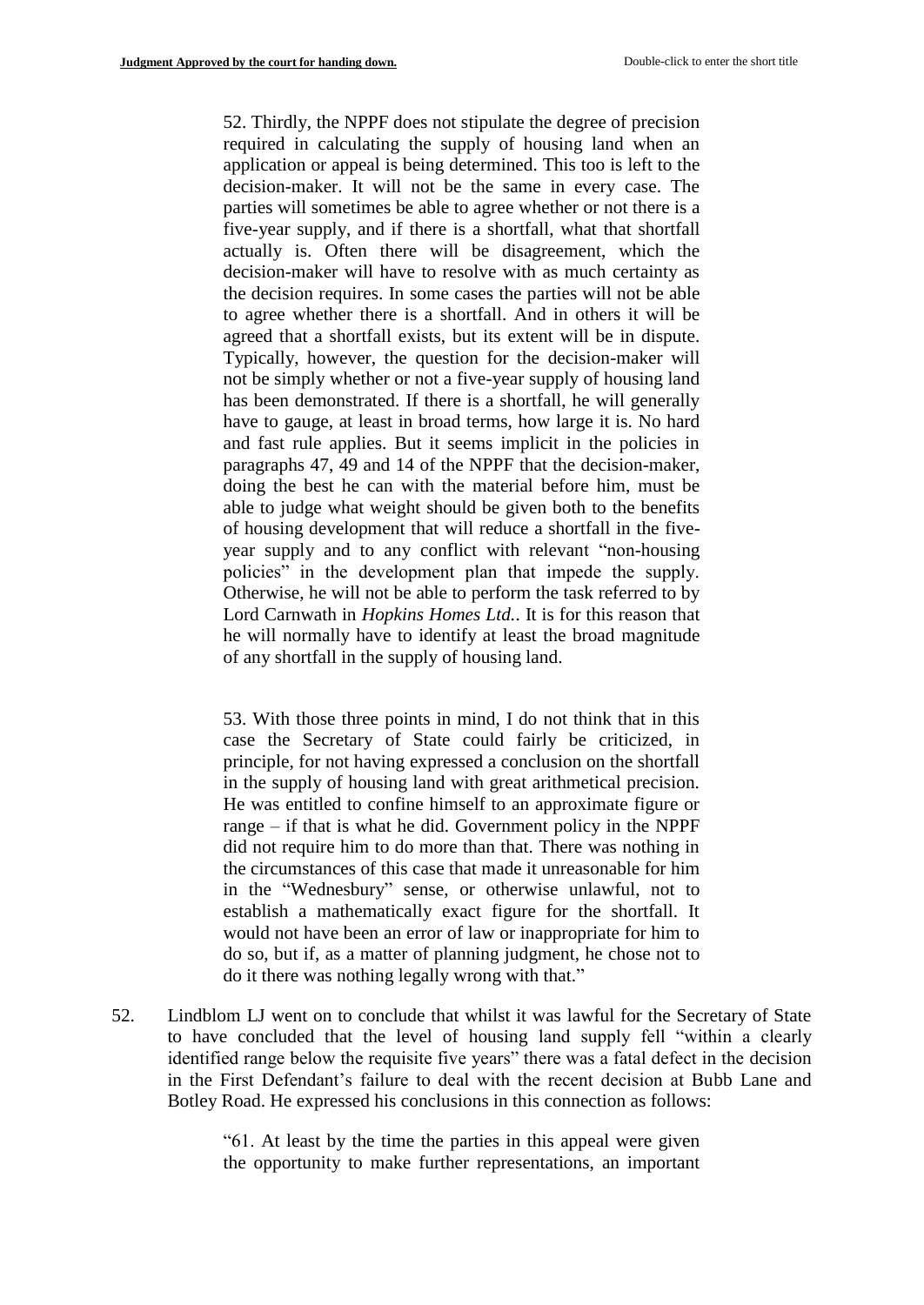issue between them, and arguably the focal issue, was the extent of the shortfall in housing land supply. This was, or at least had now become, a "principal controversial issue" in the sense to which Lord Brown of Eaton-under-Heywood referred in *South Bucks District Council v Porter* (at paragraph 36 of his speech). A related issue was the weight to be given to restrictive policies in the local plan – in particular, policy 3.CO. These were, in my view, clearly issues that required to be properly dealt with in the Secretary of State's decision letter, in the light of the representations the parties had made about them, so as to leave no room for doubt that the substance of those representations had been understood and properly dealt with. This being so, it was in my view incumbent on the Secretary of State to provide intelligible and adequate reasons to explain the conclusions he had reached on those issues, having regard to the parties' representations.

62. There is no explicit consideration of the inspectors' decisions in the Bubb Lane and Botley Road appeals in the Secretary of State's decision letter, nor any reference to them at all, despite the fact that they had been brought to his attention and their implications addressed in the further representations made to him after the inquiry. The inspectors' conclusions on housing land supply in those two decisions, and the consequences of those conclusions for the weight to be given to local plan policies, clearly were material considerations in this appeal. They would, in my view, qualify as material considerations on the basis of the case law relating to consistency in decision-making (see the judgment of Mann L.J. in *North Wiltshire District Council v Secretary of State for the Environment* (1993) 65 P. & C.R. 137, at p.145, most recently followed by this court in *DLA Delivery Ltd. v Baroness Cumberlege of Newick and Secretary of State for Communities and Local Government* [2018] EWCA Civ 1305, at paragraphs 29, and 42 to 56). But leaving aside the principle of consistency, they would have been, it seems to me, material considerations if only on the basis that they represented an up to date independent assessment of housing land supply in the council's area, which had been squarely put before the Secretary of State. Yet he said nothing at all about them. Nor is there any explicit reference to the relevant content of the representations the parties had made. It is clear that the reference in paragraph 19 of the decision letter to the council's view that it was now able to demonstrate 4.86 years' supply of housing land was taken from the "Update on Housing Land Supply" that it produced on 23 June 2016. But he did not refer to the very firm and thoroughly reasoned conclusions of the inspector in the Botley Road appeal, which were reached in the light of that evidence.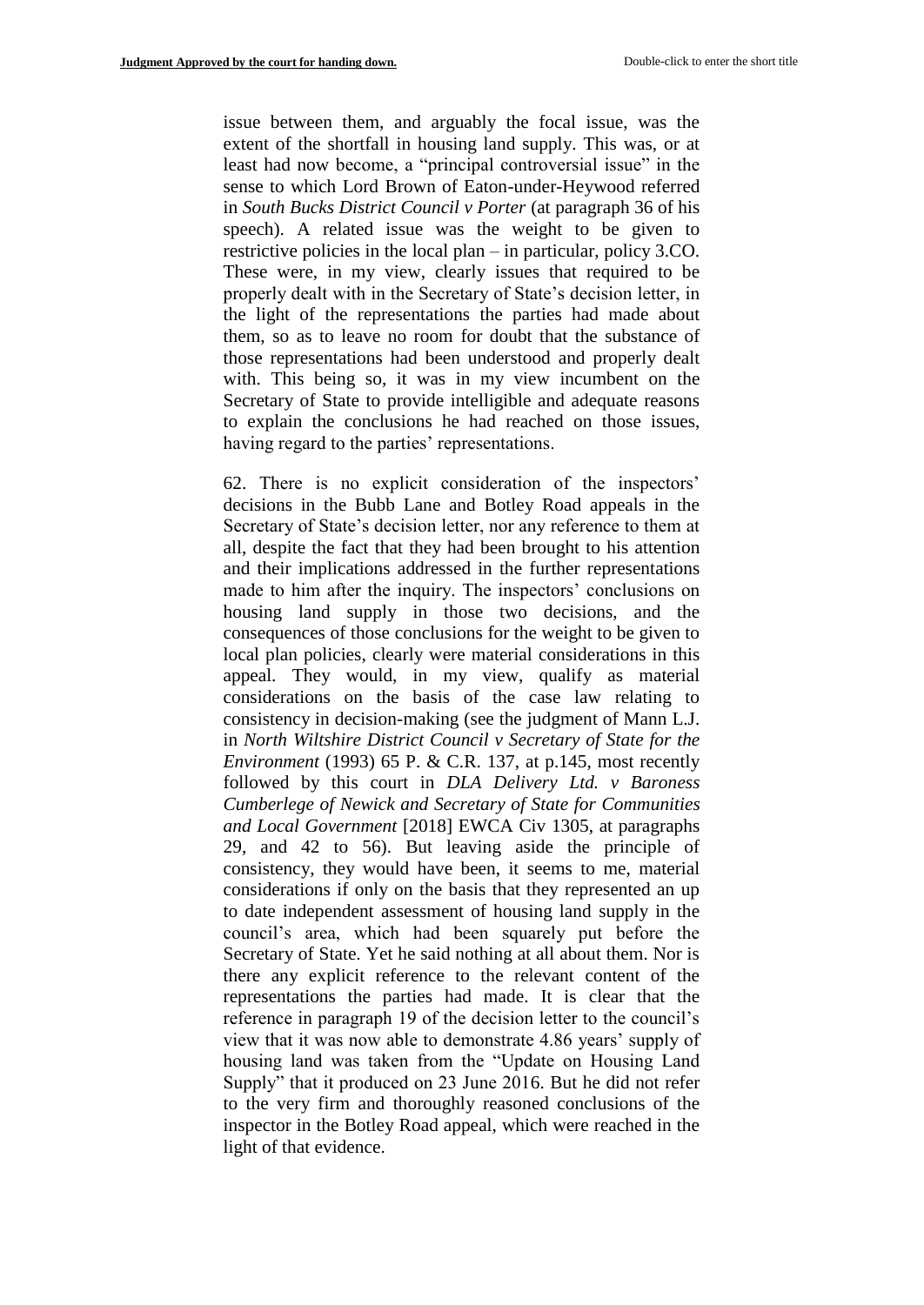63. So it is not clear whether the Secretary of State confronted the conclusions of the inspectors in the Bubb Lane and Botley Road appeals, and in particular the latter. Had he done so, he would have appreciated that the conclusions they had reached on the scale of the shortfall in housing land supply could not reasonably be reconciled with his description of that shortfall, in paragraph 17 of his decision letter, as "limited". The language used by those two inspectors was distinctly different from that expression, and incompatible with it unless some cogent explanation were given. No such explanation was given. In both decision letters the shortfall was characterized as "significant", which plainly it was. This was more akin to saying that it was a "material shortfall", as the inspector in Hallam Land's appeal had himself described it in paragraph 108 of his decision letter. Neither description – a "significant" shortfall or a "material" one – can be squared with the Secretary of State's use of the adjective "limited". They are, on any view, quite different concepts.

64. Quite apart from the language they used to describe it, the inspectors' findings and conclusions as to the extent of the shortfall – only "something in the order of four year supply" in the Bubb Lane appeal and only "4.25 years' supply" in the Botley Road appeal – were also substantially different from the extent of the shortfall apparently accepted or assumed by the Secretary of State in his decision in this case, which was as high as 4.86 years' supply on the basis of evidence from the council that had been before the inspector in the Botley Road appeal and rejected by him.

65. One is left with genuine – not merely forensic – confusion on this important point, and the uncomfortable impression that the Secretary of State did not come to grips with the inspectors' conclusions on housing land supply in those two very recent appeal decisions. This impression is not dispelled by his statement in paragraph 7 of the decision letter that he had given "careful consideration" to the relevant representations."

53. Lindblom LJ thus concluded that the First Defendant's reasons in that case failed to measure up to the requirements contained in the South Buckinghamshire case. In a concurring judgment Davis LJ offered further views in respect of the need where appropriate to identify the extent of the shortfall in housing land supply as follows:

> "82. Here, it was common ground that there was such a shortfall. That being so, I have the greatest difficulty in seeing how an overall planning judgment thereafter could properly be made without having at least some appreciation of the extent of the shortfall. That is not to say that the extent of the shortfall will itself be a key consideration. It may or not be: that is itself a planning judgment, to be assessed in the light of the various policies and other relevant considerations. But it ordinarily will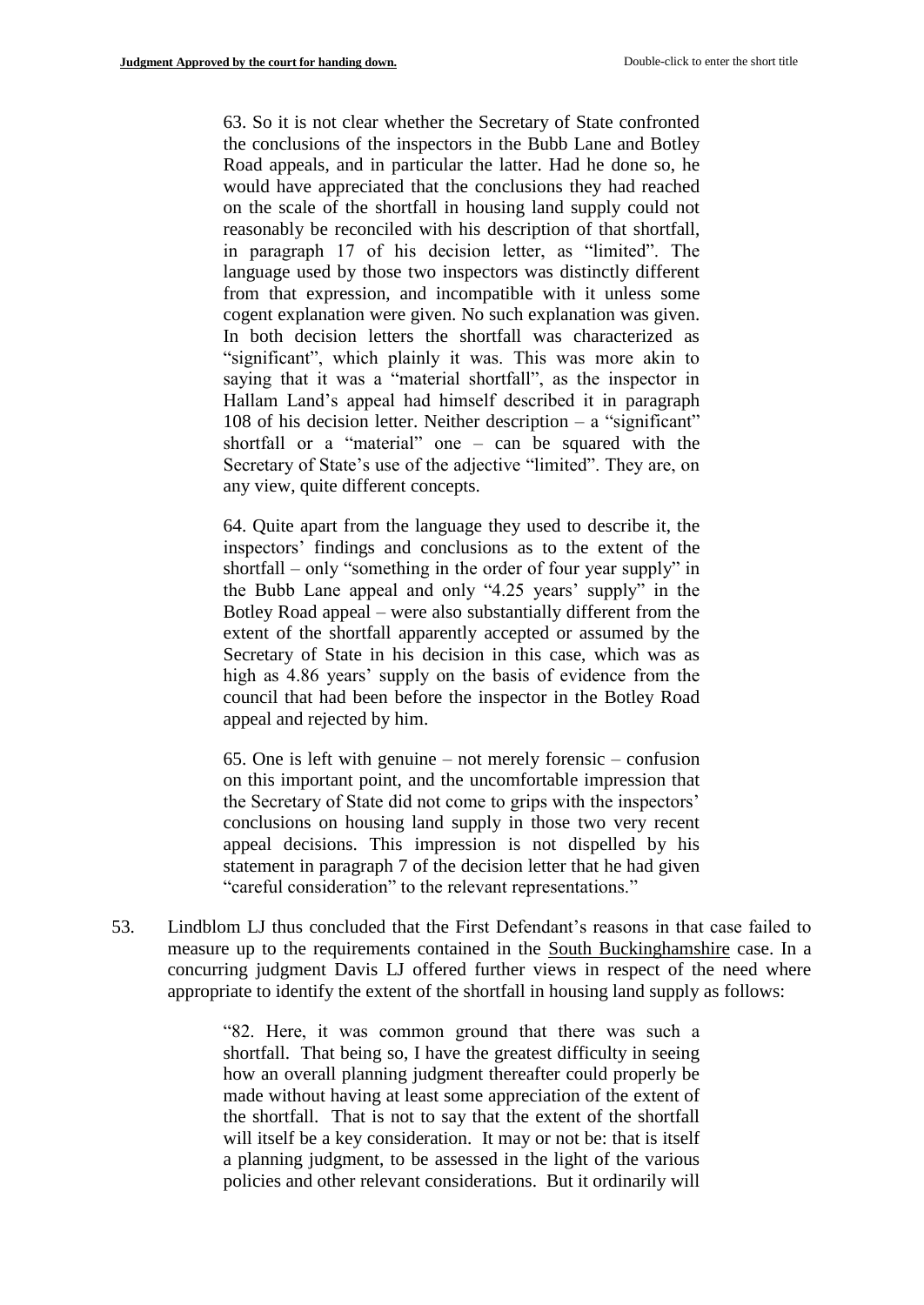be a relevant and material consideration, requiring to be evaluated.

83. The reason is obvious and involves no excessive legalism at all. The extent (be it relatively large or relatively small) of any such shortfall will bear directly on the weight to be given to the benefits or disbenefits of the proposed development. That is borne out by the observations of Lindblom LJ in the Court of Appeal in paragraph 47 of *Hopkins Homes*. I agree also with the observations of Lang J in paragraphs 27 and 28 of her judgment in the *Shropshire Council* case and in particular with her statements that "...Inspectors generally will be required to make judgments about housing need and supply. However these will not involve the kind of detailed analysis which would be appropriate at a "Development Plan inquiry" and that "the extent of any shortfall may well be relevant to the balancing exercise required under NPPF 14." I do not regard the decisions of Gilbart J, cited above, when properly analysed, as contrary to this approach."

Submissions and conclusions

- 54. As set out above, in respect of ground 1 Mr Goatley submits that in the light of the First Defendant's conclusions in paragraph 10 and 19 of the decision letter the First Defendant misinterpreted paragraph 11(d) of the 2018 Framework in that he failed to recognise that the consequence of these findings was that the tilted balance should apply. It has to be recognised, as Mr Goatley did, that this ground depends upon the examination of the correct interpretation of paragraph 11(d) of the Framework. Mr Goatley drew attention to the change in the wording of paragraph 11(d) when compared with the 2012 Framework. The 2012 Framework at paragraph 14 simply referred to "relevant policies are out-of-date" as a trigger to the application of the tilted balance. By contrast, the 2018 version of the Framework uses the language "or the policies which are most important for determining the application are out-of-date". Mr Goatley submitted that it was significant that the drafting did not say that "all" the most important policies must be out-of-date before the tilted balance would arise, and since there may be only one policy which might be the most important for determining the application the policy ought to be approached as if both the plural included the singular and, furthermore, that once one of the most important policies for determining the application had been concluded to be out-of-date the tilted balance would apply. On the basis of this interpretation the First Defendant's conclusions that policy S10 and WS5 were out-of-date and, as listed in the Inspector's report at paragraph 4.2 and 4.9 of "most relevance" (and therefore uncontroversially of most importance) to the decision, the tilted balance ought to have applied.
- 55. By contrast Mr Richard Honey on behalf of the First Defendant, supported by Mr Daniel Stedman Jones on behalf of the Second Defendant, submitted that the correct interpretation of paragraph 11(d) had been applied by the First Defendant. Mr Honey submitted that the correct interpretation is that the exercise required by paragraph 11(d) in relation to the assessment of the question as to whether or not the policies which were of most importance for determining the application were out-of-date is as follows. Akin with Mr Goatley, he contended that the first step was to identify which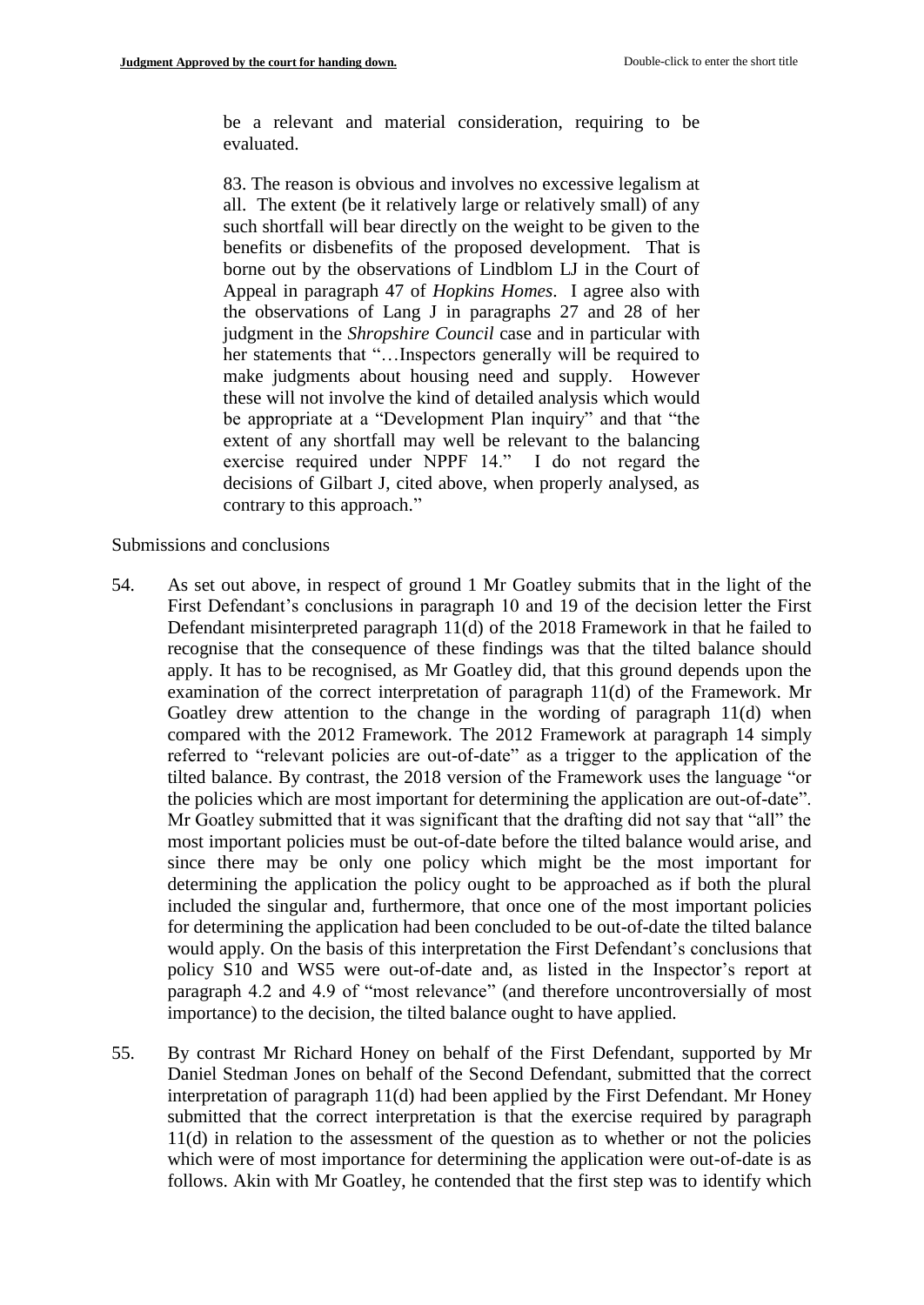were the policies which were most important for determining the application. Having done so, it is then necessary for the decision-taker to examine each of those policies, applying the Framework and the approach in the Bloor case, to see whether they are out-of-date. Having done so, the next step required by paragraph 11(d) is an assessment of all the basket of policies most important to the decision in the round to reach a conclusion as to whether, taken overall, they could be concluded to be out-ofdate or not for the purposes of the decision. If they were out-of-date then the presumption would be triggered.

- 56. Mr Honey contended that there was no warrant for the interpretation that once one of the most important policies for determining the application had been found out-ofdate the tilted balance would apply. He observed that the policy specifically does not say that the tilted balance would apply when "one of" or "any of" the important policies for determining the application has been found to be out-of-date. To answer the question posed by paragraph 11(d) it is necessary, having identified those policies which are most important for the determination of the application, to examine them individually and then consider whether taken in the round, bearing in mind some may be consistent and some in-consistent with the Framework, and some may have been overtaken by events and others not, whether the overall assessment is that the basket of policies is rightly to be considered out-of-date. That will, of course, be a planning judgment dependent upon the evaluation of the policies for consistency with the Framework (see paragraph 212 and 213) taken together with the relevant facts of the particular decision at the time it is being examined.
- 57. Mr Honey submitted that the First Defendant's decision was consistent with that approach. He drew attention to the fact that the policies referred to in paragraph 10 of the decision letter by reference to the Inspector's report ranged wider than simply policy S10 and WS5. Bearing in mind a larger basket of policies was involved in considering the application of paragraph 11(d) there was nothing in the First Defendant's decision to suggest that paragraph 11(d) had been overlooked or misinterpreted. The First Defendant could be taken to be familiar with the provisions of his own policy, and the fact that he did not apply the tilted balance to the decision in the present case carries the clear inference that his evaluation of all of the policies that were of most importance in determining the application when examined individually and then taken as a whole and in the round were not properly to be considered to be out-of-date.
- 58. I am satisfied that Mr Honey's interpretation of the Framework in this connection is correct. It needs to be remembered, in accordance with the principles of interpretation set out above, that this is a policy designed to shape and direct the exercise of planning judgment. It is neither a rule nor a tick box instruction. The language does not warrant the conclusion that it requires every one of the most important policies to be up-of-date before the tilted balance is not to be engaged. In my view the plain words of the policy clearly require that having established which are the policies most important for determining the application, and having examined each of them in relation to the question of whether or not they are out of date applying the current Framework and the approach set out in the Bloor case, an overall judgment must be formed as to whether or not taken as a whole these policies are to regarded as out-ofdate for the purpose of the decision. This approach is also consistent with the Framework's emphasis (consonant with the statutory framework) that the decision-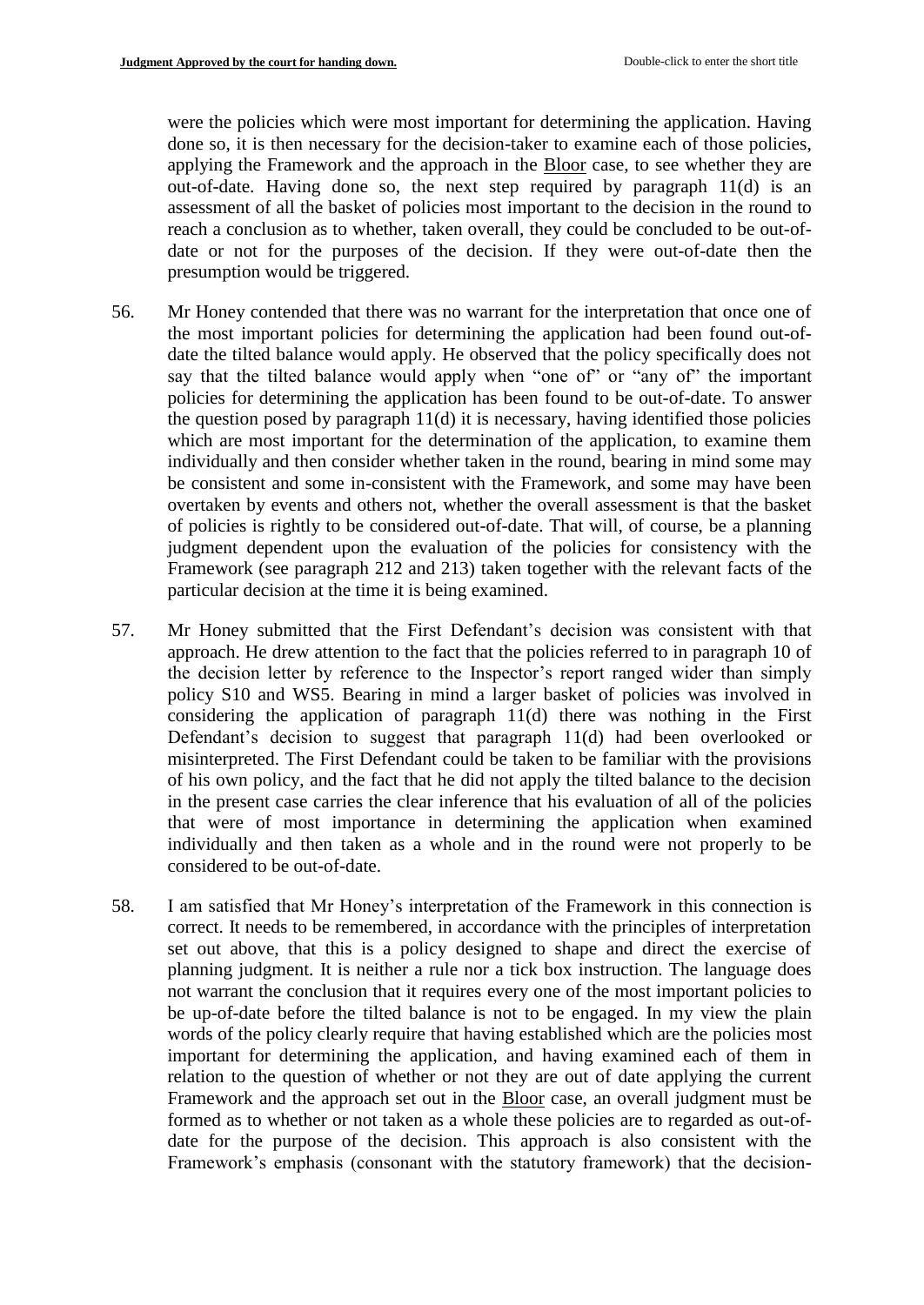taking process should be plan-led, and the question of consistency with the development plan is to be determined against the policies of the development plan taken as a whole. A similar holistic approach to the consideration of whether the most important policies in relation to the decision are out-of-date is consistent with the purpose of the policy to put up-to-date plans and plan-led decision-taking at the heart of the development control process. The application of the tilted balance in cases where only one policy of several of those most important for the decision was out-ofdate and, several others were up-to-date and did not support the grant of consent, would be inconsistent with that purpose.

- 59. Bearing in mind that the list of policies in the present case ranged beyond policies S10 and WS5, it is in my view not possible to contend either that the First Defendant did not undertake the assessment required by what is effectively the centre piece of his policy or, alternatively, that he misinterpreted that policy in his application of it. It is true to observe, as Mr Goatley does in his submissions, that these issues are not matters which are directly addressed in the First Defendant's decision letter. The conclusion that the First Defendant correctly applied the policy arises from, in effect, an inference that he properly interpreted and applied his policy in circumstances where it is entirely reasonable to infer without specific reference that he would have applied his policy, and there is no evidence to support any suggestion that he misinterpreted it. Again, I am satisfied that Mr Honey's submissions in relation to the reasons dimension of ground 1 are sound for the following reasons.
- 60. Mr Honey submitted that there was no need for the First Defendant to provide particular reasons for his conclusion in relation to the application of paragraph 11(d) on the basis of the most important policies for the decision being out-of-date in circumstances where it was not a principal or main controversial issue in the decision which he was reaching. Neither before the Inspector, nor in their submissions to the First Defendant, had the Claimant contended that there was any alternative justification for the application of the tilted balance apart from the shortfall in housing land supply. The contentions made in the context of this challenge have been made solely as part of the grounds of the challenge itself. As is clear on the authorities, and in particular the South Buckinghamshire case (as applied in Hallam Land), it is incumbent upon the decision-taker to provide reasons in relation to the principal or main controversial issues, but not every dimension of the basis upon which the decision has been reached. In that this alternative argument for the application of the tilted balance was not a matter which had ever been relied upon by the Claimant prior to this challenge there was in my view no necessity for the First Defendant to provide reasons in relation to his conclusions on paragraph 11(d), and whether or not the most important policies for determining the application were out-of-date, when it had not been raised as a basis for applying the tilted balance by the Claimant during the decision-taking process. For all of these reasons I am not satisfied that there is substance in the Claimant's ground 1.
- 61. As set out above grounds 2 and 3 fall to be considered together. They relate to the conclusion reached in paragraphs 15-18 of the decision letter that the "estimated deliverable supply" of housing is roughly in the region of 10,000-10,500 homes. It will be recalled that these grounds proceed upon two bases. The first is that the First Defendant must have misinterpreted his policy, since the requirements of the policy in relation to whether or not a site is to be counted as deliverable, and therefore within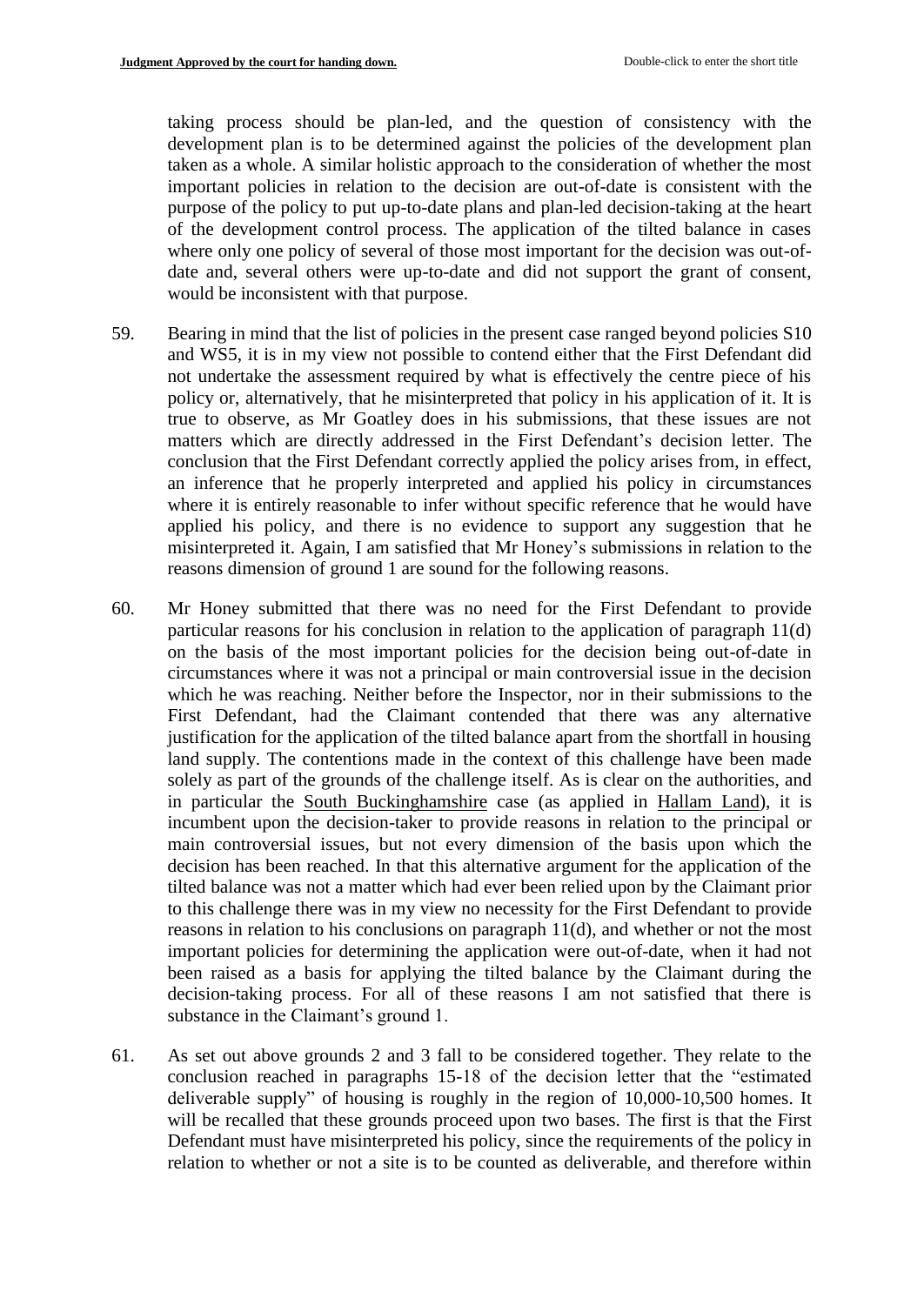the available supply of housing, requires (in terms of the definition in the Framework's glossary) in relation to sites with outline planning permission or allocated in a development plan, that there should be "clear evidence that housing completions will begin on site within five years". This requirement for specific evidence is, it is submitted, reinforced by the further guidance contained in the PPG, which reiterates this language and provides potential sources or kinds of evidence which might support this conclusion. Evidence of this nature was contained in the SPRU Report and the tables which it contained. Mr Goatley submits that the simple assertion that there was a supply of 10,000-10,500 units was one which must have been based upon a misinterpretation of the policy since no evidence, let alone clear evidence, was anywhere identified in the decision letter to support the First Defendant's conclusions.

- 62. In the alternative Mr Goatley contends that the reasons provided by the First Defendant were inadequate and failed the South Buckinghamshire test. The question of what was the deliverable housing land supply was one of the main controversial issues and it is entirely unclear, he submits, how the First Defendant arrived at the figure of 10,000-10,500 units. There is no means of understanding how this issue was resolved by the First Defendant and why the Claimant's figures as advanced in the material in the SPRU Report had been rejected. Furthermore, the absence of reasons for the conclusion about the housing land supply left the parties in the dark as to how to approach future consideration of the issue.
- 63. In response to these submissions Mr Honey relied upon the Hallam Land case and contended that the conclusions of that case supported the approach of the First Defendant, in the sense that it was observed in the Hallam Land case that a definitive conclusion as to the housing land supply would not be required in every case, and it was not necessary for the First Defendant to set out all of the workings or details of his analysis of the housing land supply for his reasons to be adequate. He further submitted that there was no evidence that the Framework had been misinterpreted. The decision letter at paragraph 18 specifically referred to the change in the definition of "deliverable" in the revised Framework and there was no evidence that the First Defendant failed to properly apply it. He submitted that there was no basis for the contention that the First Defendant had to provide specific findings in relation to each of the sites concerned.
- 64. Mr Honey responded to the Claimant's contention that the figure of 10,000-10,500 was simply inexplicable by observing in his submissions that firstly, the figure of 10,000-10,500 fell in the range between the Council's figure for supply of 12,920 and the SPRU Report's figure for supply of 7,108. He further observed that, for instance, in relation to Table 11 there were three different types of comment in relation to sites which had outline planning consent only, namely sites where conditions were discharged, sites where reserved matters were pending and one site where an alternative application had been approved. He submitted that each of these characterisations was a form of evidence on progress of the type referred to in the PPG. He further submitted that it was open to the First Defendant to have taken into account some of these sites depending on their characteristics, and that there were permutations of that exercise which would explain how the First Defendant had come to the conclusion that the housing supply was in the range of 10,000-10,500. Thus, the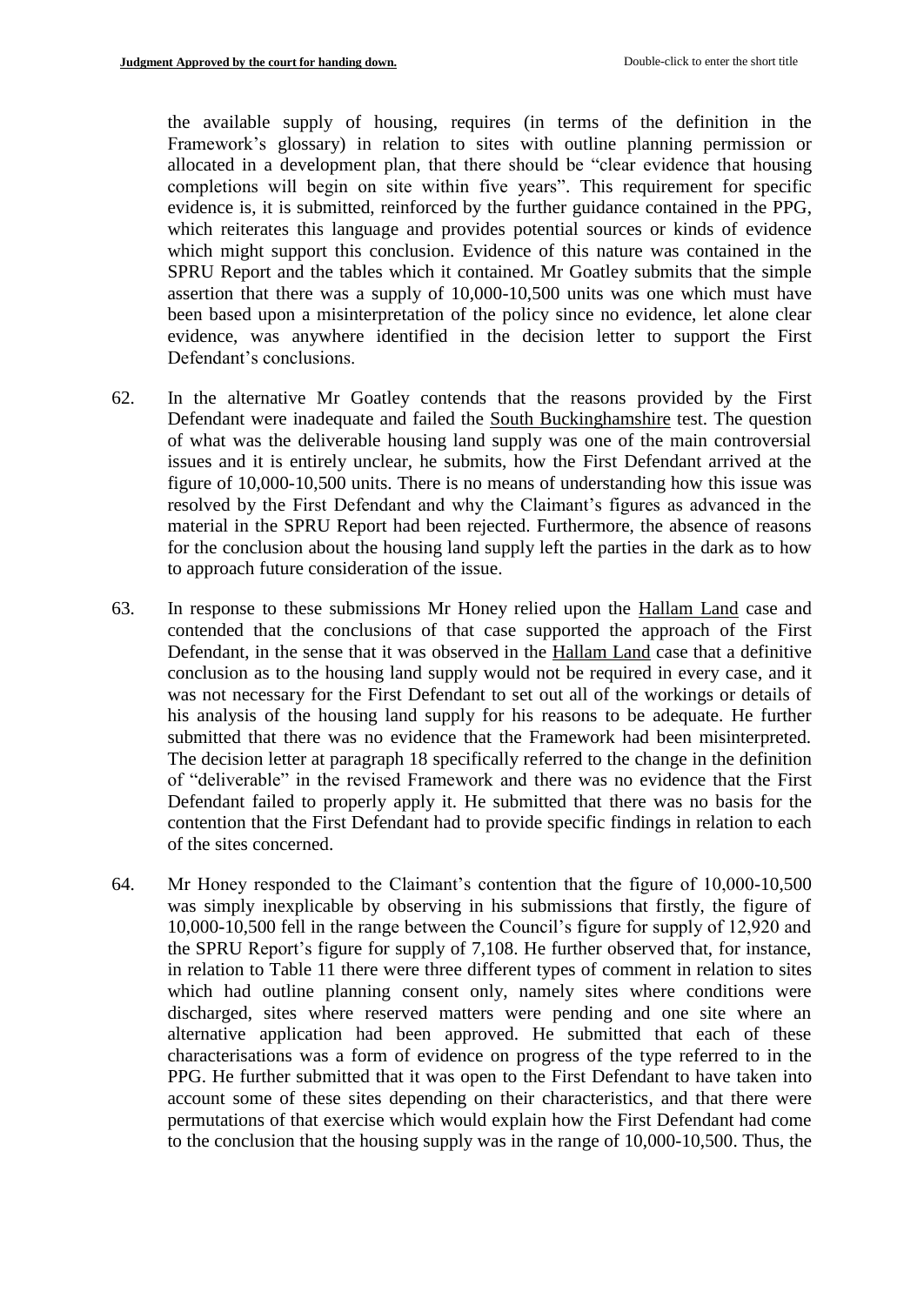First Defendant's figure was explicable on the evidence before him and there was no need for him to provide further reasons on this aspect of his decision.

- 65. In my view it in important when evaluating these submissions to observe, firstly, that the measure of whether reasons are adequate will depend on the facts of the case. Whether reasons are legally adequate is a fact-sensitive exercise and falls to be considered against the particular facts of a case, and the principles must be applied on a case by case basis. In the present case the following factual matters are of significance.
- 66. Firstly, at the time when the First Defendant came to address the issue of the five year housing land supply, which was undoubtedly one of the principle important controversial issues in the case, the position in the evidence before him from both the Claimant and the Second Defendant was that a five year housing land supply could not be demonstrated. That, moreover, was the position of the Inspector in the conclusions of his report. The First Defendant was, therefore, for the first time in the decision-taking process concluding that a five year housing land supply was available to the Second Defendant. That was a decision that was open to him, obviously, but equally obviously, and in particular where the First Defendant was alighting upon a figure for housing land supply which had not featured anywhere in the material presented to him by either of the main parties or the Inspector, it called for explanation. Secondly, it is important to observe that in paragraph 17 of the decision letter the First Defendant had accepted and adopted conclusions of the Inspector in relation to uncertainty, slippage or failure in forecasting housing delivery, as well as the conclusions in relation to the delivery rates on sites being unlikely to be achievable. The Inspector had taken account of these matters generally rather than to arrive at a specific figure because, as set out in his conclusions, taking any one of the contentious consumptions against the Second Defendant would amount to a failure to demonstrate the five year supply. The First Defendant, by clear contrast, arrived at a specific and entirely new figure purporting to have taken account of the Inspector's conclusion on these issues. Thirdly, as is clear from paragraph 18 of the decision letter, the First Defendant took account of the site assessments set out in the SPRU Report in arriving at his figures for supply, figures which are clearly inconsistent with his overall assessment.
- 67. All of these factors lead me to the conclusion that the reasons provided by the First Defendant in relation to the figure were not adequate in the particular and perhaps unusual circumstances of this case. By simply asserting the figures as his conclusion, the First Defendant has failed to provide any explanation as to what he has done with the materials before him in order to arrive at that conclusion, bearing in mind that it would have been self-evident that it was a contentious conclusion. Simply asserting the figures does not enable any understanding of what the First Defendant made of the Inspector's conclusions which he accepted in paragraph 17 of the decision letter, and how they were taken into account in arriving at the final figures in his range. Whilst Mr Honey was in my view correct to point out in his submissions that arriving at the range of 10,000-10,500 was not inexplicable, in the sense that the First Defendant had the materials before him to alight upon those figures, nonetheless the exercise which Mr Honey undertook in his submissions set out above demonstrated the difficulty with the absence of reasons in this case. There were, no doubt, any number of adjustments or permutations which might have been taken to the figures in the SPRU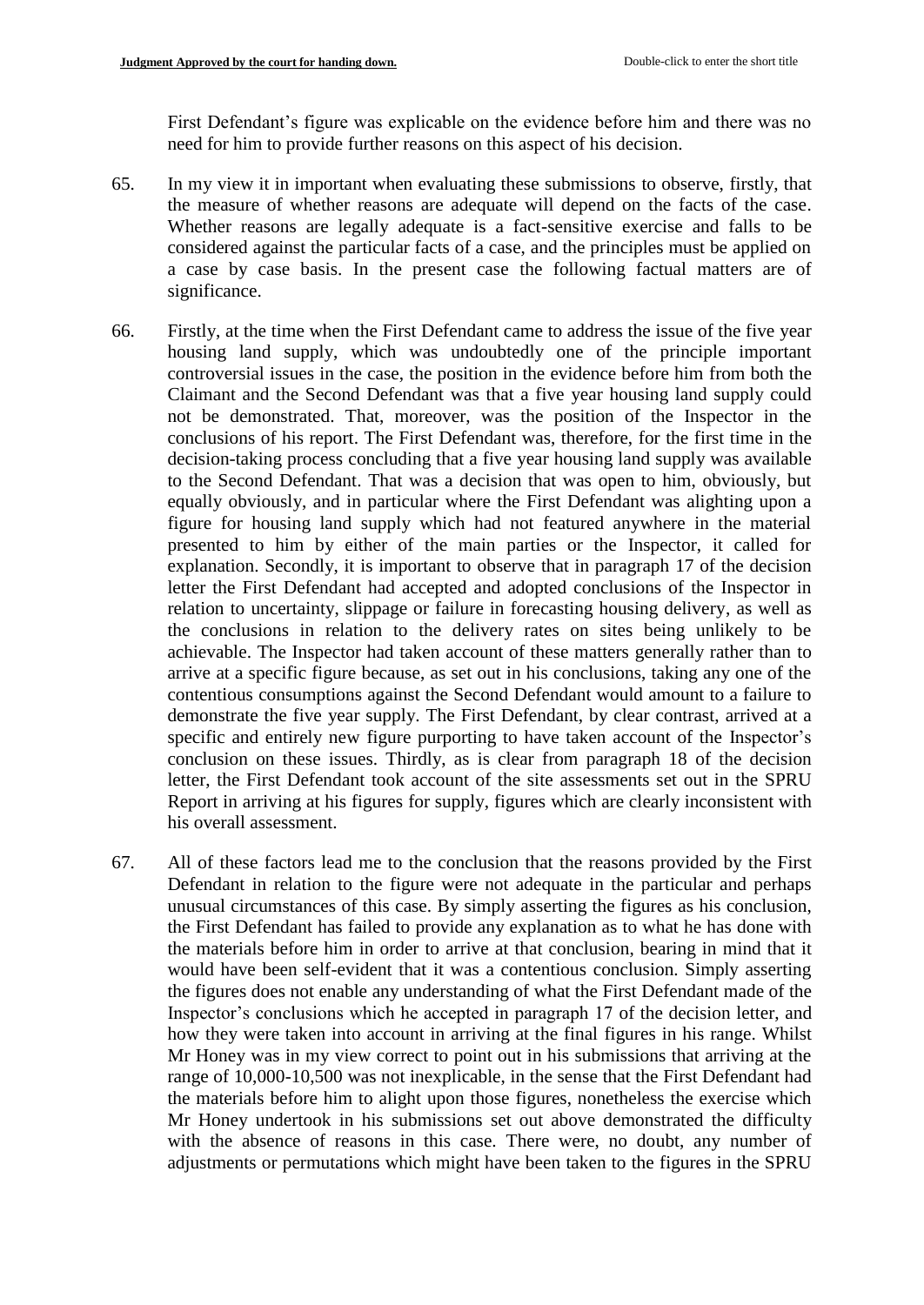Report to arrive at the First Defendant's conclusion. However, by simply asserting the figures in a range makes it a matter of pure speculation as to how the First Defendant arrived at the figures which he did. How he arrived at the range and had resolved the issues in relation to the deliverable supply on the evidence before him is entirely undisclosed.

- 68. Having failed to disclose how the First Defendant arrived at the range which he did, the Claimant is entitled to contend that it is left without any understanding of the treatment of the evidence (including the SPRU Report) so as to arrive at the range stated, and unable to evaluate, therefore, how the relevant policy on deliverability was applied and how the conclusion was reached. I accept the Claimant's submission that the need for the range to be in some way explained is not requiring reasons for reasons, it is simply requiring reasons for a conclusion which was pivotal in relation to the application of the tilted balance in this case, and which derived from figures which had not been canvassed as an answer to the question of what the Second Defendant's housing land supply was anywhere in any of the material before the First Defendant prior to the decision letter. In terms of the South Buckinghamshire test, it also left both the Claimant and the Second Defendant unable to assess how future evaluation of housing deliverability should be undertaken. Indeed, in the Second Defendant's five year housing land supply position statement published in January 2019, after the decision, they noted, having observed that the First Defendant felt the Second Defendant could demonstrate a supply of between 10,000-10,500 dwellings, that "no detailed explanation has however been provided by the SoS as to how this figure has been calculated."
- 69. Turning to Mr Honey's reliance upon Hallam Land, in my view the issue which arises in the present case differs from the question which was being evaluated in that case. Firstly, the question in the present case was not how far the First Defendant had to go in calculating the extent of any shortfall in the five year housing land supply. In fact, the First Defendant provided an answer as to what was considered to be the five year supply of land. The issue here is whether or not having arrived at wholly new figures for the housing land supply, and taken account of various conclusions both the Inspector and the SPRU Report, the First Defendant was required to give some reasons for having arrived at the figures he did, those figures for the first time suggesting that the Second Defendant could demonstrate a five year housing land supply. I am in no doubt that the First Defendant was required to provide some reasoning to explain how he had treated the material before him so as to arrive at his conclusion as to the range of the supply of deliverable land available to the Second Defendant. Further, I am satisfied that the Claimant has been prejudiced by the absence of those reasons since without them the Claimant is unable to understand why the conclusions of the SPRU Report have not been accepted, and what was done in relation to either the Inspector's conclusions or the material in that report so as to arrive at the conclusion which had the significant effect upon their case of depriving them of the tilted balance when the decision came to be forged. In my view the Claimant's case in relation to grounds 2 and 3 is made out.
- 70. I turn to ground 4 which, it will be recalled, relates to policy H8 and the objections to the Claimant's proposals based upon their low density. The Claimant contends that the First Defendant has illegitimately prioritised the numerical assessment of density without having proper regard for the need for density to relate to the character and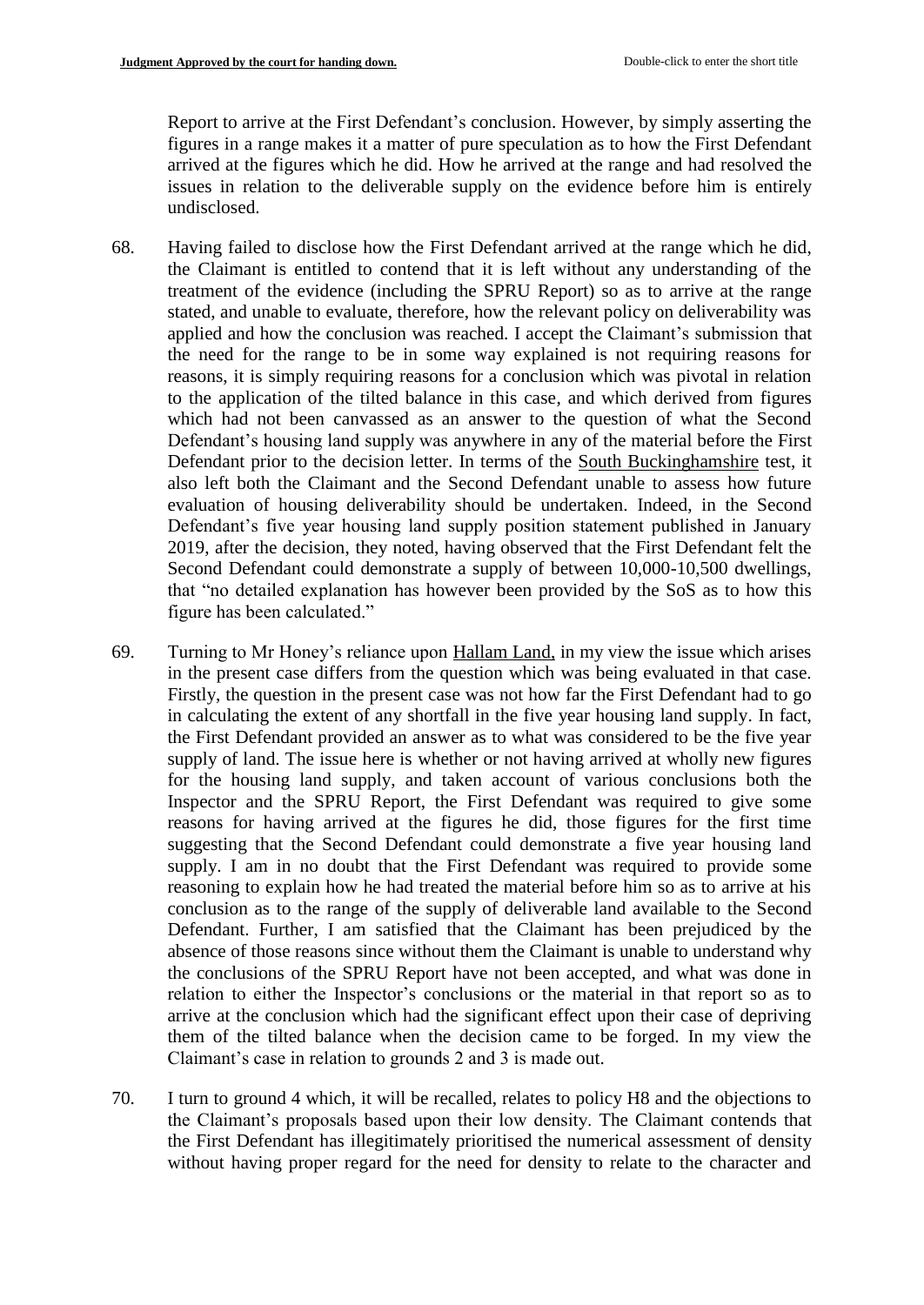appearance of the surrounding area, and the Inspector's conclusions that the lower density proposed properly reflected the surrounding area. In response Mr Honey on behalf of the First Defendant contends that paragraphs 24-26 of the decision letter properly explained, firstly, the conclusion of the First Defendant that policy H8 was consistent with the 2018 Framework which contained a more specific policy in paragraph 122-123 than the treatment which density had received in the 2012 Framework used by the Inspector, where density was treated as part of design, and a local planning authority had a broader discretion to set its own approach to density. Mr Honey further submits that it is clear that the First Defendant had regard to the points in relation to the character of the area but concluded in paragraph 26 that the scale of departure from policy H8 which had been found to be consistent with the 2018 Framework could not be justified.

- 71. Having considered Mr Goatley's submissions I am satisfied that the decision which the First Defendant reached was one which was, in the circumstances, lawful. Firstly, it is clear that the content of national policy had changed between the policy which the Inspector needed to apply to that which fell to be applied by the First Defendant. The question of whether or not policy H8 was consistent with the 2018 Framework was a matter of planning judgment for the First Defendant to evaluate. I can see no error of law in the judgment reached that policy H8 was consistent with the revised Framework both in relation to the reference to density being well related to the character and appearance of the surrounding area, and also the use of a range of average net densities. Having reached that conclusion, the reasoning in paragraphs 25 and 28 demonstrates that the First Defendant was alive to, and took account of, the Inspector's conclusions in relation to the relationship of the density of the proposal to its surroundings. Nevertheless, the First Defendant was entitled to reach the conclusion which he did that the scale of the departure from the policy requirement of H8 was a matter which amounted to a conflict with policy H8 to which significant weight should be ascribed. I am unable to read these paragraphs as founding in Mr Goatley's contention that the First Defendant had illegitimately overemphasised the numerical requirements as compared to the analysis of the proposals suitability by reference to the surrounding area. All of these factors are clearly taken into account in the assessment undertaken in paragraphs 24-26 of the decision and the First Defendant's view is clear and properly reasoned. In my view there is no substance in the Claimant's ground 4.
- 72. Turning to ground 5 there are three factors relied upon by Mr Goatley as being differences on matters of fact between the Inspector and the First Defendant which called for a reference back to the parties pursuant to rule 17(5) of the 2000 rules. Those matters were the decisions in relation to deliverable sites forming part of the housing land supply, the numerical basis of policy H8 and its application and the application of paragraph 11(d) of the Framework.
- 73. In my view the difficulty with Mr Goatley's contentions in respect of these issues is that they are all, in truth, matters of opinion and not questions of fact. The evaluation of whether or not sites were deliverable was a question of judgement for the First Defendant to consider. "Deliverability" is obviously an exercise of judgement based upon what is known about the site or sites which are under consideration. The assessment of H8 and the application of its numerical requirements was again not a question of fact (the facts as to the density of the proposed development and its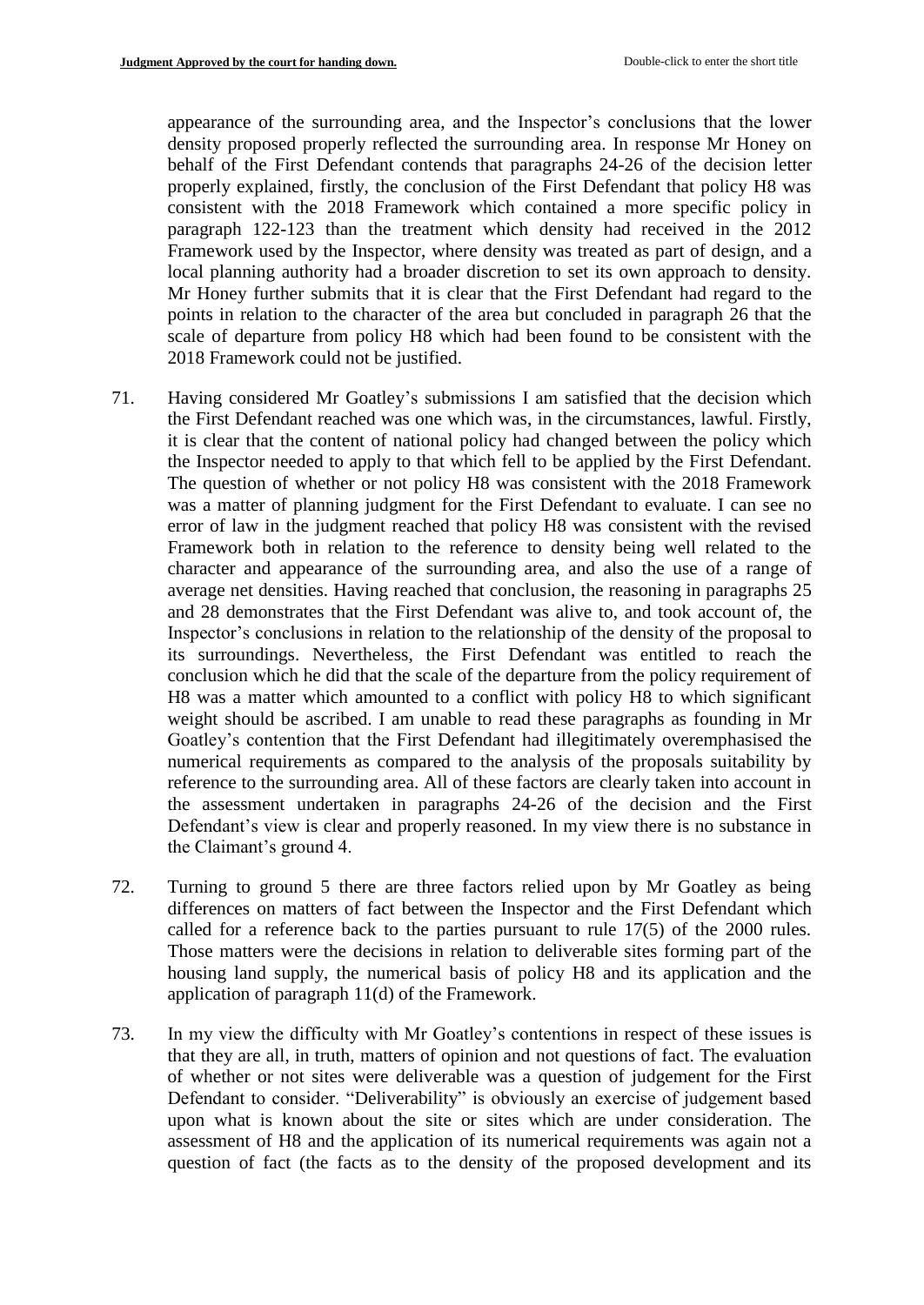relationship to the numerical requirements of H8 being known and uncontentious). The issue which arose was a question of planning judgment as to the relationship between the proposed density and the application of policy H8 and lastly, the question of whether or not policies were out-of-date and whether or not that provided a trigger for the application of the tilted balance under paragraph 11(d) of the 2018 Framework was again a matter for the judgment of the decision-taker. Thus, whilst there were undoubtedly differences on these topics between the findings of the Inspector and the conclusions of the First Defendant none of them amounted to questions of fact which engaged rule 17(5) of the 2000 Rules.

74. I turn finally to ground 6 and the challenge to the conclusion of the First Defendant that the obligation to use reasonable endeavours to complete the development within five years was not addressed to any demonstrated planning harm and was not necessary to make the development acceptable in planning terms. As such the requirements of regulation 122 of the Community Infrastructure Levy Regulations 2010 precluded the obligation from being a material consideration. I am not satisfied that this ground is properly arguable for a number of reasons. Firstly, in circumstances where the Second Defendant could demonstrate that it had a five year supply of housing there was no harm which this obligation was addressing. Mr Goatley's response that there remains a requirement in the Framework to boost the supply of housing does not substantiate the suggestion that the obligation addressed any harm or was necessary to properly regulate the development but, rather suggests that in circumstances where there was a five year land supply, the obligation was affording a benefit and not securing a matter which was required to make the development acceptable. In the circumstances ground 6 is not arguable and must be dismissed.

#### **Conclusions**

75. I am satisfied that the Claimant must succeed under grounds 2 and 3, in particular in relation to the inadequacy of the First Defendant's reasons and that permission must be refused for ground 6 and substantive relief declined in respects of grounds 1, 4 and 5. Given the conclusions which I have reached there is no need to determine the Claimant's application for specific disclosure which was made at the hearing: such disclosure was at the very least not required to enable the court to determine the matters arising in this case. I am satisfied that for the reasons set out above the First Defendant's decision must be quashed.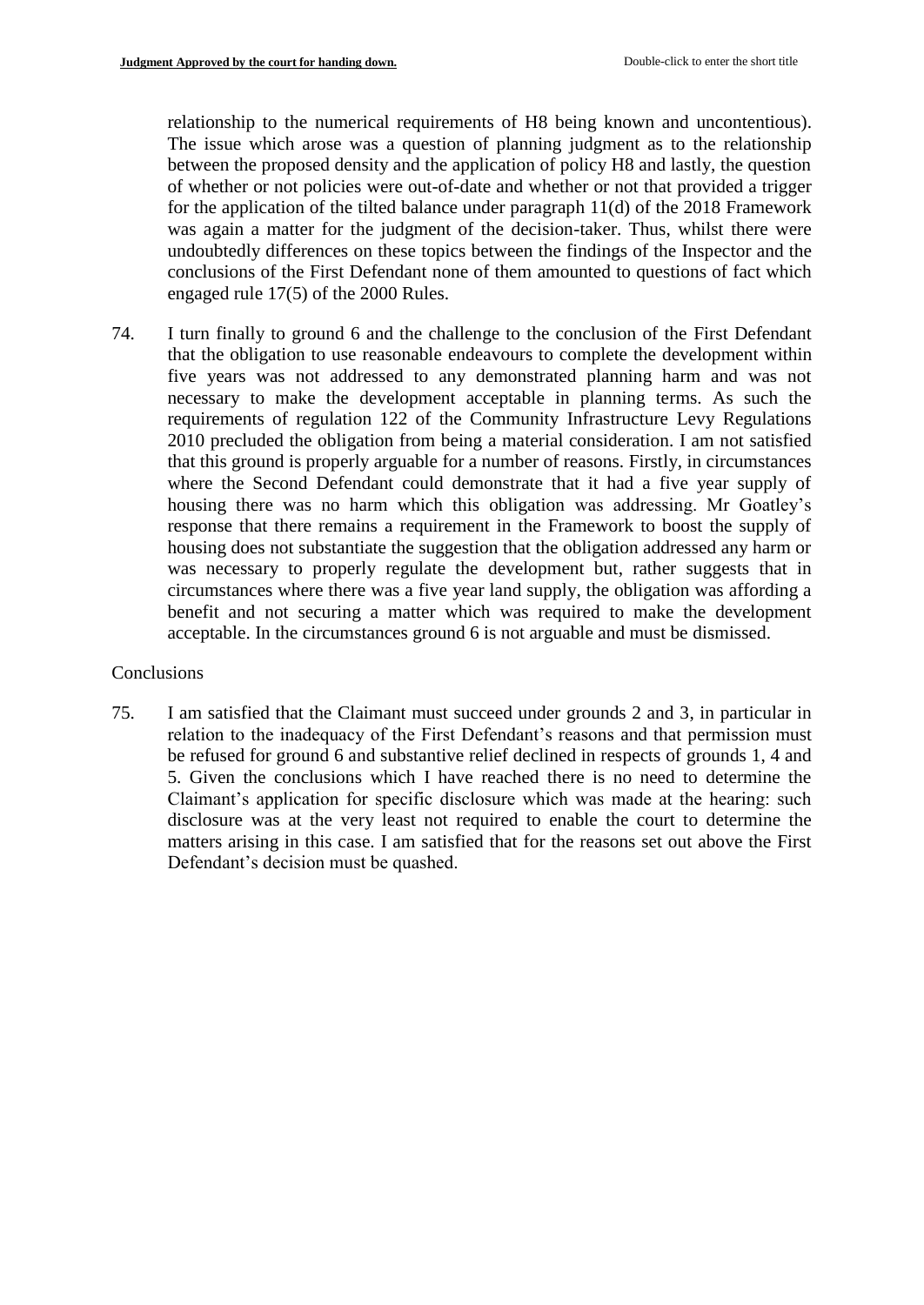# Appendix:

Annex 1

| Table 10<br>Sites which are extant housing allocations             |                                           |                                                   |                                                    |                   |                                                                                           |  |
|--------------------------------------------------------------------|-------------------------------------------|---------------------------------------------------|----------------------------------------------------|-------------------|-------------------------------------------------------------------------------------------|--|
| <b>Site Address</b>                                                | <b>Status</b>                             | <b>MKC</b><br><b>Supply</b><br>$(2018 -$<br>2023) | <b>SPRU</b><br><b>Supply</b><br>$(2018 -$<br>2023) | <b>Difference</b> | <b>SPRU Comments</b>                                                                      |  |
| <b>Campbell Park</b><br>Remainder<br>(Northside)                   | Allocated in 2005<br>Local Plan           | 300                                               | $\Omega$                                           | $-300$            | No planning application<br>submitted or approved.                                         |  |
| Land off Hampstead<br>Gate (SAP7)                                  | <b>SAP Allocation</b>                     | 16                                                | $\Omega$                                           | $-16$             | application<br>No<br>planning<br>submitted or approved.                                   |  |
| Land off Harrowden<br>(SAP8)                                       | <b>SAP Allocation</b>                     | 25                                                | $\Omega$                                           | $-25$             | application<br>No<br>planning<br>submitted or approved.                                   |  |
| Site<br>Reserve<br>off<br><b>Hendrix Drive</b>                     | Reserve Site in<br>2005 Local Plan        | 10                                                | $\Omega$                                           | $-10$             | No<br>application<br>planning<br>submitted or approved.                                   |  |
| off<br>Singleton<br>Land<br>Drive (SAP1)                           | <b>SAP Allocation</b>                     | 22                                                | $\Omega$                                           | $-22$             | application<br>No<br>planning<br>submitted or approved.                                   |  |
| Land north of Vernier<br>Crescent (SAP3)                           | <b>SAP Allocation</b>                     | 14                                                | $\Omega$                                           | $-14$             | <b>No</b><br>planning<br>application<br>submitted or approved.                            |  |
| <b>Site</b><br>4<br>Vernier<br>Crescent                            | Reserve site in<br>the 2005 Local<br>Plan | 10                                                | $\Omega$                                           | $-10$             | application<br>No<br>planning<br>submitted or approved.                                   |  |
| Manifold<br>Lane<br>(SAP10)                                        | <b>SAP Allocation</b>                     | 18                                                | $\Omega$                                           | $-18$             | application<br>No<br>planning<br>submitted or approved.                                   |  |
| Daubeney<br>Land<br>at<br>Gate (SAP6)                              | <b>SAP Allocation</b>                     | 60                                                | $\Omega$                                           | $-60$             | No<br>planning<br>application<br>submitted or approved.                                   |  |
| Lakes<br>Estate<br>Neighbourhood Plan<br><b>Sites</b>              | <b>NP Allocation</b>                      | 130                                               | $\Omega$                                           | $-130$            | applications<br>No<br>planning<br>submitted or approved on any of<br>the sites in the NP. |  |
| <b>Site</b><br>Reserve<br><b>Hindhead Knoll</b>                    | Reserve site in<br>2005 Local Plan        | 30                                                | $\Omega$                                           | $-30$             | application<br>No<br>planning<br>submitted or approved.                                   |  |
| Reserve Site Lichfield<br>Down                                     | Reserve site in<br>2005 Local Plan        | 50                                                | $\Omega$                                           | $-50$             | No<br>planning<br>application<br>submitted or approved.                                   |  |
| Walton<br>at<br>Land<br>Manor,<br>Groveway/Simpson<br>Road (SAP13) | <b>SAP Allocation</b>                     | 110                                               | $\Omega$                                           | $-110$            | No<br>planning<br>application<br>submitted or approved.                                   |  |
| Reserve Site 3, East<br>Snehsall<br><b>Street</b><br>of<br>(SAP11) | <b>SAP Allocation</b>                     | $\overline{22}$                                   | $\Omega$                                           | $-22$             | application<br><b>No</b><br>planning<br>submitted or approved.                            |  |
| <b>Tickford Fields</b>                                             | <b>NP Allocation</b>                      | 325                                               | $\Omega$                                           | $-325$            | application<br>No<br>planning<br>submitted or approved.                                   |  |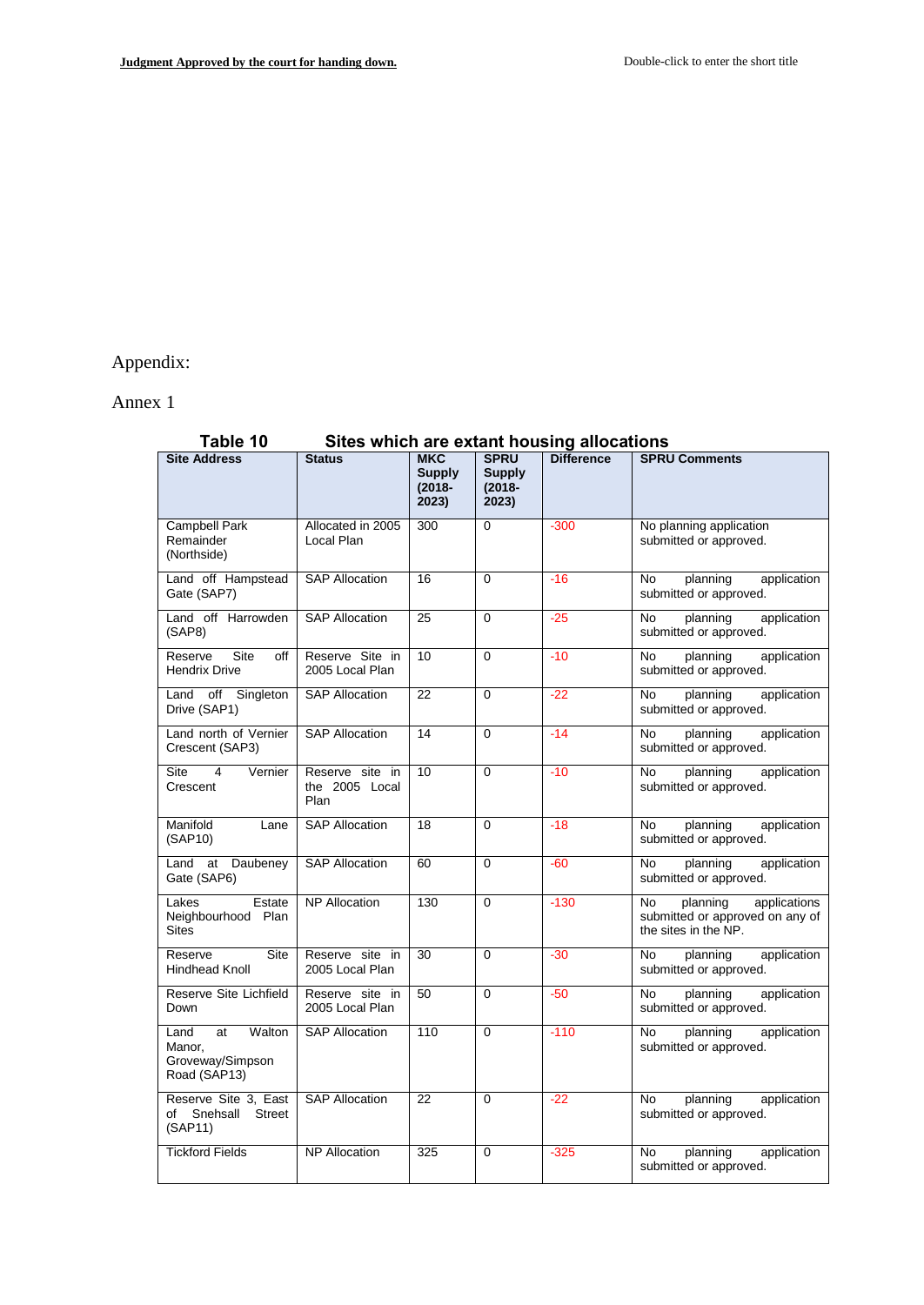| Station<br>Police<br>Houses, High Street | <b>NP</b><br>Allocation/<br>2005<br>∟P.<br>Allocation | 14    | $-14$    | No<br>application<br>planning<br>submitted or approved. |
|------------------------------------------|-------------------------------------------------------|-------|----------|---------------------------------------------------------|
| <b>Total</b>                             |                                                       | 1.156 | $-1.156$ |                                                         |

# Annex 2

# **Table 11 Sites with Outline Planning Consent only**

| <b>Site Address</b>                             | <b>Outline</b>  | <b>MKC Supply</b><br>$(2018-2023)$ | <b>SPRU</b><br>Supply<br>$(2018 -$<br>2023) | <b>Difference</b> | <b>SPRU Comments</b>                                                                                                                                                                                                                         |
|-------------------------------------------------|-----------------|------------------------------------|---------------------------------------------|-------------------|----------------------------------------------------------------------------------------------------------------------------------------------------------------------------------------------------------------------------------------------|
| Land at Brooklands<br>2,501 Units Outline       | 06/00220/MKPCO  | 291                                | $\Omega$                                    | $-291$            | Outline Permission only. No<br>change since publication of<br>Council's data. Various<br>conditions discharged.                                                                                                                              |
| Tattenhoe Park 2                                | 06/00856/MKPCO  | 82                                 | $\overline{0}$                              | $-82$             | Outline Permission only. No<br>change since publication of<br>Council's data. Various<br>conditions discharged.                                                                                                                              |
| Tattenhoe Park 3                                | 06/00856/MKPCO  | 120                                | $\overline{0}$                              | $-120$            | Outline Permission only. No<br>change since publication of<br>Council's data. Various<br>conditions discharged.                                                                                                                              |
| Tattenhoe Park 4                                | 06/00856/MKPCO  | 70                                 | $\mathbf{0}$                                | $-70$             | Outline Permission only. No<br>change since publication of<br>Council's data. Various<br>conditions discharged.                                                                                                                              |
| Tattenhoe Park 5                                | 06/00856/MKPCO  | 20                                 | $\boldsymbol{0}$                            | $-20$             | Outline Permission only. No<br>change since publication of<br>Council's data. Various<br>conditions discharged.                                                                                                                              |
| <b>WEA AREA 10.1 -</b><br><b>10.3 REMAINDER</b> | 05/00291/MKPCO  | 912                                | $\mathbf{0}$                                | $-912$            | Outline Permission only. Only<br>change since publication of data<br>is there is now a RM Pending for<br>129 dwellings under<br>18/01724/REM submitted by<br>Bovis Homes.                                                                    |
| WEA Area 11<br>Remainder                        | 06/00123/MKPCO  | 550                                | $\overline{0}$                              | $-550$            | Outline permission only. Only<br>change since publication of data<br>is there is now a RM pending for<br>347 dwellings under reference<br>18/02142/REM submitted by<br>Barratt/David Wilson Homes.                                           |
| Ripper Land                                     | 17/00303/OUT    | 120                                | $\overline{0}$                              | $-120$            | Outline Permission only. No<br>change since publication of<br>Council's data. No conditions<br>discharged. Outline application<br>submitted by Minton Wavendon.                                                                              |
| Haynes Land                                     | 14/02167/OUTEIS | 164                                | $\overline{0}$                              | $-164$            | 164 Dwellings in the supply<br>comprises the element of land<br>remaining with outline<br>permission only.<br>RM now pending under<br>18/02183/REM submitted by<br>Barratt/David Wilson Homes for<br>174 dwellings on Phase 3, Parcel<br>B3. |
| Eagle Farm                                      | 13/02381/OUTEIS | 125                                | $\mathbf{0}$                                | $-125$            | 125 dwellings comprises element<br>of land remaining with outline<br>permission only. No RM<br>applications have yet been<br>submitted.                                                                                                      |
| Golf Course Land                                | 14/00350/OUTEIS | 100                                | $\overline{0}$                              | $-100$            | Outline Permission only. No<br>change since publication of<br>Council's data. No conditions<br>discharged. Application was<br>submitted by Merton College,<br>University of Oxford and                                                       |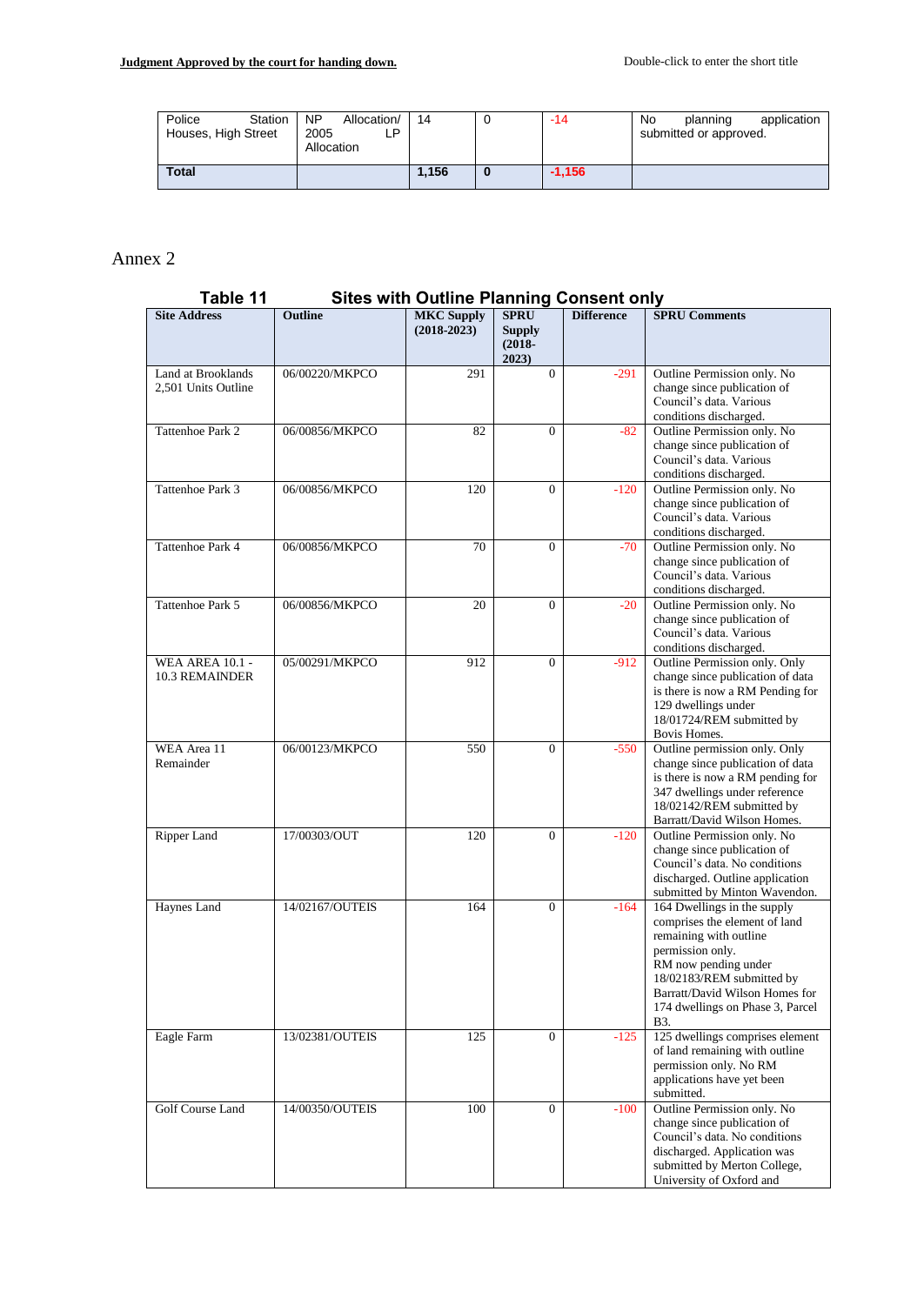|                                                           |                                         |     |                  |        | Wavendon Residential Properties<br>LLP.                                                                                                                                                                                                                                                                                              |
|-----------------------------------------------------------|-----------------------------------------|-----|------------------|--------|--------------------------------------------------------------------------------------------------------------------------------------------------------------------------------------------------------------------------------------------------------------------------------------------------------------------------------------|
| Church Farm<br>(Connolly Homes)                           | 14/01610/OUT                            | 100 | 0                | $-100$ | Outline Permission only. No<br>change since publication of<br>Council's data. One condition<br>discharged in March 2018.<br>Application was submitted by<br>Connolly Homes.                                                                                                                                                          |
| Newton Leys                                               | 02/01337/OUT                            | 62  | $\overline{0}$   | $-62$  | Outline Permission only. No<br>change since publication of<br>Council's data. Various<br>conditions discharged.<br>Conditions are being discharged<br>by Taylor Wimpey.                                                                                                                                                              |
| Eaton Leys                                                | 15/01533/OUTEIS                         | 270 | $\theta$         | $-270$ | Outline Permission only. No<br>change since publication of<br>Council's data. Various<br>conditions discharged by<br>Gallagher Estates.                                                                                                                                                                                              |
| Land at Skew Bridge<br>Cottage, Drayton<br>Road           | 16/02174/OUT                            | 10  | $\overline{0}$   | $-10$  | Outline Permission only. No<br>change since publication of<br>Council's data. No conditions<br>discharged. Application<br>submitted by the landowner, not<br>a housebuilder.                                                                                                                                                         |
| <b>Broughton Atterbury</b><br>(SAP14) Self Build<br>Plots | <b>SAP Allocation</b> /<br>17/00736/OUT | 15  | $\mathbf{0}$     | $-15$  | Outline application approved in<br>August 2018 and was submitted<br>by Morris Homes for 15 self-<br>build units. No RM or conditions<br>discharged.                                                                                                                                                                                  |
| 76-83 Shearmans                                           | 15/00268/OUT                            | 14  | $\mathbf{0}$     | $-14$  | No reserved matters application<br>submitted, and no conditions<br>discharged. Application was<br>submitted by the landowner not a<br>housebuilder.                                                                                                                                                                                  |
| Land At Towergate,<br>Groveway (SAP12)                    | 17/03205/OUT                            | 105 | $\boldsymbol{0}$ | $-105$ | <b>Outline Permitted September</b><br>2018. Submitted by HCA. One<br>Condition discharged.                                                                                                                                                                                                                                           |
| Railcare Maintenance<br>Depot, Stratford Road             | 15/02030/OUTEIS                         | 75  | $\mathbf{0}$     | $-75$  | Outline planning permission<br>only. No reserved matters<br>application or conditions<br>discharged. Application<br>submitted by St Modwen.                                                                                                                                                                                          |
| SW of BWMC,<br><b>Duncombe Street</b>                     | 16/01430/OUT                            | 12  | $\mathbf{0}$     | $-12$  | Outline application is still<br>pending, and therefore does not<br>yet have planning permission.<br>Went to committee in December<br>2016 recommend for approval.<br>Committee minutes not available<br>online, but presumption is<br>approved subject to S106.<br>Application was submitted by the<br>landowner not a housebuilder. |
| <b>Timbold Drive</b><br>(SAP9)                            | 17/02616/OUT                            | 130 | $\overline{0}$   | $-130$ | Hybrid application: outline for<br>148 dwellings, details for 47 bed<br>hospital. No conditions<br>discharged. No change since<br>publication of Council's data.<br>Application was submitted by<br>MKDP and Spire Healthcare, not<br>a housebuilder.                                                                                |
| Land east of<br>Tillbrook Farm                            | 16/00762/OUT                            | 36  | $\overline{0}$   | $-36$  | Outline Permission only. No<br>change since publication of<br>Council's data. No conditions<br>discharged. Application was<br>submitted by Paliser Investments<br>Ltd. who are t a housebuilder                                                                                                                                      |
| <b>Maltings Field</b>                                     | 17/01536/OUT                            | 32  | $\boldsymbol{0}$ | $-32$  | Outline Permission only. No<br>change since publication of<br>Council's data. No conditions<br>discharged. Application was<br>submitted by The Trustees of<br>Lord Carrington's 1963<br>Settlement $(1 \& 2)$ Funds. who<br>are not a housebuilder                                                                                   |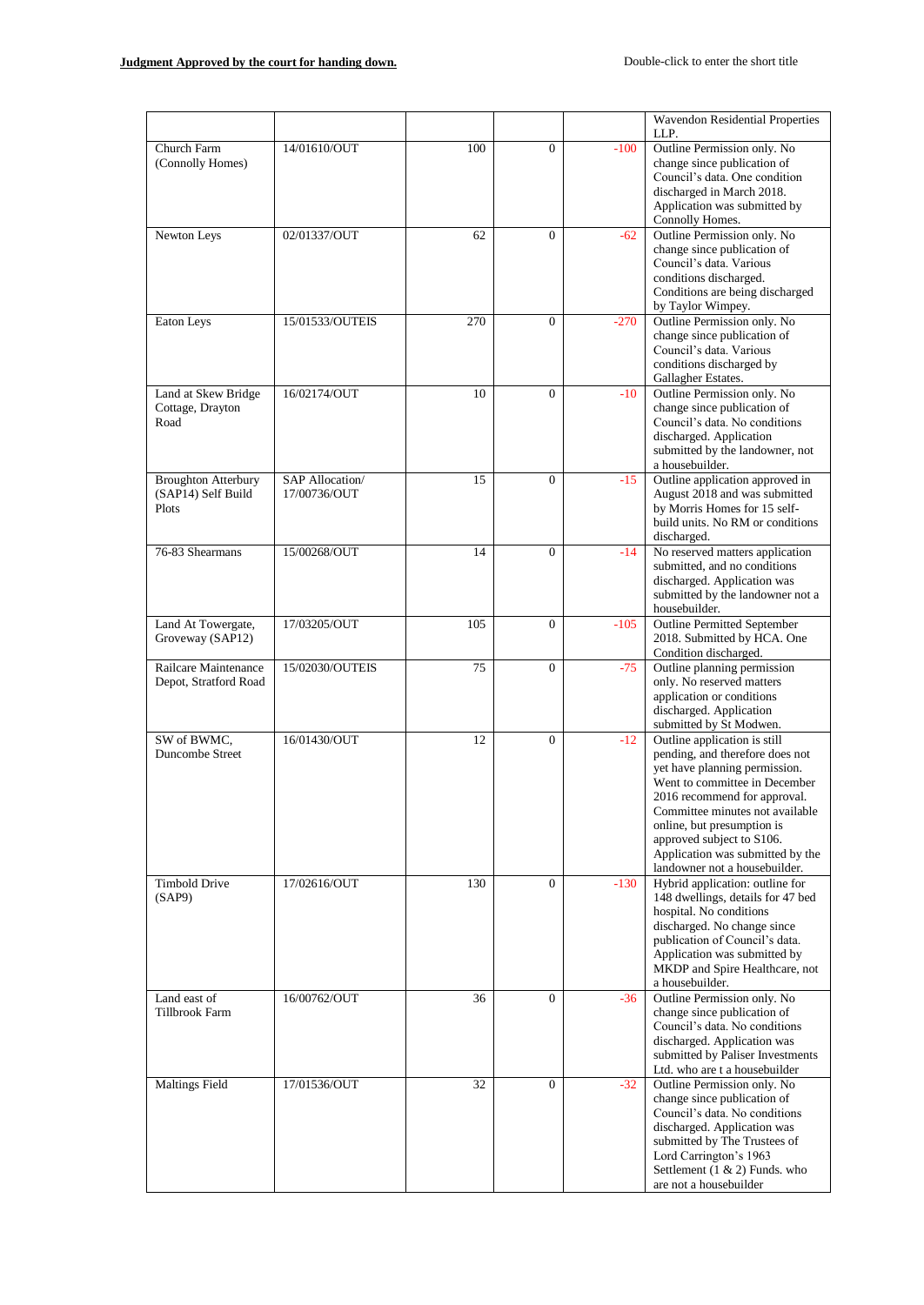| Off Long Street Road                                             | 16/02937/OUT | 101   | $\Omega$     | $-101$   | Outline permission only. RM<br>pending under 18/01608/REM<br>for 141 dwellings submitted by<br>Davidson Developments. Various<br>applications to discharge<br>conditions are pending.                                  |
|------------------------------------------------------------------|--------------|-------|--------------|----------|------------------------------------------------------------------------------------------------------------------------------------------------------------------------------------------------------------------------|
| Land off Olney Road,<br>Lavendon                                 | 17/00165/OUT | 65    | $\Omega$     | $-65$    | Outline Permission only. No<br>change since publication of<br>Council's data. No conditions<br>discharged. Application was<br>submitted by Gladman<br>Developments who are a lead<br>developer but not a housebuilder. |
| Former Employment<br>Allocation Phase 2                          | 14/02060/OUT | 33    | $\Omega$     | $-33$    | RM Pending for 33 dwellings<br>under reference 18/00799/REM<br>by Lioncourt Homes. No<br>conditions discharged.                                                                                                        |
| Land West of Yardley<br>Road and West of<br><b>Aspreys Olney</b> | 17/00939/OUT | 250   | $\theta$     | $-250$   | Only permitted in July 2018. No<br>RM and no conditions<br>discharged. Application<br>submitted by Providence Land<br>who arenot a housebuilder?                                                                       |
| Land south of<br>Lavendon Road Farm                              | 16/00688/OUT | 50    | $\Omega$     | $-50$    | No RM and no conditions have<br>been discharged. Submitted by<br>Francis Jackson Homes.                                                                                                                                |
| Frosts Garden Centre.<br>Wain Close                              | 14/00703/OUT | 53    | $\Omega$     | $-53$    | Application to vary approved<br>plans was approved in June 2018<br>by Careys New Homes.                                                                                                                                |
| Land North of<br><b>Wavendon Business</b><br>Park                | 15/02337/OUT | 134   | $\Omega$     | $-134$   | Outline only. No RM. Various<br>conditions have been discharged<br>by Abbey Development.                                                                                                                               |
| Total                                                            |              | 4.101 | $\mathbf{0}$ | $-4.101$ |                                                                                                                                                                                                                        |

Annex 3:

# **Table 12 Adjusted Trajectory of Sites with Detailed Planning Permission**

| <b>Site</b>          | <b>MKC</b><br>Supply<br>$(2018 -$<br>2023) | <b>SPRU</b><br><b>Supply</b><br>$(2018 - 2023)$<br>(RGB Proof) | Adjusted<br>2018<br>to<br>be<br><b>Framework</b><br><b>Compliant</b><br>(Removal of outline and<br>allocation with no clear<br>evidence of delivery) | Adjusted to be 2018<br><b>Framework</b><br><b>Compliant</b><br>incl.<br><b>Build Out Rates for</b><br>Sites with FUL/RM<br><b>Consent as per RGB</b><br>Proof | <b>Difference</b> |
|----------------------|--------------------------------------------|----------------------------------------------------------------|------------------------------------------------------------------------------------------------------------------------------------------------------|---------------------------------------------------------------------------------------------------------------------------------------------------------------|-------------------|
| <b>WEA</b>           | 2,820                                      | 1,600                                                          | 1,358                                                                                                                                                | 1,358                                                                                                                                                         | $-1,462$          |
| <b>Brooklands</b>    | 1,307                                      | 800                                                            | 1,016                                                                                                                                                | 800                                                                                                                                                           | $-507$            |
| Strategic<br>Reserve | 1,888                                      | 940                                                            | 1,279                                                                                                                                                | 940                                                                                                                                                           | $-948$            |
| Tattenhoe<br>Park    | 292                                        | 300                                                            | $\Omega$                                                                                                                                             | $\Omega$                                                                                                                                                      | $-292$            |
| <b>Total</b>         | 6,307                                      | 3,640                                                          | 3,653                                                                                                                                                | 3,098                                                                                                                                                         | $-3,209$          |

Annex 4:

# **Table 13 Five-year Supply Calculation using Standard Methodology**

|                                        | <b>MKC</b> (No<br>Adjustments) | <b>SPRU</b> (with<br>adjustments to be<br><b>2018 Framework</b><br>Compliant) | <b>SPRU</b> (with adjustments to be<br><b>2018 Framework Compliant</b><br>and adjustments to delivery<br>rates on sites with FUL/RM |
|----------------------------------------|--------------------------------|-------------------------------------------------------------------------------|-------------------------------------------------------------------------------------------------------------------------------------|
| <b>Standard Methodology</b>            | 1.604                          | 1.604                                                                         | <b>Consent</b> )<br>1,604                                                                                                           |
| 5 year supply requirement<br>(1,604x5) | 8.020                          | 8,020                                                                         | 8,020                                                                                                                               |